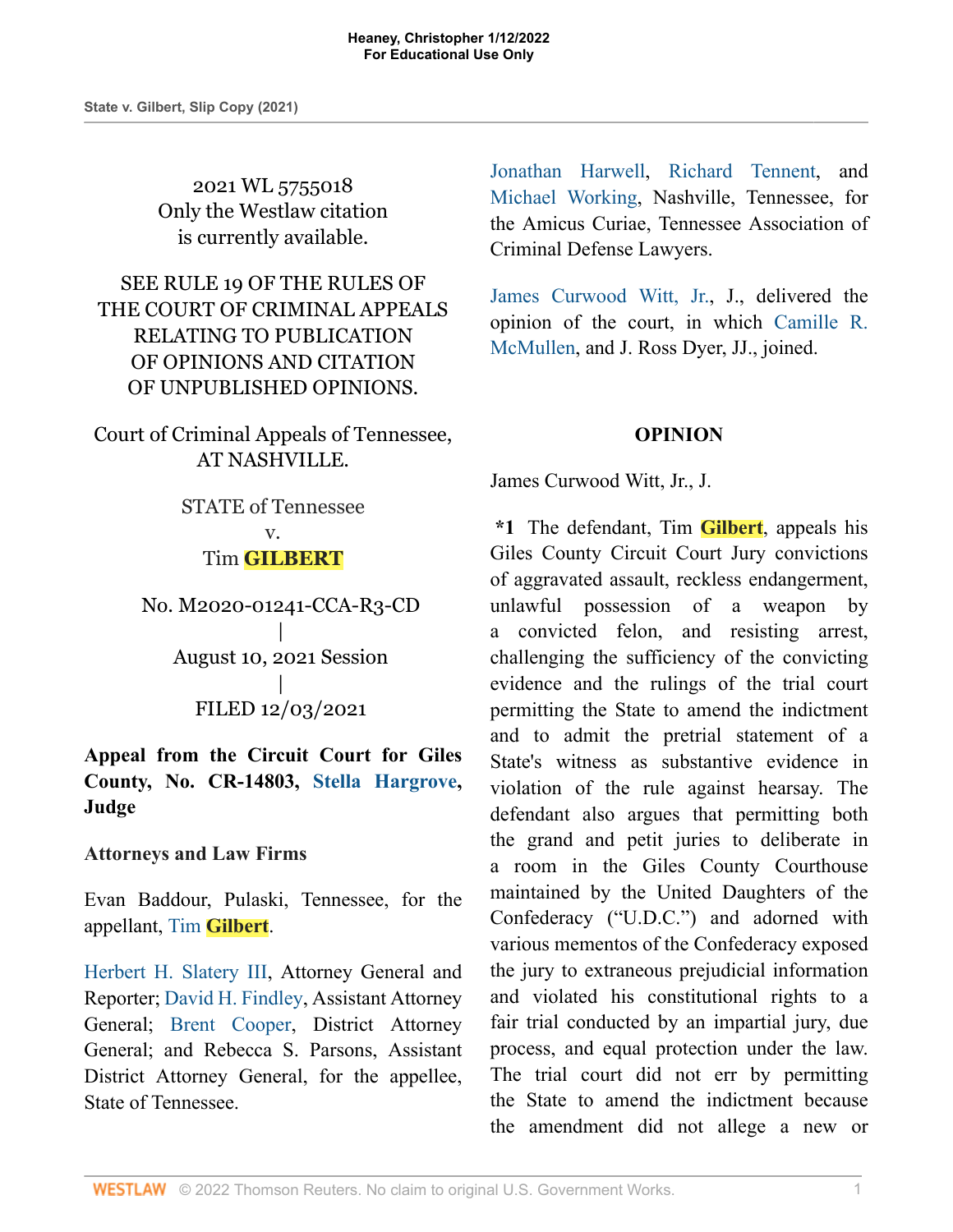different offense. The court did err, however, by admitting the challenged witness statement, and that error cannot be classified as harmless. Further, we conclude that the Confederate memorabilia in the jury room was extraneous information and that the State failed to rebut the presumption that the petit jury's exposure to that extraneous information was prejudicial. Accordingly, we reverse the judgments of the trial court and remand the case for a new trial.

In April 2019, the Giles County Grand Jury charged the defendant with the aggravated assault of Rotosha Coffey, reckless endangerment, unlawful possession of a firearm after having been convicted of a felony, and resisting arrest for his conduct on December 24, 2018.

At the March 2020 trial, Ms. Coffey testified that on December 24, 2018, she and the defendant went shopping in Murfreesboro and then to Ms. Coffey's "sister's boyfriend's house." Later, Ms. Coffey went to the defendant's residence to celebrate the holiday with the defendant and their daughter, Chastity **Gilbert**. Ms. **Gilbert's** boyfriend, Chris Burgess, the defendant's brother, Roger **Gilbert**, Roger **Gilbert's** girlfriend, the defendant's niece, Brooklyn, "and some other white guy" were also at the gathering. Ms. Coffey, who acknowledged having consumed tequila and beer, said that the defendant "had tequila." Ms. Coffey recalled that when she "was playing with" the defendant's niece and "hitting her on her butt," the defendant became angry and told Ms. Coffey to leave. She testified that she left and that the defendant

followed her out the door. Ms. Coffey claimed that the defendant pushed and choked her but "finally stopped," so she "went in the house to get my keys and my plate of food ... but he jerked the plate of food out of my hand and threw it against the door." Ms. Coffey retrieved her keys and left the house.

Ms. Coffey testified that she got into her vehicle and drove "towards Well church" but decided to turn around because "I'm thinking Chastity and [the defendant] are going to get into it." She added, "I knew Chastity had got pissed off and she was going to be fussing with her daddy about me." When Ms. Coffey reached the defendant's residence, Mr. Burgess, who was standing outside, told her to leave. The defendant was standing in front of the house. Ms. Coffey said that she drove away and that, as she did so, she heard "[p]ow, pow, pow." She testified that she stopped her vehicle briefly because the sound scared her. She eventually drove home. When she returned to her own residence, she telephoned the police.

When the police arrived, she went with them to inspect her vehicle and observed "a skid mark on my door ... and a little piece was off of it. Like a dent and a skid mark." She said that, to her knowledge, the mark was not on her car before she went to the defendant's residence.

Ms. Coffey testified that she thought she might have seen "some handgun" on the table in the defendant's residence on the day of the offenses "or the day before." She said that she had "seen a case" for a gun but could not say "if it was that day or the day before." She claimed that she had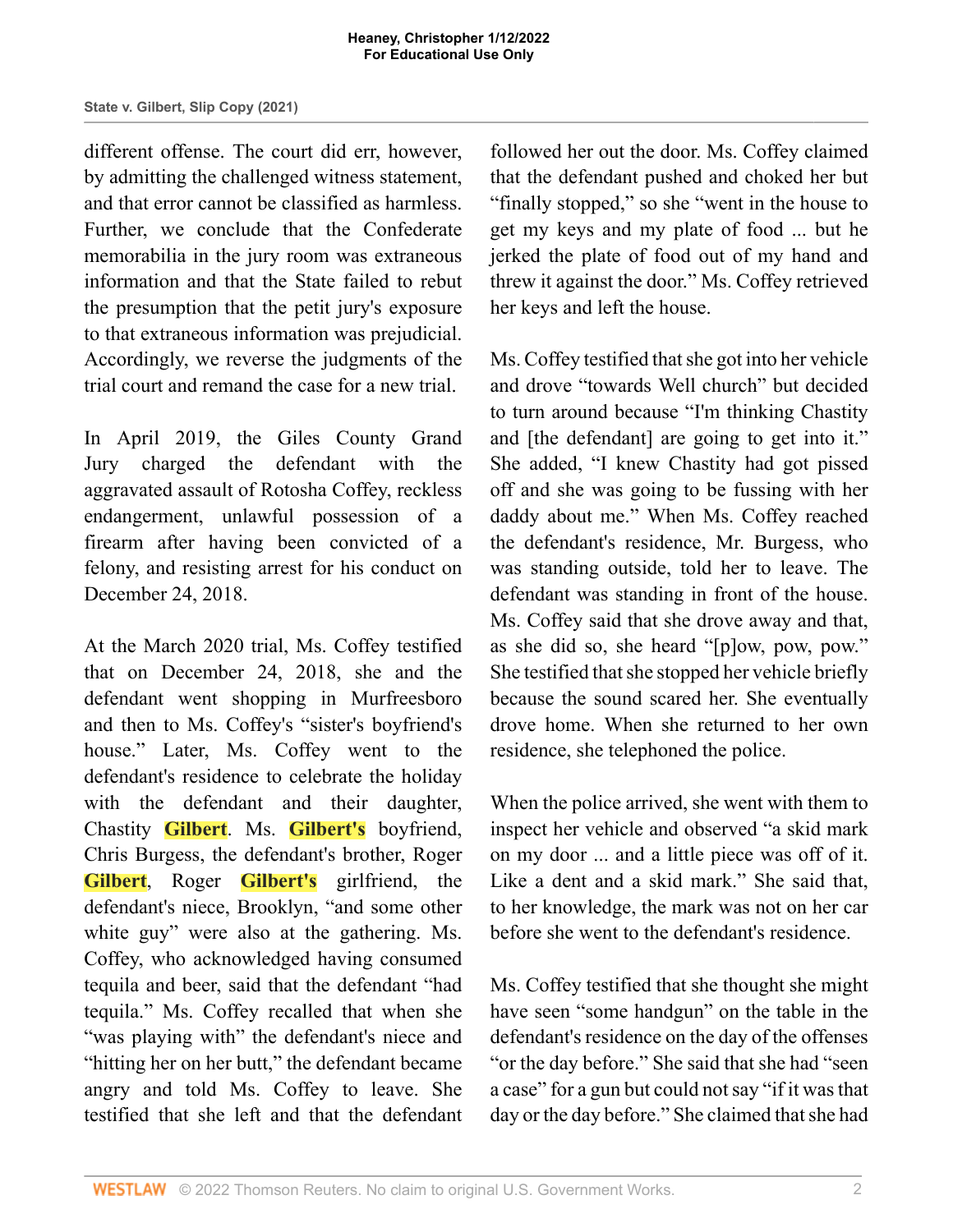asked the defendant why he had a gun but could not remember what he had said in response.

During cross-examination, Ms. Coffey acknowledged that it was possible that the mark could have been on her car before she went to the defendant's house, explaining, "I don't ever get on the passenger side of the car." Ms. Coffey also acknowledged that she was upset with the defendant because she had been asked to leave the family gathering on Christmas Eve and that she was not scared when she called the police but "was more mad than anything." Ms. Coffey testified that she did not see Ms. **Gilbert** outside when she returned to the defendant's residence.

**\*2** The defendant's daughter, Chastity **Gilbert**, testified that on Christmas 2018 she and her boyfriend took their son to visit the defendant. Ms. Coffey, who is Ms. **Gilbert's** mother, was also there, as were "a couple other people." Ms. **Gilbert** said that when Ms. Coffey and the defendant "got into it, he asked her to leave." Ms. **Gilbert** said, "I don't really know what actually happened of the argument. I just know he told her to - he wanted her to leave. So she was getting herself together to leave." Ms. Coffey left but came back inside shortly thereafter because she had forgotten her keys. Ms. **Gilbert** recalled that when Ms. Coffey came back inside, the defendant smacked a plate of food out of her hand. Ms. **Gilbert** testified that she asked the defendant why he had done that, and he said something about Ms. Coffey's behavior. At that point, Ms. Coffey left, and then Ms. **Gilbert** "went and grabbed my son and we left." She

said that she "just didn't like the fact that he done that to her so I just wanted to leave."

As Ms. **Gilbert** prepared to leave, she saw that her mother had driven back "to make sure that we were I guess okay or something of the sort." Ms. **Gilbert** said that she did not hear the defendant make any comment when Ms. Coffey returned and said that she did not "believe" that she had told the police that the defendant commented that if Ms. Coffey "comes back out here, she's not going to leave." She acknowledged having provided a recorded statement to the police on December 25, 2018. Ms. **Gilbert** conceded that she told the police that "I think he said something like I don't - basically he didn't want her to be back out there. He told her to leave. He asked her to leave and he didn't want her back out at his house." She said that she did not recall specifically telling the police that the defendant said that if Ms. Coffey returned, "she's not going to leave." Ms. **Gilbert** testified that when Ms. Coffey returned, Mr. Burgess "leaned out the door and he tells her to leave." Ms. **Gilbert** said that, at that point, she "heard a noise but I wasn't for sure what it was." Ms. **Gilbert** recalled telling the police that she told the defendant "you're not going to do anything to my mama, that's my mama." She explained, "Well, I mean, the reason I said that is, for one, he had already smacked the plate out of my mama's hand, so that was basically an altercation. I didn't want it to escalate further. That's my mother and that's my father."

Ms. **Gilbert** denied having told the police that the defendant started shooting, saying, "I didn't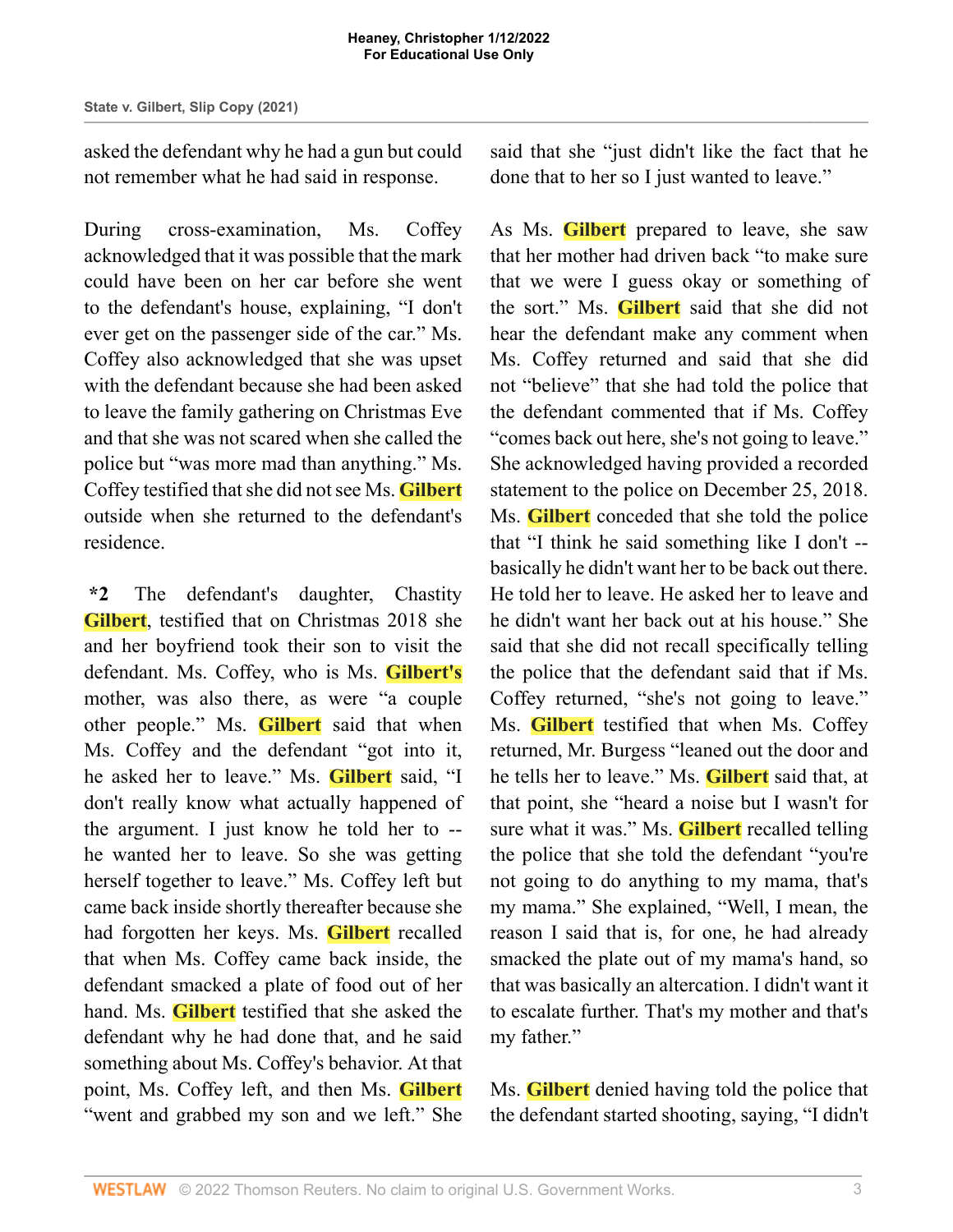say shooting because I didn't see him with no gun in his hand. I said I heard a noise and I heard them saying 'Tim' like calling my daddy's name." She denied having heard anyone tell the defendant to "put the gun down" but admitted that she told officers that the defendant had shot directly at Ms. Coffey. She added, "But the only reason I said that is later -- well, before I even talked to Officer [Cory] Medley, I seen my mother's car, so I assumed, since I seen something like that, he had shot at her, or whatever." Ms. **Gilbert** said that she did not "think" that she told officers that the defendant began shooting when Ms. Coffey turned by the church, saying that they were "already facing towards where the church was. She rode past and kept going while we were getting in the car."

Ms. **Gilbert** testified that the defendant's Cadillac was parked "on the front side of the house" but said that she did not "think" she had told officers that the defendant "came out of the trunk with a gun." After the State played a portion of the audio recording wherein Ms. **Gilbert** told Officer Medley that the defendant said "if she comes back out here, she's not going to leave," Ms. **Gilbert** acknowledged having made the statement. Upon hearing another portion of the audio recording, Ms. **Gilbert** again acknowledged having told Officer Medley that the defendant was shooting and explained that "the only reason I even said that is because I had seen my mother's car so I just assumed since what it had on it, he had shot at her." Upon hearing other portions from the recording, Ms. **Gilbert** admitted that she told Officer Medley that she

heard others tell the defendant to put the gun down. Ms. **Gilbert** also admitted telling Officer Medley that the defendant came out of the trunk with a gun but insisted that she "didn't see him come out of no trunk with no gun," "[n]ot with my own eyes."

**\*3** Ms. **Gilbert** acknowledged that she did not want to be in court and did not want to testify against the defendant. She admitted that the defendant supported her financially.

During cross-examination, Ms. **Gilbert** said that Ms. Coffey had been drinking on the day of the offenses. She explained that, when she told Officer Medley that Ms. Coffey had turned by the church, she was referring only to the sharp bend in the road near the church. She testified that the reason she told Officer Medley that the defendant had shot at Ms. Coffey was because she saw the mark on Ms. Coffey's car.

Pulaski Police Department Officer Cory Medley testified that he spoke with Ms. Coffey at her residence on December 24, 2018, after she telephoned 9-1-1. He said that because Ms. Coffey was obviously intoxicated, he decided "to get a driver to bring the vehicle to the police department" while he "transported Ms. Coffey to the police department in my patrol vehicle." Officer Medley recalled that Ms. Coffey's vehicle, a black SUV, had a defect that, in his opinion as a police officer, had been caused by a bullet. Officer Medley attempted to interview Ms. Coffey at the police station, but "it was determined that she was intoxicated," so officers elected "to bring her back in for another interview on December 25, 2018."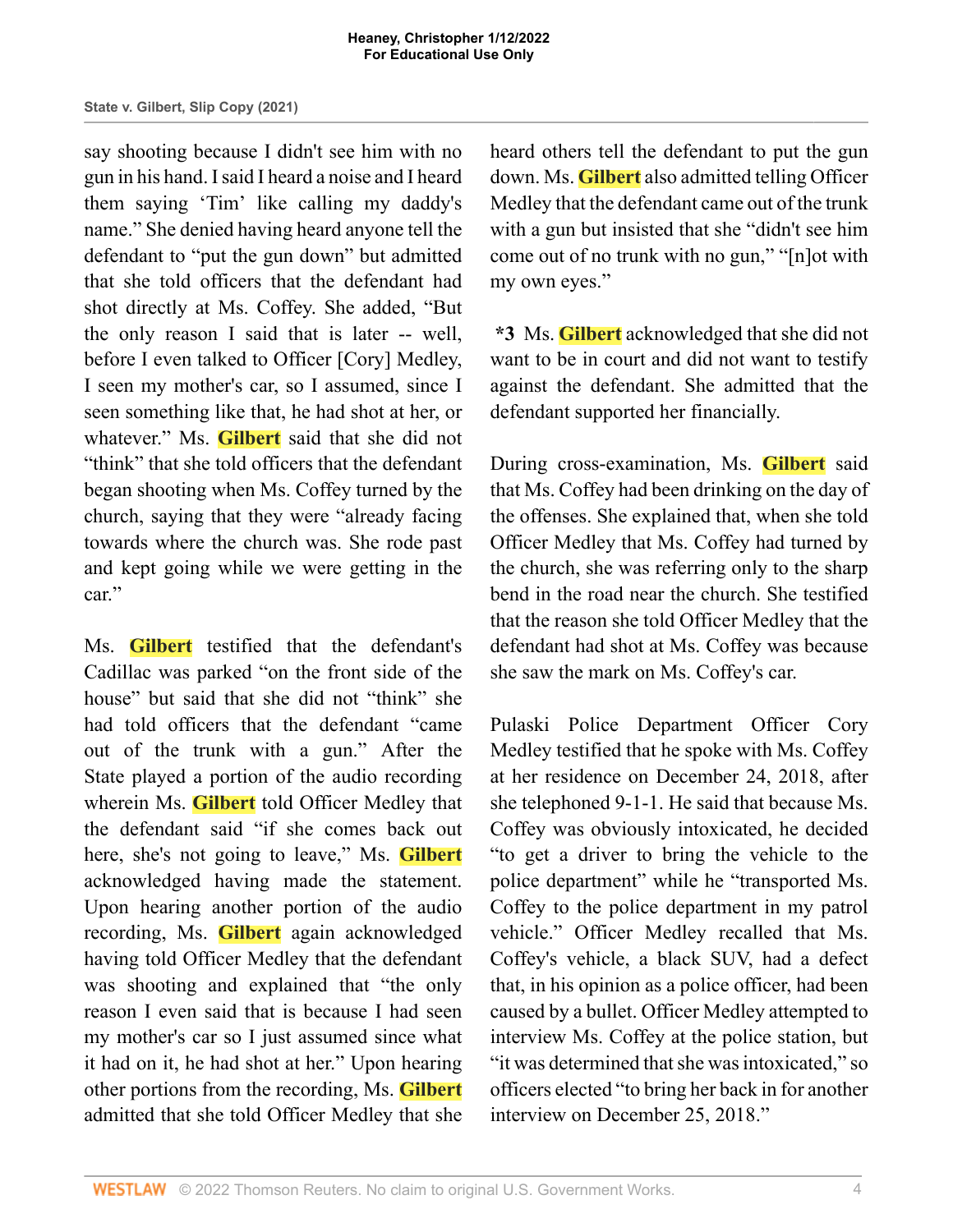Officer Medley testified that, following his interview with Ms. Coffey and his inspection of her vehicle on December 24, 2018, he went to the defendant's Keller Avenue residence with Lieutenant Justin Young to investigate. While there, Lieutenant Young "informed me that he had located some shell casings in the front yard of 1818 Keller Avenue." Officer Medley identified at trial the four .40 caliber shell casings that were collected by Lieutenant Joey Turner, who had also gone to the residence. In addition to collecting the shell casings, Officer Medley attempted to speak to the defendant's brother, Roger **Gilbert**, but Mr. **Gilbert** "[d]idn't really want to talk to me. And the rest of them was pretty uncooperative."

Based upon the information amassed during his investigation, Officer Medley obtained a warrant for the defendant's arrest on charges of "aggravated assault, reckless endangerment, and felon in possession of a handgun." He attempted to serve the warrant at the defendant's residence on December 25, 2018. Officer Medley said that he "knocked on the door and [the defendant] answered the door. I informed him that I had a warrant and he was going to have to go with me." Officer Medley testified that the defendant "started walking back into the residence," so Officer Medley "grabbed his left arm to attempt to put a handcuff on it. He started to spin away from me." At that point, Sergeant Jereme Robison, who had gone to the residence with Officer Medley, "came into the residence and grabbed a hold of" the defendant, and the three of them "ended up on the ground." The defendant "placed his arms underneath his body" and began "forcefully pulling away from us," so the officers "had to forcefully put his hand behind his back to place handcuffs on him." Officer Medley explained that he initially grabbed the defendant because "the incident involved a firearm, so, of course, we didn't want nobody to get out of our sight."

**\*4** The State exhibited to Officer Medley's testimony a certified copy of the defendant's 2001 Giles County conviction for the possession of less than .5 grams of cocaine, a felony.

During cross-examination, Officer Medley acknowledged that he was not outside when Lieutenant Young located the shell casings. Instead, Lieutenant Young advised him of the discovery while he was inside the residence attempting to interview Mr. **Gilbert**. Officer Medley said that he photographed the casings, which were located "[i]n the grass area close to the front door," where they lay before Lieutenant Turner collected them. Officer Medley said that he did not ask for permission to search the residence or the defendant's Cadillac and that he did not request forensic testing in this case. He admitted that he did not interview any of the neighbors. Officer Medley conceded that he "could tell" that Ms. Coffey was intoxicated during the December 24, 2018 interview. He acknowledged that although police officers "removed the door panel" from Ms. Coffey's car, they were "unable to locate the bullet fragments." He also acknowledged that it was possible that the shell casings had been in the defendant's yard for some time.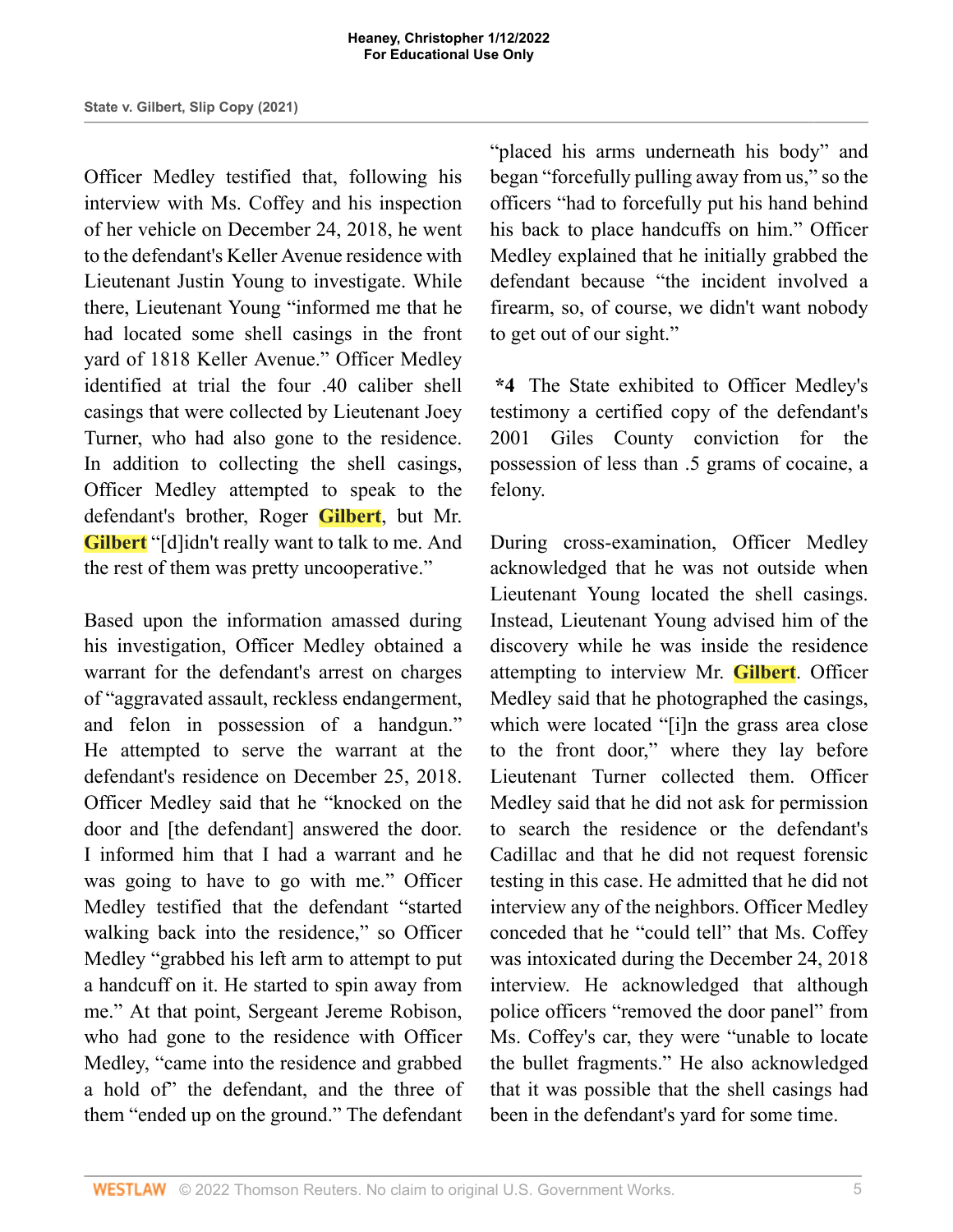During redirect examination, Officer Medley agreed that the shell casings recovered from the defendant's yard appeared "relatively shiny and new."

Lieutenant Joey Turner testified that he recovered four shell casings from the defendant's front yard on December 24, 2018. During cross-examination, he said that he was in the kitchen area of the residence when he "was notified to come outside, that shell casings had been found in the front yard." He said that police officers "tried several different ways" but were unable to locate a "projectile" in Ms. Coffey's vehicle. He said that the Pulaski Police Department did not have access to lead testing equipment or trajectory rods that might have aided them in the determination whether the defect in Ms. Coffey's vehicle had been, in fact, caused by a bullet. Despite this, Lieutenant Turner testified during redirect-examination that it was his professional opinion that the defect had been caused by a bullet.

Chris Burgess testified on behalf of the defendant that on December 24, 2018, the defendant and Ms. Coffey were "arguing and [the defendant] asked her to leave and they just got into, like, just a little argument and we grabbed our little boy and put him in the car and left." He recalled that, after initially leaving, Ms. Coffey "circled around the block" and "then when she pulled back up," Mr. Burgess told her to "just leave, you know, because there's no sense in arguing." He said that, to his knowledge, no one fired any shots on that day. Mr. Burgess testified that he and Ms.

**Gilbert** "pulled out right behind" Ms. Coffey. He agreed that he had told Officer Medley that nothing else had happened on the day of the incident.

During cross-examination, Mr. Burgess agreed that he had told Officer Medley that he did not want to get involved in this case. He denied that the defendant paid his bills but agreed that if Ms. **Gilbert** asked the defendant "for something, he gives her money."

During redirect-examination, Mr. Burgess said that he and Ms. **Gilbert** had their own home and that he worked. He said that the defendant had never asked him to testify in return for money.

**\*5** The defendant testified that he did not have or fire a gun on Christmas Eve 2018. He said that, on that day, he and Ms. Coffey went Christmas shopping in Murfreesboro. After they returned to the defendant's house, Ms. Coffey expressed a desire to go to her sister's house. He decided to take a separate car because Ms. Coffey "got to getting drunk" and he did not "like to be around drunk people because they get to aggravating and, you know, just starting a bunch of old mess." The defendant returned home before Ms. Coffey, who arrived "[a]bout an hour later" "drunk, stumbling all through the house."

The defendant testified that when Ms. Coffey "kept on hitting on [him] while" he and his niece were using the computer, he told Ms. Coffey to leave because he did not want to be around her while she was drinking. He said that they began to argue because Ms. Coffey "keep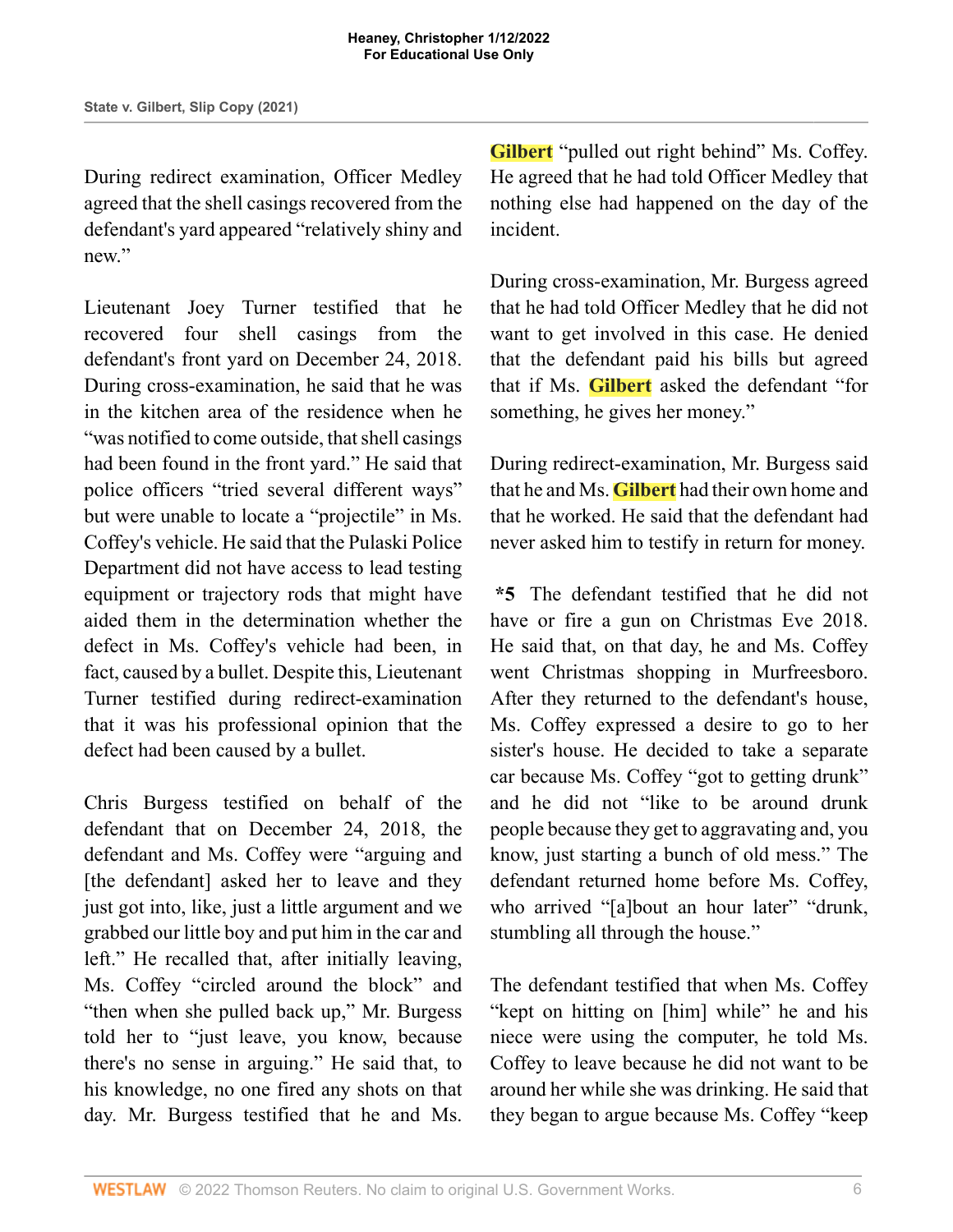telling me she's not going to leave." He testified that Ms. Coffey "hit me, then pushed me, and I grabbed her and pushed her out the door." When Ms. Coffey tried to come back inside, he asked her what she wanted, and "[s]he said, 'I want my food." The defendant said that he "come back with her food, going to give it [to] her. She hits me again so I threw it [a]t her." Ms. Coffey then got into her vehicle, and the defendant walked to the end of the sidewalk, at which point "she tries to run over me." The defendant said that he ran into the house, and Ms. Coffey "come back in [the] door. We get to arguing again. I push her out the door." At that point, Ms. **Gilbert** began to argue with the defendant about his treatment of Ms. Coffey, so he told her "if she don't like it and can't respect my decision, then you can leave." The defendant said that both Ms. Coffey and Ms. **Gilbert** left.

The defendant testified that on the following day, Christmas Day, he went to a Christmas gathering at his sister's house and returned home between 8:30 and 9:00 p.m. After he had been home "maybe five or ten minutes," Officer Medley arrived and said that officers needed to talk to him. The defendant said that he "opened the door, basically welcoming them on in my house." As he walked "across the living room floor ... a couple steps in front of them," the defendant looked into a mirror and saw Officer Medley "taking his handcuffs out." The defendant insisted that, "when I turned around to face him and ask him what he's doing, he's trying to handcuff me." The defendant maintained that Officer Medley did not, at any point, tell him that he was under arrest or

show him an arrest warrant. He admitted that, initially, he "wouldn't let" the officer handcuff him but said that he eventually acquiesced. He claimed that, as soon as he allowed himself to be handcuffed, Officer Medley "and his partner throw me in the floor, beats me up, fractured my skull." He said that the officers "mess[ed] my back up" so that it "will never be right anymore."

Officer Medley admitted on rebuttal that he did not tell the defendant at any point that he was under arrest. Instead, he explained, "I told him he had a warrant and he was going to go with me."

Based upon this evidence, the jury convicted the defendant as charged of aggravated assault, reckless endangerment, unlawful possession of a weapon after having been previously convicted of a felony, and resisting arrest. Following a sentencing hearing, the trial court imposed a total effective sentence of six years' incarceration.

The defendant filed a timely but unsuccessful motion for new trial followed by a timely notice of appeal. In this appeal, the defendant contends that the trial court erred by permitting the State to amend Count 1 of the indictment over his objection. He also asserts that the trial court erred by admitting into evidence Ms. **Gilbert's** audio recorded statement to Officer Medley, arguing that the State called Ms. **Gilbert** for the primary purpose of admitting the otherwise inadmissible statement and that the State failed to satisfy the requirements for its admission as substantive evidence via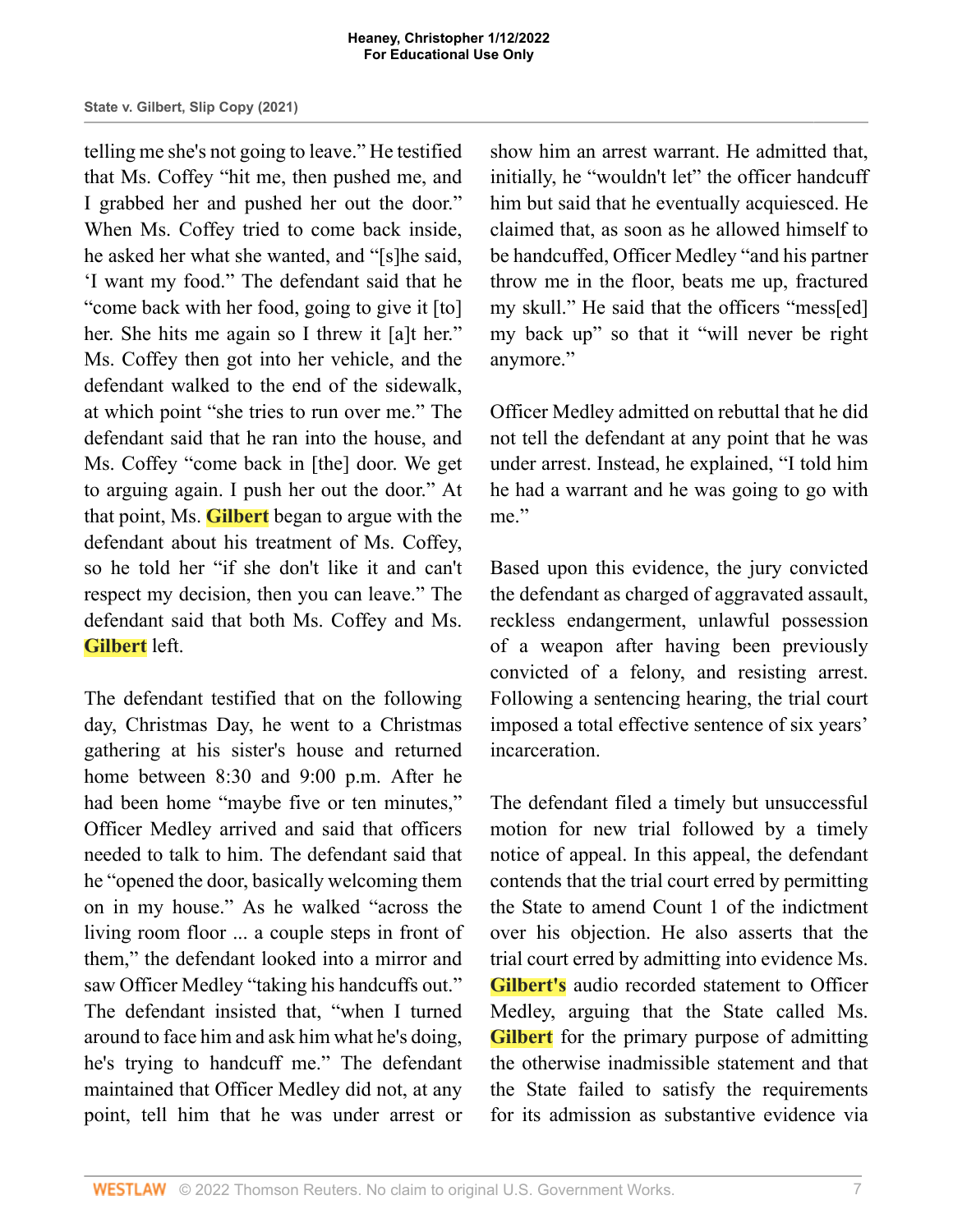[Tennessee Rule of Evidence 803\(26\)](http://www.westlaw.com/Link/Document/FullText?findType=L&pubNum=1008878&cite=TNRREVR803&originatingDoc=I721c87b0549711ecb124ab1bb8098962&refType=LQ&originationContext=document&vr=3.0&rs=cblt1.0&transitionType=DocumentItem&contextData=(sc.Search)). The defendant challenges the sufficiency of the convicting evidence on grounds that the State failed to establish that he possessed, used, or displayed a firearm on the day of the offense. The defendant also avers that using a room maintained by the U.D.C. and ornamented with relics of the Confederacy for jury deliberations exposed the jury to extraneous prejudicial information and violated his constitutional rights to a fair trial by an impartial jury, due process, and equal protection under the law. Finally, he contends that the cumulative effect of the errors at trial entitle him to a new trial. We consider each claim in turn.

### *I. Amendment of Indictment*

**\*6** On the first day of trial, the State moved to amend Count 1 of the indictment to include the "use of" a deadly weapon in addition to the "display of" a deadly weapon. The defendant objected on grounds that the amendment was untimely and that it was more than a technical amendment in that it actually altered the charged offense. The defendant noted that permitting the change would "destroy[ ] the primary defense ... that he didn't cause her fear by display." The trial court concluded that "it is a technical amendment," noting that the State had asked to add "use" and not to change "display" to "use."

"Without the defendant's consent and before jeopardy attaches, the court may permit such an amendment if no additional or different offense is charged and no substantial right of the

defendant is prejudiced." [Tenn. R. Crim. P. 7\(b\)](http://www.westlaw.com/Link/Document/FullText?findType=L&pubNum=1008875&cite=TNRRCRPR7&originatingDoc=I721c87b0549711ecb124ab1bb8098962&refType=LQ&originationContext=document&vr=3.0&rs=cblt1.0&transitionType=DocumentItem&contextData=(sc.Search)) [\(2\)](http://www.westlaw.com/Link/Document/FullText?findType=L&pubNum=1008875&cite=TNRRCRPR7&originatingDoc=I721c87b0549711ecb124ab1bb8098962&refType=LQ&originationContext=document&vr=3.0&rs=cblt1.0&transitionType=DocumentItem&contextData=(sc.Search)). That being said, however, "an indictment may not be amended 'by *broadening* the possible bases for conviction from that which appears in the indictment.' " *[State v. Lindsey](http://www.westlaw.com/Link/Document/FullText?findType=Y&serNum=2008901500&pubNum=0004644&originatingDoc=I721c87b0549711ecb124ab1bb8098962&refType=RP&fi=co_pp_sp_4644_440&originationContext=document&vr=3.0&rs=cblt1.0&transitionType=DocumentItem&contextData=(sc.Search)#co_pp_sp_4644_440)*, [208 S.W.3d 432, 440 \(Tenn. Crim. App. 2006\)](http://www.westlaw.com/Link/Document/FullText?findType=Y&serNum=2008901500&pubNum=0004644&originatingDoc=I721c87b0549711ecb124ab1bb8098962&refType=RP&fi=co_pp_sp_4644_440&originationContext=document&vr=3.0&rs=cblt1.0&transitionType=DocumentItem&contextData=(sc.Search)#co_pp_sp_4644_440) (quoting *[United States v. Miller](http://www.westlaw.com/Link/Document/FullText?findType=Y&serNum=1985116414&pubNum=0000780&originatingDoc=I721c87b0549711ecb124ab1bb8098962&refType=RP&fi=co_pp_sp_780_138&originationContext=document&vr=3.0&rs=cblt1.0&transitionType=DocumentItem&contextData=(sc.Search)#co_pp_sp_780_138)*, 471 U.S. [130, 138 \(1985\)\)](http://www.westlaw.com/Link/Document/FullText?findType=Y&serNum=1985116414&pubNum=0000780&originatingDoc=I721c87b0549711ecb124ab1bb8098962&refType=RP&fi=co_pp_sp_780_138&originationContext=document&vr=3.0&rs=cblt1.0&transitionType=DocumentItem&contextData=(sc.Search)#co_pp_sp_780_138) (emphasis in *Miller*); *see also [Stirone v. United States](http://www.westlaw.com/Link/Document/FullText?findType=Y&serNum=1959130683&pubNum=0000780&originatingDoc=I721c87b0549711ecb124ab1bb8098962&refType=RP&fi=co_pp_sp_780_215&originationContext=document&vr=3.0&rs=cblt1.0&transitionType=DocumentItem&contextData=(sc.Search)#co_pp_sp_780_215)*, 361 U.S. 212, [215-17 \(1960\)](http://www.westlaw.com/Link/Document/FullText?findType=Y&serNum=1959130683&pubNum=0000780&originatingDoc=I721c87b0549711ecb124ab1bb8098962&refType=RP&fi=co_pp_sp_780_215&originationContext=document&vr=3.0&rs=cblt1.0&transitionType=DocumentItem&contextData=(sc.Search)#co_pp_sp_780_215) (stating that "after an indictment has been returned its charges may not be broadened through amendment except by the grand jury itself"). A trial court's ruling on a motion to amend an indictment is reviewed for an abuse of discretion. *[State v. Kennedy](http://www.westlaw.com/Link/Document/FullText?findType=Y&serNum=1999135840&pubNum=0004644&originatingDoc=I721c87b0549711ecb124ab1bb8098962&refType=RP&fi=co_pp_sp_4644_283&originationContext=document&vr=3.0&rs=cblt1.0&transitionType=DocumentItem&contextData=(sc.Search)#co_pp_sp_4644_283)*, 10 [S.W.3d 280, 283 \(Tenn. Crim. App. 1999\).](http://www.westlaw.com/Link/Document/FullText?findType=Y&serNum=1999135840&pubNum=0004644&originatingDoc=I721c87b0549711ecb124ab1bb8098962&refType=RP&fi=co_pp_sp_4644_283&originationContext=document&vr=3.0&rs=cblt1.0&transitionType=DocumentItem&contextData=(sc.Search)#co_pp_sp_4644_283)

Here, the indictment originally read:

The Grand Jurors of Giles County, Tennessee, duly impaneled, and sworn upon their oath, present: That TIM **GILBERT** on or about the 24th day of December, 2018, in Giles County, Tennessee and before the finding of this indictment, did unlawfully, intentionally or knowingly by the display of a deadly weapon, to-wit: a handgun, cause Rotosha Coffey to reasonably fear imminent bodily injury by firing said gun in the presence of Rotosha Coffey, in violation of **T**ennessee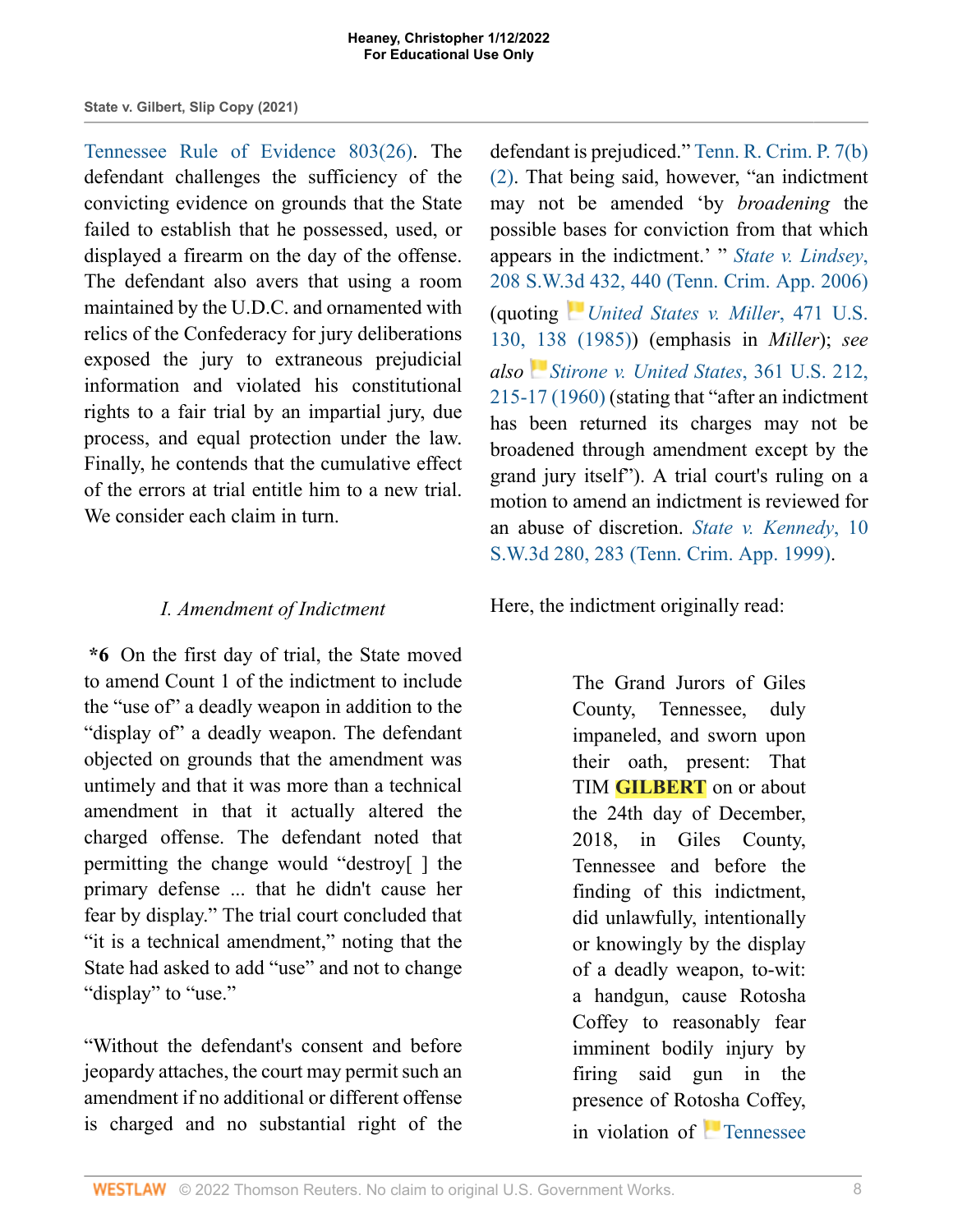#### **Heaney, Christopher 1/12/2022 For Educational Use Only**

### **State v. Gilbert, Slip Copy (2021)**

[Code Annotated Section](http://www.westlaw.com/Link/Document/FullText?findType=L&pubNum=1000039&cite=TNSTS39-13-102&originatingDoc=I721c87b0549711ecb124ab1bb8098962&refType=LQ&originationContext=document&vr=3.0&rs=cblt1.0&transitionType=DocumentItem&contextData=(sc.Search)) [39-13-102](http://www.westlaw.com/Link/Document/FullText?findType=L&pubNum=1000039&cite=TNSTS39-13-102&originatingDoc=I721c87b0549711ecb124ab1bb8098962&refType=LQ&originationContext=document&vr=3.0&rs=cblt1.0&transitionType=DocumentItem&contextData=(sc.Search)), all of which is against the peace and dignity of the State of Tennessee.

Following the amendment, the charge alleged that the defendant committed the offense of aggravated assault "by the use or display of a deadly weapon" and retained the language alleging that he did so "by firing said gun in the presence of" Ms. Coffey. In our view, the inclusion of the phrase "by firing said gun" necessarily implicated the "use" of a firearm, and, consequently, the indictment as originally drafted charged the defendant with the use of a firearm, albeit without specifically including the word "use." Consequently, the trial court did not err by permitting the amendment because the amendment "complained of added nothing new to the grand ju[ry](https://1.next.westlaw.com/Link/RelatedInformation/Flag?documentGuid=Id4c38bc89c1d11d991d0cc6b54f12d4d&transitionType=InlineKeyCiteFlags&originationContext=docHeaderFlag&Rank=1&ppcid=1e2aa9bec79a457fbd44de58c9620f0d&contextData=(sc.Search) )'[s](https://1.next.westlaw.com/Link/RelatedInformation/Flag?documentGuid=Id4c38bc89c1d11d991d0cc6b54f12d4d&transitionType=InlineKeyCiteFlags&originationContext=docHeaderFlag&Rank=1&ppcid=1e2aa9bec79a457fbd44de58c9620f0d&contextData=(sc.Search) ) indictment and constituted no broadening." *Miller*[, 471 U.S.](http://www.westlaw.com/Link/Document/FullText?findType=Y&serNum=1985116414&pubNum=0000780&originatingDoc=I721c87b0549711ecb124ab1bb8098962&refType=RP&fi=co_pp_sp_780_145&originationContext=document&vr=3.0&rs=cblt1.0&transitionType=DocumentItem&contextData=(sc.Search)#co_pp_sp_780_145) [at 145](http://www.westlaw.com/Link/Document/FullText?findType=Y&serNum=1985116414&pubNum=0000780&originatingDoc=I721c87b0549711ecb124ab1bb8098962&refType=RP&fi=co_pp_sp_780_145&originationContext=document&vr=3.0&rs=cblt1.0&transitionType=DocumentItem&contextData=(sc.Search)#co_pp_sp_780_145).

### *II. Ms. Gilbert's Recorded Statement*

The defendant next asserts that the trial court erred by permitting the State to call Ms. **Gilbert** for the primary purpose of admitting her otherwise inadmissible statement to Officer Medley and to admit the entire audio recording of Ms. **Gilbert's** statement as substantive evidence via [Tennessee Rule of Evidence](http://www.westlaw.com/Link/Document/FullText?findType=L&pubNum=1008878&cite=TNRREVR803&originatingDoc=I721c87b0549711ecb124ab1bb8098962&refType=LQ&originationContext=document&vr=3.0&rs=cblt1.0&transitionType=DocumentItem&contextData=(sc.Search)) [803\(26\)](http://www.westlaw.com/Link/Document/FullText?findType=L&pubNum=1008878&cite=TNRREVR803&originatingDoc=I721c87b0549711ecb124ab1bb8098962&refType=LQ&originationContext=document&vr=3.0&rs=cblt1.0&transitionType=DocumentItem&contextData=(sc.Search)). The State contends that the defendant waived plenary consideration of this issue by failing to lodge a contemporaneous objection.

In the alternative, the State avers that the trial court did not err.

Prior to trial, the defendant moved the trial court to exclude the statements provided to Officer Medley by both Ms. **Gilbert** and Ms. Coffey, arguing that both contained inadmissible hearsay. At the pretrial motions hearing, the prosecutor indicated that Ms. **Gilbert** had refused to meet with her and that the State had had difficulty locating Ms. **Gilbert** to serve her with a subpoena to appear at trial. The defendant insisted that Ms. **Gilbert's** statement was hearsay, and the prosecutor replied:

> **\*7** I am not going to try to elicit any hearsay intentionally. I do think that if these are recorded statements and they are inconsistent, then potentially I may try 803(26) again, so -- I may use it for impeachment purposes or some other purpose, or if it falls, you know, out of bounds of hearsay for some other purpose, something like that, so.

When the defendant specifically objected to Officer Medley's conveying the substance of the statement to the jury, the State agreed that it would not ask Officer Medley to do so. The trial court ruled that the officer "just can't say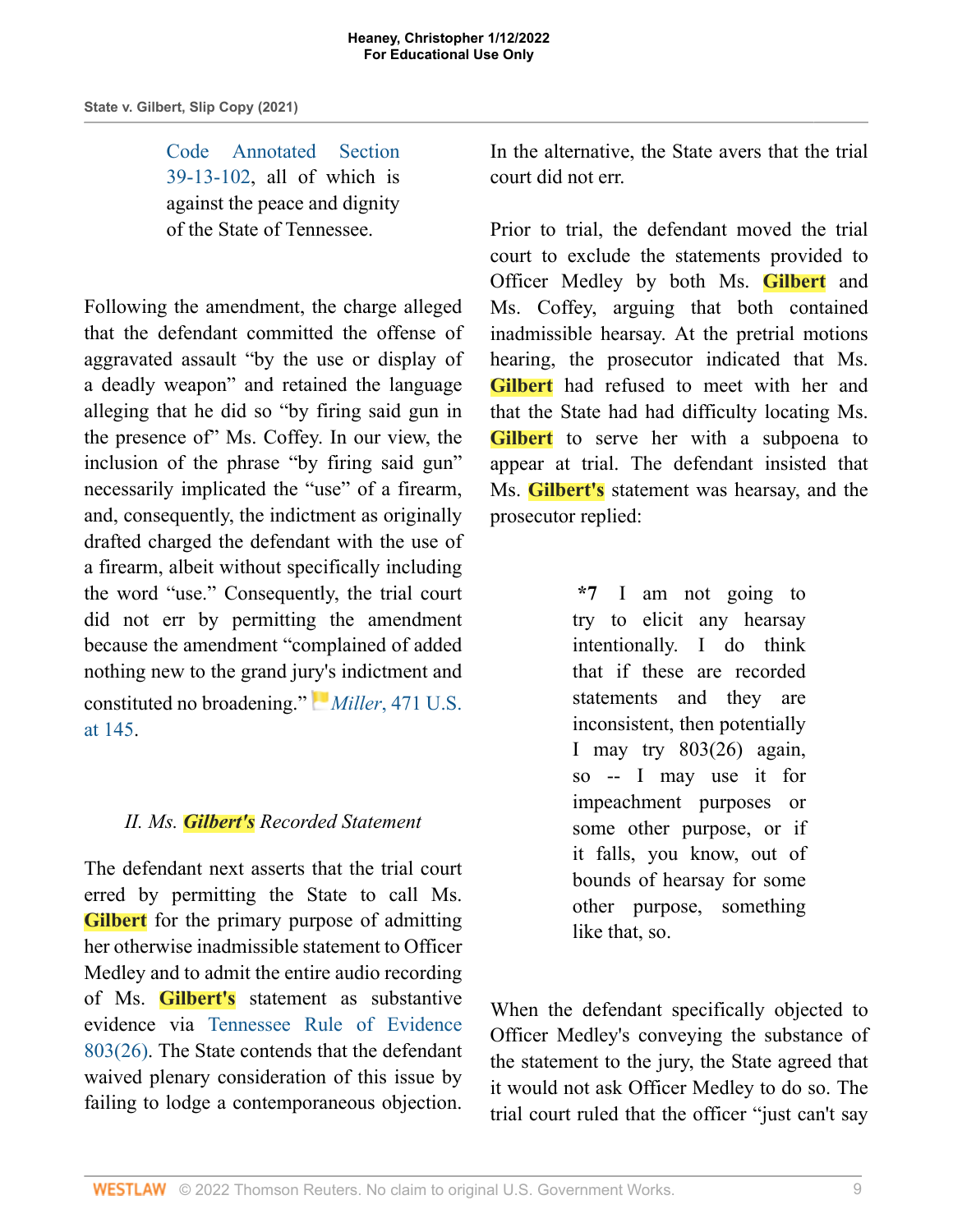what they told him unless the door is opened otherwise."

While discussing other issues on the first day of trial, the prosecutor indicated to the trial court that she had had an intern "take off the first three minutes and 30 seconds" containing Officer Medley's interview of Mr. Burgess from the single audio recording that contained interviews with both Mr. Burgess and Ms. **Gilbert** "because it's a very real possibility that I'm going to have to impeach my own witness with her recorded statement." The prosecutor added that she intended to "potentially maybe seek to introduce it under 803(26)." The defendant noted that it was suspicious that the State had twice invoked the exception under 803(26) as potential avenue of admission for Ms. **Gilbert's** recorded statement but said nothing further.

During Ms. **Gilbert's** direct examination testimony, the State asked Ms. **Gilbert** if she had told Officer Medley that the defendant said "something to the effect of, if she comes back out here, she's not going to leave." Ms. **Gilbert** equivocated, saying first that she did not "believe" that she had said that to Officer Medley because she did not remember the defendant's "saying nothing like that." She then said that she did not "think I put it in those words. I think he said something like don't - basically, he didn't want her back out there." She said again that she did not recall having used that specific language when speaking to Officer Medley.

Ms. **Gilbert** admitted that she told Officer Medley that she told the defendant "you're not going to do anything to my mama, that's my mama"

Ms. **Gilbert** denied saying that the defendant "start[ed] shooting," insisting that she "didn't say shooting because I didn't see him with no gun in his hand. I said I heard a noise and I heard them saying 'Tim' like calling my daddy's name." She also denied telling the officer that she heard someone tell the defendant to "put the gun down" and said that she did not "think" she had told him the defendant "came out of the trunk with a gun." She admitted, however, having told him that the defendant was shooting directly at Ms. Coffey.

At that point, the prosecutor asked to play part of Ms. **Gilbert's** recorded statement, and the defendant objected on hearsay grounds. The trial court overruled the objection. After the State played a portion of the audio recording wherein Ms. **Gilbert** told Officer Medley that the defendant said "if she comes back out here, she's not going to leave," Ms. **Gilbert** acknowledged having made the statement. Upon hearing another portion of the audio recording, Ms. **Gilbert** again acknowledged having told Officer Medley that the defendant was shooting and explained that "the only reason I even said that is because I had seen my mother's car so I just assumed since what it had on it, he had shot at her." Upon hearing other snippets from the recording, Ms. **Gilbert** admitted that she told Officer Medley that she heard others tell the defendant to put the gun down. Ms. **Gilbert** also admitted telling Officer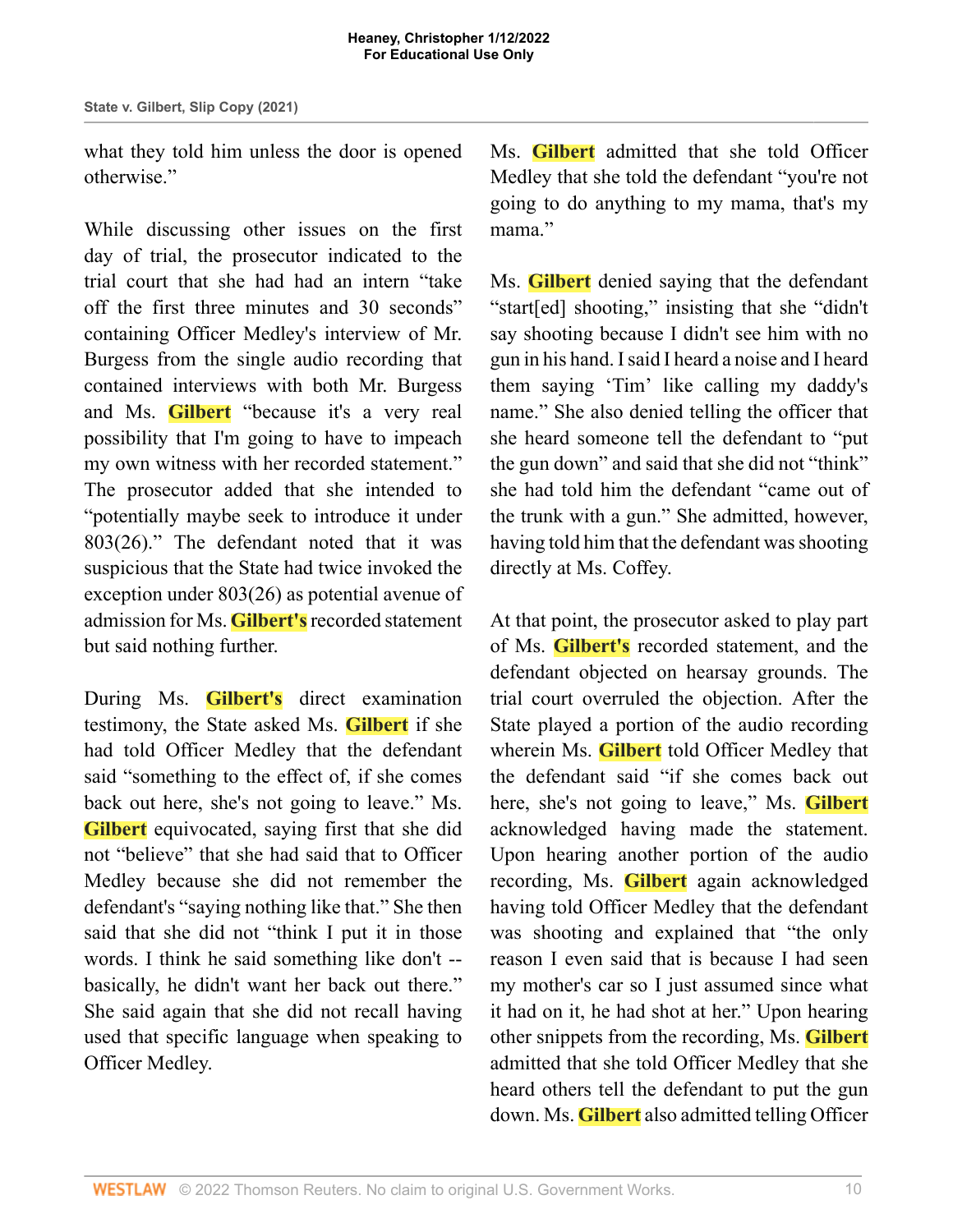Medley that the defendant came out of the trunk with a gun but insisted that she "didn't see him come out of no trunk with no gun," "[n]ot with my own eyes." At the conclusion of Ms. **Gilbert's** direct examination, the prosecutor passed the witness but said that she would be "asking for a jury out for an 803(26) evaluation."

**\*8** Following the defendant's crossexamination of Ms. **Gilbert**, the prosecutor indicated that she intended to ask the court for a jury-out hearing to determine the statement's admissibility under [Rule 803\(26\)](http://www.westlaw.com/Link/Document/FullText?findType=L&pubNum=1008878&cite=TNRREVR803&originatingDoc=I721c87b0549711ecb124ab1bb8098962&refType=LQ&originationContext=document&vr=3.0&rs=cblt1.0&transitionType=DocumentItem&contextData=(sc.Search)). The trial court expressed confusion at "the procedure you are doing" but indicated that it wanted to continue with the proof and hold the hearing "later." The prosecutor agreed, and the defendant did not object. The trial then proceeded, with the State calling two more witnesses, Officer Medley and Lieutenant Turner, before resting its case. The defendant moved for judgment of acquittal, and the court indicated that it wanted to conduct a *Momon* colloquy first. At that point, the State asked the court for a jury-out hearing to determine whether Ms. **Gilbert's** recorded statement would be admissible as substantive evidence pursuant to [Rule 803\(26\)](http://www.westlaw.com/Link/Document/FullText?findType=L&pubNum=1008878&cite=TNRREVR803&originatingDoc=I721c87b0549711ecb124ab1bb8098962&refType=LQ&originationContext=document&vr=3.0&rs=cblt1.0&transitionType=DocumentItem&contextData=(sc.Search)).

The trial court agreed to hold a jury-out hearing "relative to the testimony of Ms. **Gilbert**," and the State called Officer Medley as a witness. Officer Medley testified that Ms. **Gilbert** appeared to be sober and clear headed and that she had "possibly" had the night to sleep between the incident and the interview on December 25, 2018. He said that nothing

at the time gave him the impression that Ms. **Gilbert** was not being honest. He said that Ms. **Gilbert's** statement was consistent with the version of events provided by Ms. Coffey.

During cross-examination, Officer Medley conceded that Ms. **Gilbert** had "possibly" had time to discuss the incident with Ms. Coffey. He said that he recorded the interviews with both Ms. **Gilbert** and Mr. Burgess with his cellular telephone because there was no one available to give him access to the recording equipment at the police station.

The State argued that it had established by a preponderance of the evidence that Ms. **Gilbert's** statement was made under circumstances indicating trustworthiness, noting that she had given the statement to a uniformed police officer at the police station soon after the incident. The defendant argued that "there are enough atypical details to this interview," including the fact that it "took place in the interview room but [was not] filmed" and that it took place at the same time as Mr. Burgess's interview, to undermine its trustworthiness. The trial court concluded, again without any analysis, "that Ms. **Gilbert's** prior statement was made under circumstances indicating trustworthiness." The State then moved the audio recording of the interview into evidence, noting again that an intern had removed "the first three minutes and 30 seconds, which is Chris Burgess." When the jury returned, the trial court informed the jury that it had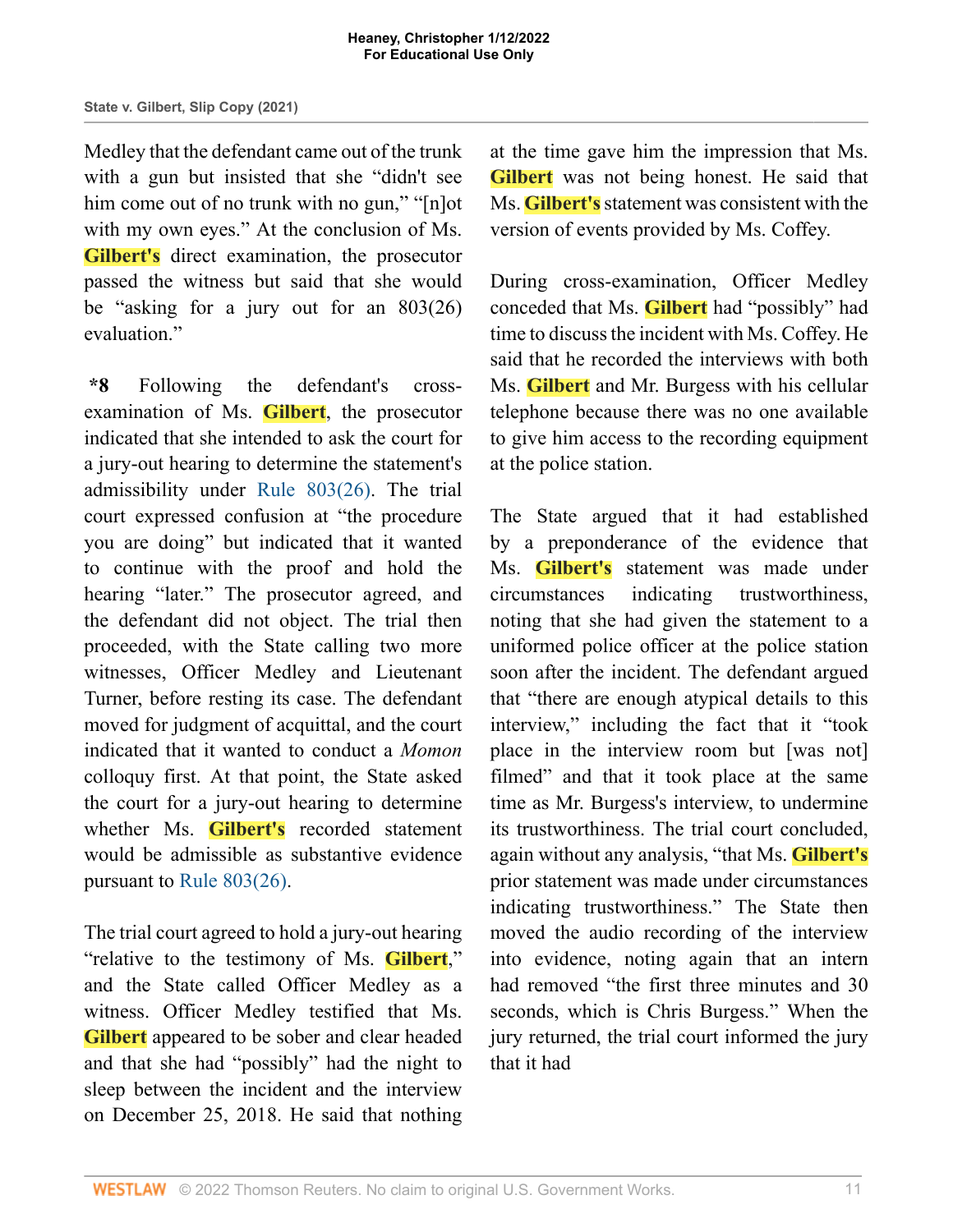added an exhibit, exhibit eight, that you can take back and listen to. The Court has ruled that the statement of Chastity **Gilbert**, Christmas Day, 12/25/18, now comes into evidence. And so we are going to send that back. You can play it if you would like and we will send a computer to [do] that with, if there is a request.

After deliberating for approximately 25 minutes, the jury asked to listen to the audio recording. They returned their verdict about half an hour later.

### *A. Waiver*

Initially, we disagree with the State's assertion that the defendant waived plenary consideration of this issue by failing to lodge a contemporaneous objection. The defendant asserts that he adequately challenged the admission of Ms. **Gilbert's** audio recorded statement by moving to exclude it prior to trial and by objecting when it was initially offered. We agree. "[W]he[n] the record ... on a motion in limine clearly presents an evidentiary question and whe[n] the trial judge has clearly and definitively ruled" on the motion, an objection when the challenged evidence is offered at trial is unnecessary to preserve the

issue for appellate review. *[State v. McGhee](http://www.westlaw.com/Link/Document/FullText?findType=Y&serNum=1988035735&pubNum=0000713&originatingDoc=I721c87b0549711ecb124ab1bb8098962&refType=RP&fi=co_pp_sp_713_462&originationContext=document&vr=3.0&rs=cblt1.0&transitionType=DocumentItem&contextData=(sc.Search)#co_pp_sp_713_462)*, [746 S.W.2d 460, 462 \(Tenn. 1988\)](http://www.westlaw.com/Link/Document/FullText?findType=Y&serNum=1988035735&pubNum=0000713&originatingDoc=I721c87b0549711ecb124ab1bb8098962&refType=RP&fi=co_pp_sp_713_462&originationContext=document&vr=3.0&rs=cblt1.0&transitionType=DocumentItem&contextData=(sc.Search)#co_pp_sp_713_462); *see also State v. Alder*[, 71 S.W.3d 299, 302 \(Tenn.](http://www.westlaw.com/Link/Document/FullText?findType=Y&serNum=2001765483&pubNum=0004644&originatingDoc=I721c87b0549711ecb124ab1bb8098962&refType=RP&fi=co_pp_sp_4644_302&originationContext=document&vr=3.0&rs=cblt1.0&transitionType=DocumentItem&contextData=(sc.Search)#co_pp_sp_4644_302) [Crim. App. 2001\)](http://www.westlaw.com/Link/Document/FullText?findType=Y&serNum=2001765483&pubNum=0004644&originatingDoc=I721c87b0549711ecb124ab1bb8098962&refType=RP&fi=co_pp_sp_4644_302&originationContext=document&vr=3.0&rs=cblt1.0&transitionType=DocumentItem&contextData=(sc.Search)#co_pp_sp_4644_302). When, however, "issues are only tentatively suggested or the record [is] only partially and incompletely developed in connection with a motion in limine," the failure to lodge an objection during trial carries with it the risk that the issue has not been properly prese[rve](https://1.next.westlaw.com/Link/RelatedInformation/Flag?documentGuid=I6ed882602f0e11e79de0d9b9354e8e59&transitionType=InlineKeyCiteFlags&originationContext=docHeaderFlag&Rank=1&ppcid=1e2aa9bec79a457fbd44de58c9620f0d&contextData=(sc.Search) )d. *McGhee*[, 746 S.W.2d at 462;](http://www.westlaw.com/Link/Document/FullText?findType=Y&serNum=1988035735&pubNum=0000713&originatingDoc=I721c87b0549711ecb124ab1bb8098962&refType=RP&fi=co_pp_sp_713_462&originationContext=document&vr=3.0&rs=cblt1.0&transitionType=DocumentItem&contextData=(sc.Search)#co_pp_sp_713_462) *see also State v. Hawkins*[, 519 S.W.3d 1, 48](http://www.westlaw.com/Link/Document/FullText?findType=Y&serNum=2041548971&pubNum=0004644&originatingDoc=I721c87b0549711ecb124ab1bb8098962&refType=RP&fi=co_pp_sp_4644_48&originationContext=document&vr=3.0&rs=cblt1.0&transitionType=DocumentItem&contextData=(sc.Search)#co_pp_sp_4644_48) [\(Tenn. 2017\)](http://www.westlaw.com/Link/Document/FullText?findType=Y&serNum=2041548971&pubNum=0004644&originatingDoc=I721c87b0549711ecb124ab1bb8098962&refType=RP&fi=co_pp_sp_4644_48&originationContext=document&vr=3.0&rs=cblt1.0&transitionType=DocumentItem&contextData=(sc.Search)#co_pp_sp_4644_48). Here, the defendant raised the issue prior to trial, objected to the statement when it was initially offered, objected to the trial court's finding that the statement satisfied the prerequisites for admission via [Rule 803\(26\)](http://www.westlaw.com/Link/Document/FullText?findType=L&pubNum=1008878&cite=TNRREVR803&originatingDoc=I721c87b0549711ecb124ab1bb8098962&refType=LQ&originationContext=document&vr=3.0&rs=cblt1.0&transitionType=DocumentItem&contextData=(sc.Search)), and raised the issue in his motion for new trial. Under these circumstances, we will apply plenary review to the defendant's challenge to the admission of Ms. **Gilbert's** statement.

## *B. Purpose in Calling Ms. Gilbert*

**\*9** Although "[t]he credibility of a witness may be attacked by any party, including the party calling the witness," [Tenn. R. Evid. 607,](http://www.westlaw.com/Link/Document/FullText?findType=L&pubNum=1008878&cite=TNRREVR607&originatingDoc=I721c87b0549711ecb124ab1bb8098962&refType=LQ&originationContext=document&vr=3.0&rs=cblt1.0&transitionType=DocumentItem&contextData=(sc.Search)) "[a] party may not call a witness to testify for the primary purpose of introducing a prior inconsistent statement that would otherwise be inadmissible," *State v. Jones*[, 15 S.W.3d 880,](http://www.westlaw.com/Link/Document/FullText?findType=Y&serNum=1999196463&pubNum=0004644&originatingDoc=I721c87b0549711ecb124ab1bb8098962&refType=RP&fi=co_pp_sp_4644_892&originationContext=document&vr=3.0&rs=cblt1.0&transitionType=DocumentItem&contextData=(sc.Search)#co_pp_sp_4644_892) [892 \(Tenn. Crim. App. 1999\);](http://www.westlaw.com/Link/Document/FullText?findType=Y&serNum=1999196463&pubNum=0004644&originatingDoc=I721c87b0549711ecb124ab1bb8098962&refType=RP&fi=co_pp_sp_4644_892&originationContext=document&vr=3.0&rs=cblt1.0&transitionType=DocumentItem&contextData=(sc.Search)#co_pp_sp_4644_892) [Tenn. R. Evid.](http://www.westlaw.com/Link/Document/FullText?findType=L&pubNum=1008878&cite=TNRREVR607&originatingDoc=I721c87b0549711ecb124ab1bb8098962&refType=LQ&originationContext=document&vr=3.0&rs=cblt1.0&transitionType=DocumentItem&contextData=(sc.Search)) [607](http://www.westlaw.com/Link/Document/FullText?findType=L&pubNum=1008878&cite=TNRREVR607&originatingDoc=I721c87b0549711ecb124ab1bb8098962&refType=LQ&originationContext=document&vr=3.0&rs=cblt1.0&transitionType=DocumentItem&contextData=(sc.Search)), Advisory Comm'n Comment ("Decisional law prohibits a lawyer from calling a witness knowing the testimony will be adverse to the lawyer's position-solely to impeach that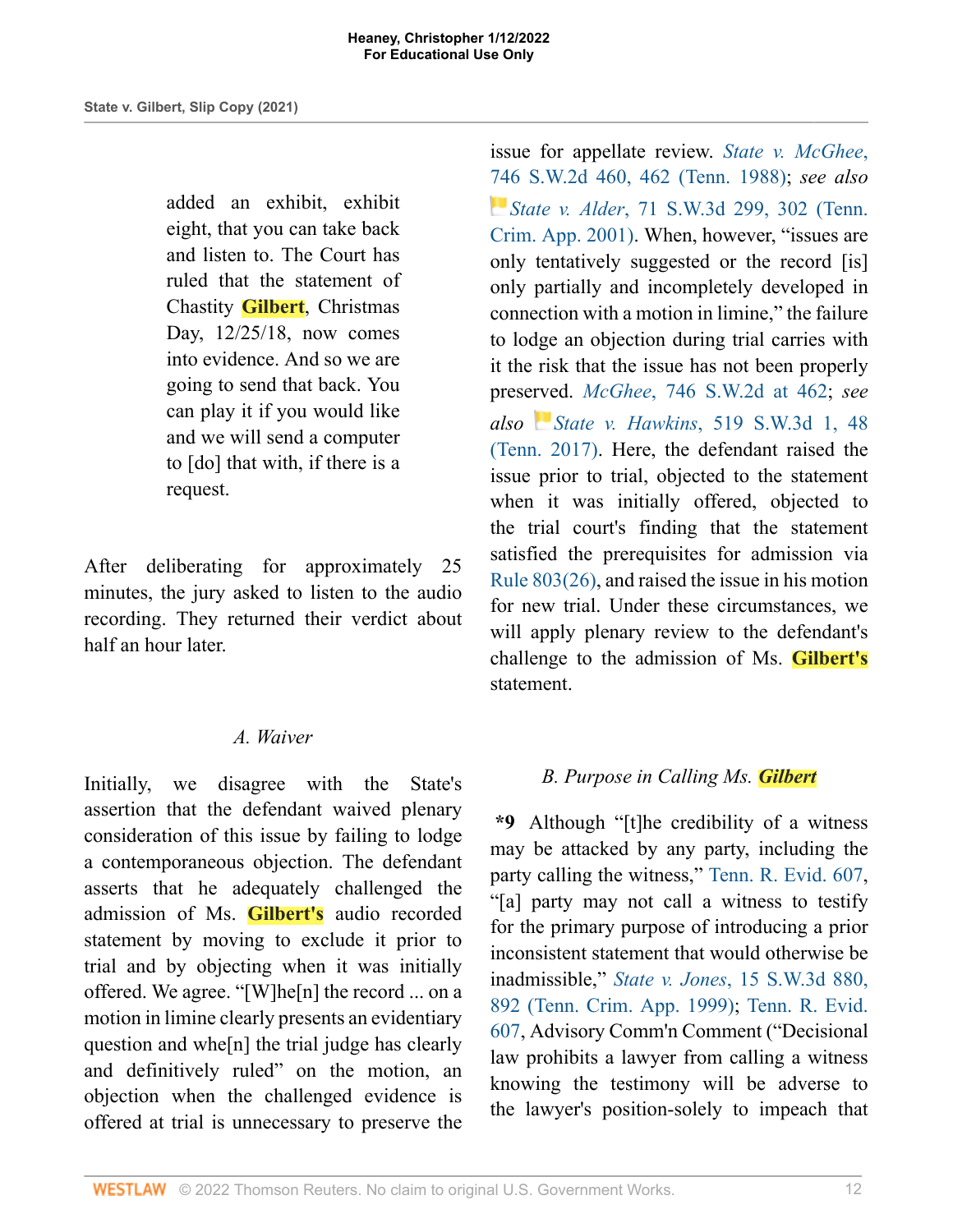witness by an inconsistent statement."). To determine whether there has been a violation of this rule, this court considers "whether the prior statement and the testimony were inconsistent, whether the party calling the witness was aware the witness had disavowed the previous statement, and whether evidence existed to show the witness had been called for the sole purpose of impeachment." *[State](http://www.westlaw.com/Link/Document/FullText?findType=Y&serNum=2037262501&pubNum=0004644&originatingDoc=I721c87b0549711ecb124ab1bb8098962&refType=RP&fi=co_pp_sp_4644_698&originationContext=document&vr=3.0&rs=cblt1.0&transitionType=DocumentItem&contextData=(sc.Search)#co_pp_sp_4644_698) v. Rayfield*[, 507 S.W.3d 682, 698-99 \(Tenn.](http://www.westlaw.com/Link/Document/FullText?findType=Y&serNum=2037262501&pubNum=0004644&originatingDoc=I721c87b0549711ecb124ab1bb8098962&refType=RP&fi=co_pp_sp_4644_698&originationContext=document&vr=3.0&rs=cblt1.0&transitionType=DocumentItem&contextData=(sc.Search)#co_pp_sp_4644_698) [Crim. App. 2015\)](http://www.westlaw.com/Link/Document/FullText?findType=Y&serNum=2037262501&pubNum=0004644&originatingDoc=I721c87b0549711ecb124ab1bb8098962&refType=RP&fi=co_pp_sp_4644_698&originationContext=document&vr=3.0&rs=cblt1.0&transitionType=DocumentItem&contextData=(sc.Search)#co_pp_sp_4644_698) (citing *Jones*[, 15 S.W.3d at](http://www.westlaw.com/Link/Document/FullText?findType=Y&serNum=1999196463&pubNum=0004644&originatingDoc=I721c87b0549711ecb124ab1bb8098962&refType=RP&fi=co_pp_sp_4644_892&originationContext=document&vr=3.0&rs=cblt1.0&transitionType=DocumentItem&contextData=(sc.Search)#co_pp_sp_4644_892) [892;](http://www.westlaw.com/Link/Document/FullText?findType=Y&serNum=1999196463&pubNum=0004644&originatingDoc=I721c87b0549711ecb124ab1bb8098962&refType=RP&fi=co_pp_sp_4644_892&originationContext=document&vr=3.0&rs=cblt1.0&transitionType=DocumentItem&contextData=(sc.Search)#co_pp_sp_4644_892) *Mays v. State*[, 495 S.W.2d 833, 836-37](http://www.westlaw.com/Link/Document/FullText?findType=Y&serNum=1972133540&pubNum=0000713&originatingDoc=I721c87b0549711ecb124ab1bb8098962&refType=RP&fi=co_pp_sp_713_836&originationContext=document&vr=3.0&rs=cblt1.0&transitionType=DocumentItem&contextData=(sc.Search)#co_pp_sp_713_836) [\(Tenn. Crim. App. 1972\);](http://www.westlaw.com/Link/Document/FullText?findType=Y&serNum=1972133540&pubNum=0000713&originatingDoc=I721c87b0549711ecb124ab1bb8098962&refType=RP&fi=co_pp_sp_713_836&originationContext=document&vr=3.0&rs=cblt1.0&transitionType=DocumentItem&contextData=(sc.Search)#co_pp_sp_713_836) *[State v. Harold](http://www.westlaw.com/Link/Document/FullText?findType=Y&serNum=2036267041&pubNum=0000999&originatingDoc=I721c87b0549711ecb124ab1bb8098962&refType=RP&fi=co_pp_sp_999_8&originationContext=document&vr=3.0&rs=cblt1.0&transitionType=DocumentItem&contextData=(sc.Search)#co_pp_sp_999_8) Francis Butler*[, No. E2014-00631-CCA-R3-](http://www.westlaw.com/Link/Document/FullText?findType=Y&serNum=2036267041&pubNum=0000999&originatingDoc=I721c87b0549711ecb124ab1bb8098962&refType=RP&fi=co_pp_sp_999_8&originationContext=document&vr=3.0&rs=cblt1.0&transitionType=DocumentItem&contextData=(sc.Search)#co_pp_sp_999_8) [CD, 2015 WL 2233122, at \\*7-8 \(Tenn. Crim.](http://www.westlaw.com/Link/Document/FullText?findType=Y&serNum=2036267041&pubNum=0000999&originatingDoc=I721c87b0549711ecb124ab1bb8098962&refType=RP&fi=co_pp_sp_999_8&originationContext=document&vr=3.0&rs=cblt1.0&transitionType=DocumentItem&contextData=(sc.Search)#co_pp_sp_999_8) [App., Knoxville, May 11, 2015\)](http://www.westlaw.com/Link/Document/FullText?findType=Y&serNum=2036267041&pubNum=0000999&originatingDoc=I721c87b0549711ecb124ab1bb8098962&refType=RP&fi=co_pp_sp_999_8&originationContext=document&vr=3.0&rs=cblt1.0&transitionType=DocumentItem&contextData=(sc.Search)#co_pp_sp_999_8); *[State v.](http://www.westlaw.com/Link/Document/FullText?findType=Y&serNum=2002641417&pubNum=0000999&originatingDoc=I721c87b0549711ecb124ab1bb8098962&refType=RP&fi=co_pp_sp_999_3&originationContext=document&vr=3.0&rs=cblt1.0&transitionType=DocumentItem&contextData=(sc.Search)#co_pp_sp_999_3) [Deundrick Laran Coble](http://www.westlaw.com/Link/Document/FullText?findType=Y&serNum=2002641417&pubNum=0000999&originatingDoc=I721c87b0549711ecb124ab1bb8098962&refType=RP&fi=co_pp_sp_999_3&originationContext=document&vr=3.0&rs=cblt1.0&transitionType=DocumentItem&contextData=(sc.Search)#co_pp_sp_999_3)*, No. W2001-00039- [CCA-R3-CD, 2002 WL 31259501, at \\*3 \(Tenn.](http://www.westlaw.com/Link/Document/FullText?findType=Y&serNum=2002641417&pubNum=0000999&originatingDoc=I721c87b0549711ecb124ab1bb8098962&refType=RP&fi=co_pp_sp_999_3&originationContext=document&vr=3.0&rs=cblt1.0&transitionType=DocumentItem&contextData=(sc.Search)#co_pp_sp_999_3) [Crim. App., Jackson, Aug. 30, 2002\)](http://www.westlaw.com/Link/Document/FullText?findType=Y&serNum=2002641417&pubNum=0000999&originatingDoc=I721c87b0549711ecb124ab1bb8098962&refType=RP&fi=co_pp_sp_999_3&originationContext=document&vr=3.0&rs=cblt1.0&transitionType=DocumentItem&contextData=(sc.Search)#co_pp_sp_999_3); *[State](http://www.westlaw.com/Link/Document/FullText?findType=Y&serNum=1993040268&pubNum=0000999&originatingDoc=I721c87b0549711ecb124ab1bb8098962&refType=RP&fi=co_pp_sp_999_2&originationContext=document&vr=3.0&rs=cblt1.0&transitionType=DocumentItem&contextData=(sc.Search)#co_pp_sp_999_2) v. Roy L. Payne*[, No. 03C01-9202-CR-00045,](http://www.westlaw.com/Link/Document/FullText?findType=Y&serNum=1993040268&pubNum=0000999&originatingDoc=I721c87b0549711ecb124ab1bb8098962&refType=RP&fi=co_pp_sp_999_2&originationContext=document&vr=3.0&rs=cblt1.0&transitionType=DocumentItem&contextData=(sc.Search)#co_pp_sp_999_2) [1993 WL 20116, at \\*1-2 \(Tenn. Crim. App.,](http://www.westlaw.com/Link/Document/FullText?findType=Y&serNum=1993040268&pubNum=0000999&originatingDoc=I721c87b0549711ecb124ab1bb8098962&refType=RP&fi=co_pp_sp_999_2&originationContext=document&vr=3.0&rs=cblt1.0&transitionType=DocumentItem&contextData=(sc.Search)#co_pp_sp_999_2) [Knoxville, Feb. 2, 1993\)\)](http://www.westlaw.com/Link/Document/FullText?findType=Y&serNum=1993040268&pubNum=0000999&originatingDoc=I721c87b0549711ecb124ab1bb8098962&refType=RP&fi=co_pp_sp_999_2&originationContext=document&vr=3.0&rs=cblt1.0&transitionType=DocumentItem&contextData=(sc.Search)#co_pp_sp_999_2).

In this case, the the State indicated as early as the February 27, 2020 motion hearing that it anticipated seeking admission of Ms. **Gilbert's** statement under [Rule 803\(26\)](http://www.westlaw.com/Link/Document/FullText?findType=L&pubNum=1008878&cite=TNRREVR803&originatingDoc=I721c87b0549711ecb124ab1bb8098962&refType=LQ&originationContext=document&vr=3.0&rs=cblt1.0&transitionType=DocumentItem&contextData=(sc.Search)), noting that Ms. **Gilbert** had refused to meet with the prosecutor and had eluded service. The prosecutor stated that Ms. **Gilbert** was "an essential witness" and that she had "met with [Ms. **Gilbert**] in sessions" at the first setting of the case but did not disclose the content of that discussion. Ms. **Gilbert** did not appear for the second setting of the case in the sessions court. At the hearing on the motion for new trial, the prosecutor stated that the case against the defendant was dismissed in the general sessions

court because Ms. **Gilbert** did not appear for the preliminary hearing. The prosecutor noted that the State had had difficulty "getting in touch with Ms. **Gilbert**" following that initial meeting in the sessions court, which, she said, "happens a lot in cases of domestic violence, family violence, that type of thing." She admitted that when she finally spoke with Ms. **Gilbert** on February 28, 2020, Ms. **Gilbert** refused to meet with the prosecutor. On the first day of trial, the prosecutor, while discussing the proposed amendment to Count 1, indicated that "the proof will be, based on Ms. **Gilbert's** statement to law enforcement, was that her father, Tim **Gilbert**, went to his vehicle and saw Rotosha Coffey drive back by and comes out of the trunk with a gun and fires the shot." When the court asked, "So somebody is going to see him with a gun?" the prosecutor replied again that Ms. **Gilbert** had given a statement "saying that she saw her father come out of the trunk with a gun and he was shooting directly at her mother." When the trial court asked if Ms. **Gilbert** was going to testify at trial in a manner that would support a finding that the defendant used a firearm, the prosecutor replied only that "[s]he was served." Later, while discussing the late disclosure of Mr. Burgess's exculpatory statement, the prosecutor again noted that "it's a very real possibility that I'm going to have to impeach my own witness with her recorded statement." The prosecutor may not have, as she insisted, known exactly "what [Ms. **Gilbert**] was going to say," but she was clearly on notice that Ms. **Gilbert** did not intend to testify consistently with the statement she had provided to Officer Medley. Certainly, this is not a case where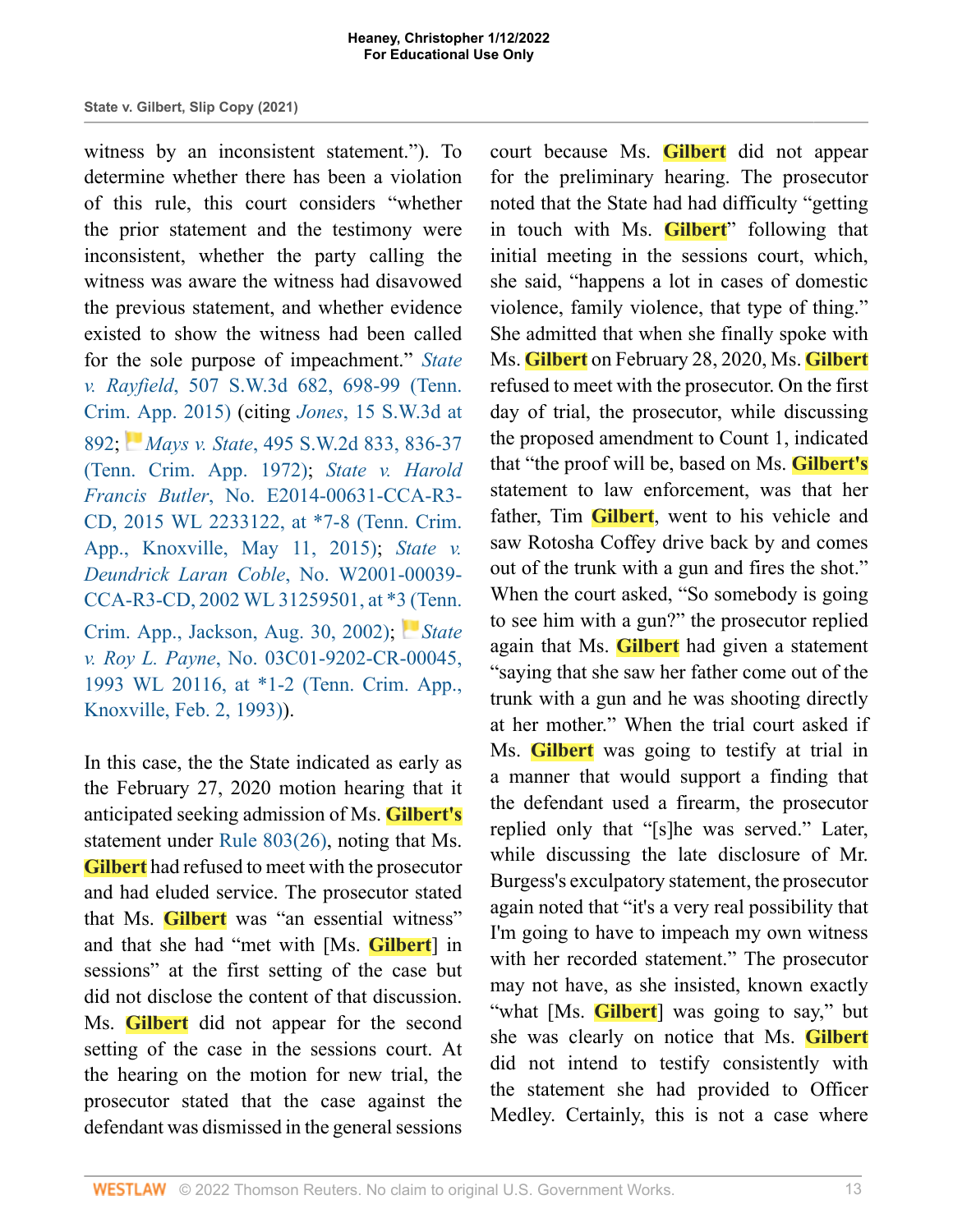the State was deceived by Ms. **Gilbert** and surprised by her inconsistent testimony. *See Rayfield*[, 507 S.W.3d at 699](http://www.westlaw.com/Link/Document/FullText?findType=Y&serNum=2037262501&pubNum=0004644&originatingDoc=I721c87b0549711ecb124ab1bb8098962&refType=RP&fi=co_pp_sp_4644_699&originationContext=document&vr=3.0&rs=cblt1.0&transitionType=DocumentItem&contextData=(sc.Search)#co_pp_sp_4644_699) ("Based upon the prosecutor's statement to the court about the State's preparing Mr. Rayfield for his trial testimony and Mr. Rayfield's deception relative to the content of his trial testimony, we conclude that the [d]efendant has not shown that the State was aware, when it called Mr. Rayfield as a trial witness, that Mr. Rayfield had disavowed his written statement."); *[Coble](http://www.westlaw.com/Link/Document/FullText?findType=Y&serNum=2002641417&pubNum=0000999&originatingDoc=I721c87b0549711ecb124ab1bb8098962&refType=RP&fi=co_pp_sp_999_3&originationContext=document&vr=3.0&rs=cblt1.0&transitionType=DocumentItem&contextData=(sc.Search)#co_pp_sp_999_3)*, [2002 WL 31259501, at \\*3](http://www.westlaw.com/Link/Document/FullText?findType=Y&serNum=2002641417&pubNum=0000999&originatingDoc=I721c87b0549711ecb124ab1bb8098962&refType=RP&fi=co_pp_sp_999_3&originationContext=document&vr=3.0&rs=cblt1.0&transitionType=DocumentItem&contextData=(sc.Search)#co_pp_sp_999_3) ("Indeed, it appears that the prosecution was misled by Ervin into believing that at trial, Ervin would affirm his pre-trial statement. Under the circumstances, there is nothing in the record of this case to indicate that Ervin was called to the stand as a mere ruse to get his pre-trial statement into evidence.").

**\*10** In our view, the prosecutor's indication before the trial began that she anticipated impeaching Ms. **Gilbert** and entering her statement to Officer Medley as substantive evidence specifically via [Rule 803\(26\)](http://www.westlaw.com/Link/Document/FullText?findType=L&pubNum=1008878&cite=TNRREVR803&originatingDoc=I721c87b0549711ecb124ab1bb8098962&refType=LQ&originationContext=document&vr=3.0&rs=cblt1.0&transitionType=DocumentItem&contextData=(sc.Search)) coupled with her evasive answers about Ms. **Gilbert's** anticipated testimony and the fact that Ms. **Gilbert** had failed to attend the preliminary hearing and had refused to meet with the State to discuss her potential trial testimony established that the prosecutor called Ms. **Gilbert** as a witness for the primary purpose of introducing her otherwise inadmissible statement. The trial court should not have allowed the State's impeachment of Ms. **Gilbert**, which "was calculated to and did serve ... to p[ut b](https://1.next.westlaw.com/Link/RelatedInformation/Flag?documentGuid=I8d081970ec7411d9b386b232635db992&transitionType=InlineKeyCiteFlags&originationContext=docHeaderFlag&Rank=1&ppcid=1e2aa9bec79a457fbd44de58c9620f0d&contextData=(sc.Search) )efore the jury the out of court statements." *Mays*[, 495 S.W.2d at 837](http://www.westlaw.com/Link/Document/FullText?findType=Y&serNum=1972133540&pubNum=0000713&originatingDoc=I721c87b0549711ecb124ab1bb8098962&refType=RP&fi=co_pp_sp_713_837&originationContext=document&vr=3.0&rs=cblt1.0&transitionType=DocumentItem&contextData=(sc.Search)#co_pp_sp_713_837).

Moreover, considered in light of the proof presented at trial, we cannot say that the error was harmless. As the prosecutor admitted even prior to trial, Ms. **Gilbert's** testimony was crucial to the State's case because it provided the only direct evidence that the defendant actually possessed a firearm and that he fired it at Ms. Coffey. Neither Mr. Burgess nor Ms. Coffey saw the defendant fire a gun. Ms. Coffey's vague and equivocal testimony about having seen either a gun or a gun case either in the defendant's car or on a table in his house either on the day of the offense or the day before lacked the specificity sufficient to support a conviction for unlawful weapon possession, reckless endangerment, or aggravated assault as alleged in the indictment, which specifically asserted that the defendant had fired a gun at Ms. Coffey. The presence of fired shell casings in the defendant's front yard was certainly circumstantial evidence that *someone* had fired a gun in the yard *at some time*, but that evidence, even when considered alongside testimony from Ms. **Gilbert** and Ms. Coffey that they heard a noise, does not establish that the defendant fired a gun at Ms. Coffey. Similarly, although the police officers expressed a belief that the defect on Ms. Coffey's vehicle was caused by a bullet, Ms. Coffey testified that the mark could have been on there prior to the offense date. In fact, Ms. Coffey testified that she had not even seen the mark until it was pointed out to her by the officers. Ms. Coffey did not testify that she heard or felt a bullet strike the vehicle. Indeed, no witness testified to hearing or seeing a bullet strike Ms. Coffey's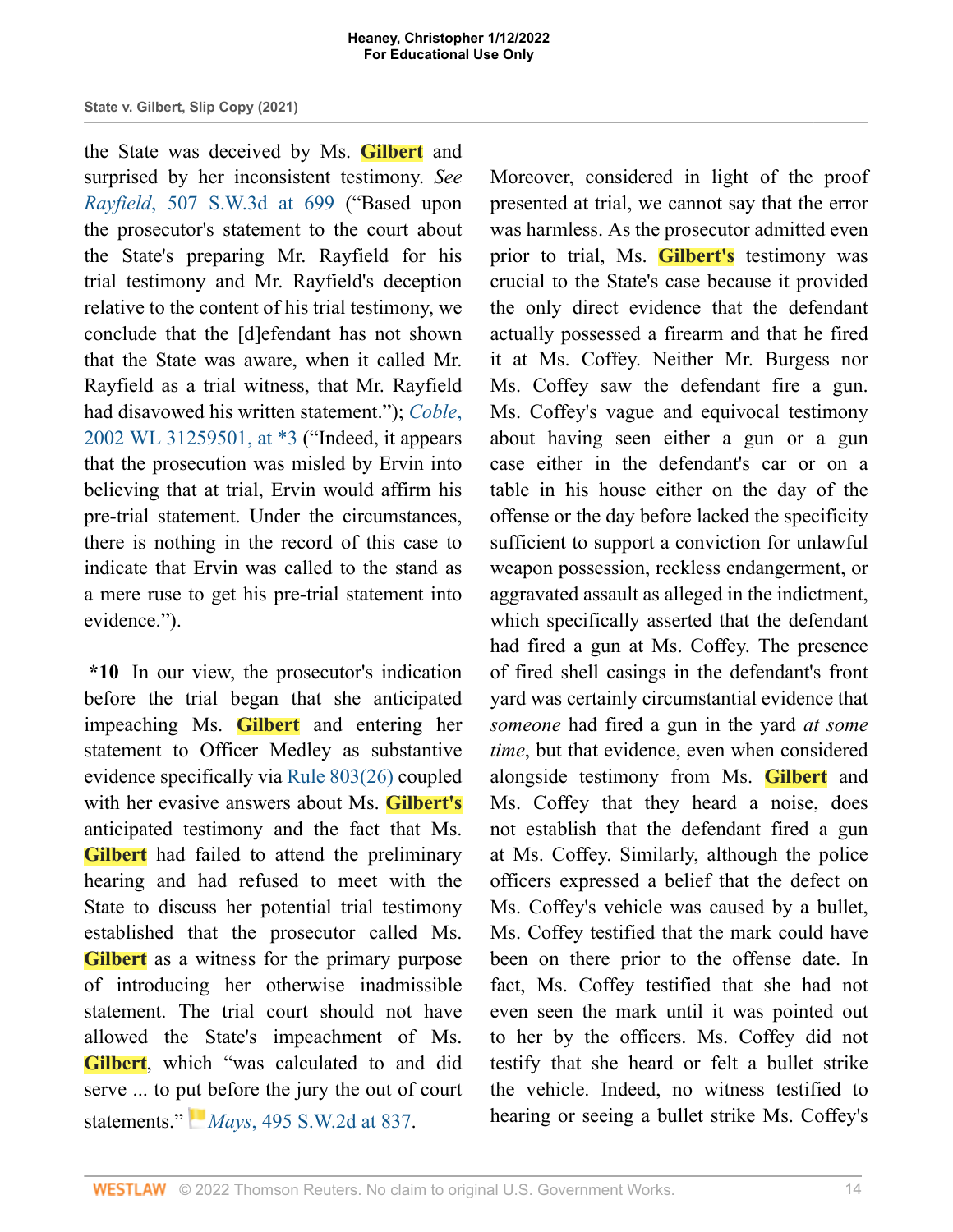car. No bullet was ever recovered from the vehicle despite an extensive search. Thus, the evidence was insufficient to support the defendant's convictions of aggravated assault, reckless endangerment, and unlawful weapon possession without Ms. **Gilbert's** testimony.

### *C. Admission via [Rules 613\(b\)](http://www.westlaw.com/Link/Document/FullText?findType=L&pubNum=1008878&cite=TNRREVR613&originatingDoc=I721c87b0549711ecb124ab1bb8098962&refType=LQ&originationContext=document&vr=3.0&rs=cblt1.0&transitionType=DocumentItem&contextData=(sc.Search)) and [803\(26\)](http://www.westlaw.com/Link/Document/FullText?findType=L&pubNum=1008878&cite=TNRREVR803&originatingDoc=I721c87b0549711ecb124ab1bb8098962&refType=LQ&originationContext=document&vr=3.0&rs=cblt1.0&transitionType=DocumentItem&contextData=(sc.Search))*

Additionally, even if we had concluded that the State did not call Ms. **Gilbert** for the purpose of impeaching her with her pretrial statement, we would still reverse the defendant's conviction based upon the trial court's erroneously admitting the recorded statement in its entirety.

" 'Hearsay' is a statement, other than one made by the declarant while testifying at the trial or hearing, offered in evidence to prove the truth of the matter asserted." [Tenn. R. Evid.](http://www.westlaw.com/Link/Document/FullText?findType=L&pubNum=1008878&cite=TNRREVR801&originatingDoc=I721c87b0549711ecb124ab1bb8098962&refType=LQ&originationContext=document&vr=3.0&rs=cblt1.0&transitionType=DocumentItem&contextData=(sc.Search)) [801\(c\).](http://www.westlaw.com/Link/Document/FullText?findType=L&pubNum=1008878&cite=TNRREVR801&originatingDoc=I721c87b0549711ecb124ab1bb8098962&refType=LQ&originationContext=document&vr=3.0&rs=cblt1.0&transitionType=DocumentItem&contextData=(sc.Search)) "Hearsay is not admissible except as provided by these rules or otherwise by law." *Id.* 802. [Tennessee Rules of Evidence 803](http://www.westlaw.com/Link/Document/FullText?findType=L&pubNum=1008878&cite=TNRREVR803&originatingDoc=I721c87b0549711ecb124ab1bb8098962&refType=LQ&originationContext=document&vr=3.0&rs=cblt1.0&transitionType=DocumentItem&contextData=(sc.Search)) and [804](http://www.westlaw.com/Link/Document/FullText?findType=L&pubNum=1008878&cite=TNRREVR804&originatingDoc=I721c87b0549711ecb124ab1bb8098962&refType=LQ&originationContext=document&vr=3.0&rs=cblt1.0&transitionType=DocumentItem&contextData=(sc.Search)) provide exceptions to the general rule of inadmissibility of hearsay. Our supreme court has confirmed that "[t]he standard of review for rulings on hearsay evidence has multiple layers." *Kendrick v. State*[, 454 S.W.3d 450,](http://www.westlaw.com/Link/Document/FullText?findType=Y&serNum=2035299891&pubNum=0004644&originatingDoc=I721c87b0549711ecb124ab1bb8098962&refType=RP&fi=co_pp_sp_4644_479&originationContext=document&vr=3.0&rs=cblt1.0&transitionType=DocumentItem&contextData=(sc.Search)#co_pp_sp_4644_479) [479 \(Tenn. 2015\).](http://www.westlaw.com/Link/Document/FullText?findType=Y&serNum=2035299891&pubNum=0004644&originatingDoc=I721c87b0549711ecb124ab1bb8098962&refType=RP&fi=co_pp_sp_4644_479&originationContext=document&vr=3.0&rs=cblt1.0&transitionType=DocumentItem&contextData=(sc.Search)#co_pp_sp_4644_479) The "factual and credibility findings" made by the trial court when considering whether a statement is hearsay, "are binding on a reviewing court unless the evidence in the [reco](https://1.next.westlaw.com/Link/RelatedInformation/Flag?documentGuid=I3ca80de469d511ddbc7bf97f340af743&transitionType=InlineKeyCiteFlags&originationContext=docHeaderFlag&Rank=1&ppcid=1e2aa9bec79a457fbd44de58c9620f0d&contextData=(sc.Search) )rd preponderates against them." *Id.* (citing *[State v. Gilley](http://www.westlaw.com/Link/Document/FullText?findType=Y&serNum=2016746771&pubNum=0004644&originatingDoc=I721c87b0549711ecb124ab1bb8098962&refType=RP&fi=co_pp_sp_4644_759&originationContext=document&vr=3.0&rs=cblt1.0&transitionType=DocumentItem&contextData=(sc.Search)#co_pp_sp_4644_759)*, 297 S.W.3d [739, 759-61 \(Tenn. Crim. App. 2008\)](http://www.westlaw.com/Link/Document/FullText?findType=Y&serNum=2016746771&pubNum=0004644&originatingDoc=I721c87b0549711ecb124ab1bb8098962&refType=RP&fi=co_pp_sp_4644_759&originationContext=document&vr=3.0&rs=cblt1.0&transitionType=DocumentItem&contextData=(sc.Search)#co_pp_sp_4644_759)). "Once the trial court has made its factual findings, the next questions—whether the facts prove that

the statement (1) was hearsay and (2) fits under one [of] the exceptions to the hearsay rule are questions of law subject to de novo r[evi](https://1.next.westlaw.com/Link/RelatedInformation/Flag?documentGuid=I0d200d37bcad11db8daaddb37a67e488&transitionType=InlineKeyCiteFlags&originationContext=docHeaderFlag&Rank=1&ppcid=1e2aa9bec79a457fbd44de58c9620f0d&contextData=(sc.Search) )ew."

*Kendrick*[, 454 S.W.3d at 479](http://www.westlaw.com/Link/Document/FullText?findType=Y&serNum=2035299891&pubNum=0004644&originatingDoc=I721c87b0549711ecb124ab1bb8098962&refType=RP&fi=co_pp_sp_4644_479&originationContext=document&vr=3.0&rs=cblt1.0&transitionType=DocumentItem&contextData=(sc.Search)#co_pp_sp_4644_479) (citing *[State](http://www.westlaw.com/Link/Document/FullText?findType=Y&serNum=2011455491&pubNum=0004644&originatingDoc=I721c87b0549711ecb124ab1bb8098962&refType=RP&fi=co_pp_sp_4644_128&originationContext=document&vr=3.0&rs=cblt1.0&transitionType=DocumentItem&contextData=(sc.Search)#co_pp_sp_4644_128) v. Schiefelbein*[, 230 S.W.3d 88, 128 \(Tenn.](http://www.westlaw.com/Link/Document/FullText?findType=Y&serNum=2011455491&pubNum=0004644&originatingDoc=I721c87b0549711ecb124ab1bb8098962&refType=RP&fi=co_pp_sp_4644_128&originationContext=document&vr=3.0&rs=cblt1.0&transitionType=DocumentItem&contextData=(sc.Search)#co_pp_sp_4644_128) [Crim. App. 2007\);](http://www.westlaw.com/Link/Document/FullText?findType=Y&serNum=2011455491&pubNum=0004644&originatingDoc=I721c87b0549711ecb124ab1bb8098962&refType=RP&fi=co_pp_sp_4644_128&originationContext=document&vr=3.0&rs=cblt1.0&transitionType=DocumentItem&contextData=(sc.Search)#co_pp_sp_4644_128) *[Keisling v. Keisling](http://www.westlaw.com/Link/Document/FullText?findType=Y&serNum=2007782585&pubNum=0004644&originatingDoc=I721c87b0549711ecb124ab1bb8098962&refType=RP&fi=co_pp_sp_4644_721&originationContext=document&vr=3.0&rs=cblt1.0&transitionType=DocumentItem&contextData=(sc.Search)#co_pp_sp_4644_721)*, 196 [S.W.3d 703, 721 \(Tenn. Ct. App. 2005\)\)](http://www.westlaw.com/Link/Document/FullText?findType=Y&serNum=2007782585&pubNum=0004644&originatingDoc=I721c87b0549711ecb124ab1bb8098962&refType=RP&fi=co_pp_sp_4644_721&originationContext=document&vr=3.0&rs=cblt1.0&transitionType=DocumentItem&contextData=(sc.Search)#co_pp_sp_4644_721); *see also Gilley*[, 297 S.W.3d at 760](http://www.westlaw.com/Link/Document/FullText?findType=Y&serNum=2016746771&pubNum=0004644&originatingDoc=I721c87b0549711ecb124ab1bb8098962&refType=RP&fi=co_pp_sp_4644_760&originationContext=document&vr=3.0&rs=cblt1.0&transitionType=DocumentItem&contextData=(sc.Search)#co_pp_sp_4644_760) (stating that because "[n]o factual issue attends" the trial court's determination whether a statement is hearsay, "it necessarily is a question of law"). "If a statement is hearsay, but does not fit one of the exceptions, it is inadmissible, and the court must exclude the statement. But if a hearsay statement does fit under one of the exceptions, the trial court may not use the hearsay rule to suppress the st[atem](https://1.next.westlaw.com/Link/RelatedInformation/Flag?documentGuid=I3ca80de469d511ddbc7bf97f340af743&transitionType=InlineKeyCiteFlags&originationContext=docHeaderFlag&Rank=1&ppcid=1e2aa9bec79a457fbd44de58c9620f0d&contextData=(sc.Search) )ent." *Kendrick*[, 454 S.W.3d](http://www.westlaw.com/Link/Document/FullText?findType=Y&serNum=2035299891&pubNum=0004644&originatingDoc=I721c87b0549711ecb124ab1bb8098962&refType=RP&fi=co_pp_sp_4644_479&originationContext=document&vr=3.0&rs=cblt1.0&transitionType=DocumentItem&contextData=(sc.Search)#co_pp_sp_4644_479) [at 479](http://www.westlaw.com/Link/Document/FullText?findType=Y&serNum=2035299891&pubNum=0004644&originatingDoc=I721c87b0549711ecb124ab1bb8098962&refType=RP&fi=co_pp_sp_4644_479&originationContext=document&vr=3.0&rs=cblt1.0&transitionType=DocumentItem&contextData=(sc.Search)#co_pp_sp_4644_479); *see also Gilley*[, 297 S.W.3d at 760-61.](http://www.westlaw.com/Link/Document/FullText?findType=Y&serNum=2016746771&pubNum=0004644&originatingDoc=I721c87b0549711ecb124ab1bb8098962&refType=RP&fi=co_pp_sp_4644_760&originationContext=document&vr=3.0&rs=cblt1.0&transitionType=DocumentItem&contextData=(sc.Search)#co_pp_sp_4644_760)

**\*11** In addition to the exceptions for admission in [Rules 803](http://www.westlaw.com/Link/Document/FullText?findType=L&pubNum=1008878&cite=TNRREVR803&originatingDoc=I721c87b0549711ecb124ab1bb8098962&refType=LQ&originationContext=document&vr=3.0&rs=cblt1.0&transitionType=DocumentItem&contextData=(sc.Search)) and [804,](http://www.westlaw.com/Link/Document/FullText?findType=L&pubNum=1008878&cite=TNRREVR804&originatingDoc=I721c87b0549711ecb124ab1bb8098962&refType=LQ&originationContext=document&vr=3.0&rs=cblt1.0&transitionType=DocumentItem&contextData=(sc.Search)) [Evidence Rule 613](http://www.westlaw.com/Link/Document/FullText?findType=L&pubNum=1008878&cite=TNRREVR613&originatingDoc=I721c87b0549711ecb124ab1bb8098962&refType=LQ&originationContext=document&vr=3.0&rs=cblt1.0&transitionType=DocumentItem&contextData=(sc.Search)) provides a potential avenue for the admission of an out-of-court statement. Under [Rule 613,](http://www.westlaw.com/Link/Document/FullText?findType=L&pubNum=1008878&cite=TNRREVR613&originatingDoc=I721c87b0549711ecb124ab1bb8098962&refType=LQ&originationContext=document&vr=3.0&rs=cblt1.0&transitionType=DocumentItem&contextData=(sc.Search)) "[e]xtrinsic evidence of a prior inconsistent statement by a witness is not admissible unless and until the witness is afforded an opportunity to explain [or d](https://1.next.westlaw.com/Link/RelatedInformation/Flag?documentGuid=Ic2340fc6e7bc11d9b386b232635db992&transitionType=InlineKeyCiteFlags&originationContext=docHeaderFlag&Rank=1&ppcid=1e2aa9bec79a457fbd44de58c9620f0d&contextData=(sc.Search) )eny the same." [Tenn.](http://www.westlaw.com/Link/Document/FullText?findType=L&pubNum=1008878&cite=TNRREVR613&originatingDoc=I721c87b0549711ecb124ab1bb8098962&refType=LQ&originationContext=document&vr=3.0&rs=cblt1.0&transitionType=DocumentItem&contextData=(sc.Search))

[R. Evid. 613\(b\);](http://www.westlaw.com/Link/Document/FullText?findType=L&pubNum=1008878&cite=TNRREVR613&originatingDoc=I721c87b0549711ecb124ab1bb8098962&refType=LQ&originationContext=document&vr=3.0&rs=cblt1.0&transitionType=DocumentItem&contextData=(sc.Search)) *see [State v. Martin](http://www.westlaw.com/Link/Document/FullText?findType=Y&serNum=1998065498&pubNum=0000713&originatingDoc=I721c87b0549711ecb124ab1bb8098962&refType=RP&fi=co_pp_sp_713_567&originationContext=document&vr=3.0&rs=cblt1.0&transitionType=DocumentItem&contextData=(sc.Search)#co_pp_sp_713_567)*, 964 [S.W.2d 564, 567 \(Tenn. 1998\)](http://www.westlaw.com/Link/Document/FullText?findType=Y&serNum=1998065498&pubNum=0000713&originatingDoc=I721c87b0549711ecb124ab1bb8098962&refType=RP&fi=co_pp_sp_713_567&originationContext=document&vr=3.0&rs=cblt1.0&transitionType=DocumentItem&contextData=(sc.Search)#co_pp_sp_713_567) (confirming that "extrinsic evidence remains inadmissible until the witness either denies or equivocates as to having made the prior inconsistent statement"). "Extrinsic evidence of a prior inconsistent statement remains inadmissible when a witness unequivocally admits to having made the prior statement" because "[t]he unequivocal admission of a prior statement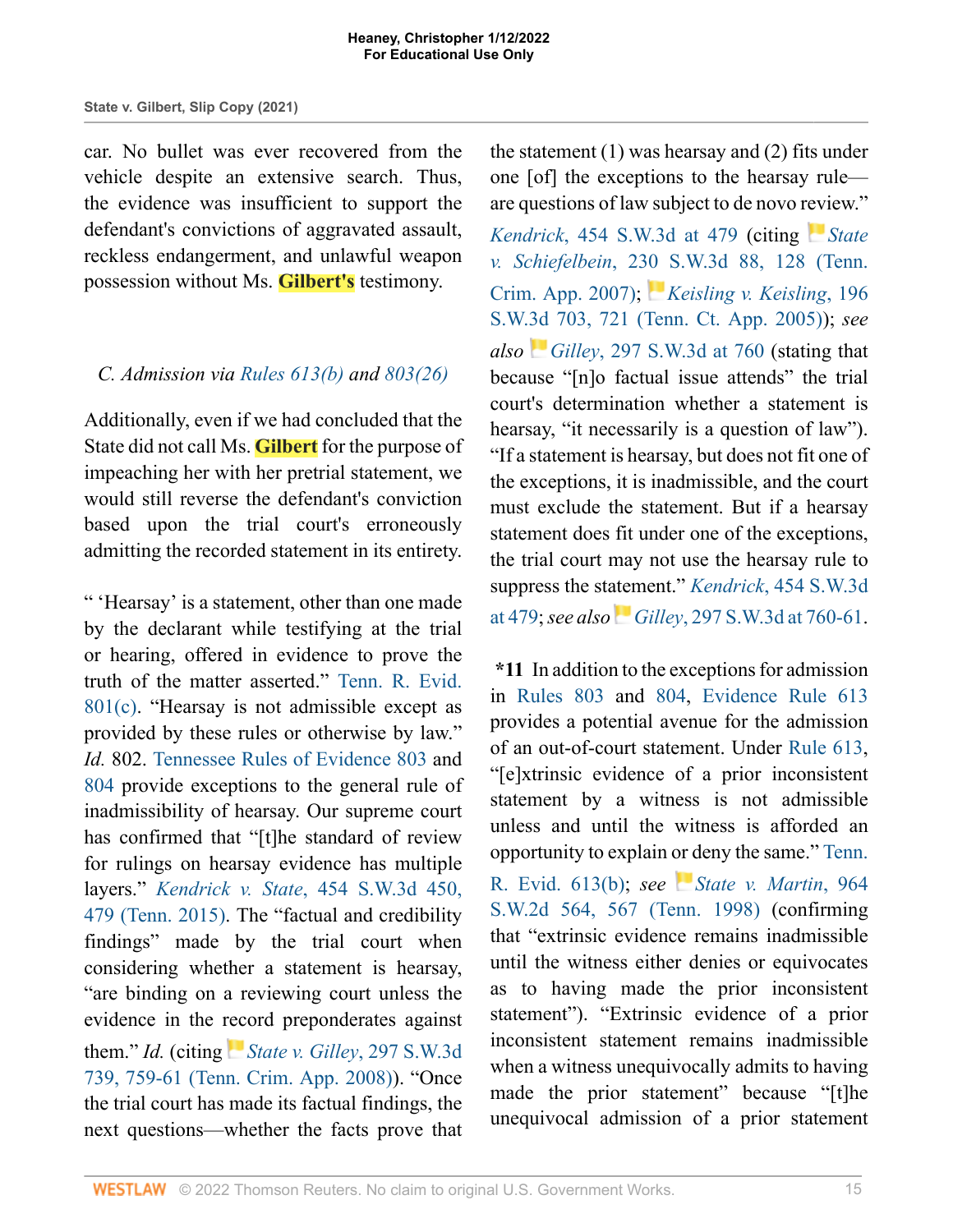renders the extrinsic evidence both cumulative and consistent with [a st](https://1.next.westlaw.com/Link/RelatedInformation/Flag?documentGuid=Ic2340fc6e7bc11d9b386b232635db992&transitionType=InlineKeyCiteFlags&originationContext=docHeaderFlag&Rank=1&ppcid=1e2aa9bec79a457fbd44de58c9620f0d&contextData=(sc.Search) )atement made by the witness during trial." *Martin*[, 964 S.W.2d at](http://www.westlaw.com/Link/Document/FullText?findType=Y&serNum=1998065498&pubNum=0000713&originatingDoc=I721c87b0549711ecb124ab1bb8098962&refType=RP&fi=co_pp_sp_713_567&originationContext=document&vr=3.0&rs=cblt1.0&transitionType=DocumentItem&contextData=(sc.Search)#co_pp_sp_713_567) [567.](http://www.westlaw.com/Link/Document/FullText?findType=Y&serNum=1998065498&pubNum=0000713&originatingDoc=I721c87b0549711ecb124ab1bb8098962&refType=RP&fi=co_pp_sp_713_567&originationContext=document&vr=3.0&rs=cblt1.0&transitionType=DocumentItem&contextData=(sc.Search)#co_pp_sp_713_567) On the other hand, extrinsic evidence of a prior inconsistent statement will be admissible when a witness denies making the statement, equivocates about having made the statement, or testifies that he or she does not recall making the prior inconsistent statement. *Id.* (citing *[S](https://1.next.westlaw.com/Link/RelatedInformation/Flag?documentGuid=Idd694da3e7d011d99439b076ef9ec4de&transitionType=InlineKeyCiteFlags&originationContext=docHeaderFlag&Rank=1&ppcid=1e2aa9bec79a457fbd44de58c9620f0d&contextData=(sc.Search) )tate v. Kendricks*[, 947 S.W.2d 875, 881](http://www.westlaw.com/Link/Document/FullText?findType=Y&serNum=1997134119&pubNum=0000713&originatingDoc=I721c87b0549711ecb124ab1bb8098962&refType=RP&fi=co_pp_sp_713_881&originationContext=document&vr=3.0&rs=cblt1.0&transitionType=DocumentItem&contextData=(sc.Search)#co_pp_sp_713_881) [\(Tenn. Crim. App. 1996\)](http://www.westlaw.com/Link/Document/FullText?findType=Y&serNum=1997134119&pubNum=0000713&originatingDoc=I721c87b0549711ecb124ab1bb8098962&refType=RP&fi=co_pp_sp_713_881&originationContext=document&vr=3.0&rs=cblt1.0&transitionType=DocumentItem&contextData=(sc.Search)#co_pp_sp_713_881)).

Generally, because they contain hearsay, "prior inconsistent statements offered to impeach a witness are to be considered only on the issue of credibility, and not as substantive evidence of the truth [of](https://1.next.westlaw.com/Link/RelatedInformation/Flag?documentGuid=I3d663ee4e79311d9bf60c1d57ebc853e&transitionType=InlineKeyCiteFlags&originationContext=docHeaderFlag&Rank=1&ppcid=1e2aa9bec79a457fbd44de58c9620f0d&contextData=(sc.Search) ) the matter asserted in such statements." *[State v. Reece](http://www.westlaw.com/Link/Document/FullText?findType=Y&serNum=1982139851&pubNum=0000713&originatingDoc=I721c87b0549711ecb124ab1bb8098962&refType=RP&fi=co_pp_sp_713_861&originationContext=document&vr=3.0&rs=cblt1.0&transitionType=DocumentItem&contextData=(sc.Search)#co_pp_sp_713_861)*, 637 [S.W.2d 858, 861 \(Tenn. 1982\).](http://www.westlaw.com/Link/Document/FullText?findType=Y&serNum=1982139851&pubNum=0000713&originatingDoc=I721c87b0549711ecb124ab1bb8098962&refType=RP&fi=co_pp_sp_713_861&originationContext=document&vr=3.0&rs=cblt1.0&transitionType=DocumentItem&contextData=(sc.Search)#co_pp_sp_713_861) [Tennessee Rule](http://www.westlaw.com/Link/Document/FullText?findType=L&pubNum=1008878&cite=TNRREVR803&originatingDoc=I721c87b0549711ecb124ab1bb8098962&refType=LQ&originationContext=document&vr=3.0&rs=cblt1.0&transitionType=DocumentItem&contextData=(sc.Search)) [of Evidence 803\(26\)](http://www.westlaw.com/Link/Document/FullText?findType=L&pubNum=1008878&cite=TNRREVR803&originatingDoc=I721c87b0549711ecb124ab1bb8098962&refType=LQ&originationContext=document&vr=3.0&rs=cblt1.0&transitionType=DocumentItem&contextData=(sc.Search)), however, provides an exception to the hearsay rule permitting a prior inconsistent statement of a witness that is "otherwise admissible under [Rule 613\(b\)](http://www.westlaw.com/Link/Document/FullText?findType=L&pubNum=1008878&cite=TNRREVR613&originatingDoc=I721c87b0549711ecb124ab1bb8098962&refType=LQ&originationContext=document&vr=3.0&rs=cblt1.0&transitionType=DocumentItem&contextData=(sc.Search))" to be used as substantive evidence if the declarant testifies at trial; the statement is recorded, signed by the declarant, or given under oath; and "made under circumstances indicating trustworthiness." [Tenn. R. Evid. 803\(26\)](http://www.westlaw.com/Link/Document/FullText?findType=L&pubNum=1008878&cite=TNRREVR803&originatingDoc=I721c87b0549711ecb124ab1bb8098962&refType=LQ&originationContext=document&vr=3.0&rs=cblt1.0&transitionType=DocumentItem&contextData=(sc.Search)). The latter finding requires the trial court to "conduct a hearing outside the presence of the jury to determine by a preponderance of the evidence that the prior statement was made under circumstances indicating trustworthiness." *Id.* The Advisory Commission Comments to [Rule](http://www.westlaw.com/Link/Document/FullText?findType=L&pubNum=1008878&cite=TNRREVR803&originatingDoc=I721c87b0549711ecb124ab1bb8098962&refType=LQ&originationContext=document&vr=3.0&rs=cblt1.0&transitionType=DocumentItem&contextData=(sc.Search)) [803\(26\)](http://www.westlaw.com/Link/Document/FullText?findType=L&pubNum=1008878&cite=TNRREVR803&originatingDoc=I721c87b0549711ecb124ab1bb8098962&refType=LQ&originationContext=document&vr=3.0&rs=cblt1.0&transitionType=DocumentItem&contextData=(sc.Search)) provide that "[t]o be considered as substantive evidence the statement must first meet the traditional conditions of admissibility which include the procedural aspects of inconsistent statements as addressed in [Rule](http://www.westlaw.com/Link/Document/FullText?findType=L&pubNum=1008878&cite=TNRREVR613&originatingDoc=I721c87b0549711ecb124ab1bb8098962&refType=LQ&originationContext=document&vr=3.0&rs=cblt1.0&transitionType=DocumentItem&contextData=(sc.Search)) [613](http://www.westlaw.com/Link/Document/FullText?findType=L&pubNum=1008878&cite=TNRREVR613&originatingDoc=I721c87b0549711ecb124ab1bb8098962&refType=LQ&originationContext=document&vr=3.0&rs=cblt1.0&transitionType=DocumentItem&contextData=(sc.Search))."

Here, Ms. **Gilbert** unequivocally admitted having given a statement to Officer Medley and acknowledged that she knew that Officer Medley had recorded the statement. Nevertheless, she either denied or equivocated about telling Officer Medley: that the defendant said "something to the effect of, if she comes back out here, she's not going to leave"; that the defendant "start[ed] shooting"; that she heard someone tell the defendant to "put the gun down"; and that the defendant "came out of the trunk with a gun." Consequently, those portions of her statement directly contradicting those statements were admissible as impeachment evidence under the terms of [Rule 613\(b\).](http://www.westlaw.com/Link/Document/FullText?findType=L&pubNum=1008878&cite=TNRREVR613&originatingDoc=I721c87b0549711ecb124ab1bb8098962&refType=LQ&originationContext=document&vr=3.0&rs=cblt1.0&transitionType=DocumentItem&contextData=(sc.Search)) Because Ms. **Gilbert** admitted having said that she told Officer Medley that the defendant said "you're not going to do anything to my mama, that's my mama" and that the defendant was shooting directly at Ms. Coffey, extrinsic evidence of those statements in the form of her recorded statement to Officer Medley was not [adm](https://1.next.westlaw.com/Link/RelatedInformation/Flag?documentGuid=Ic2340fc6e7bc11d9b386b232635db992&transitionType=InlineKeyCiteFlags&originationContext=docHeaderFlag&Rank=1&ppcid=1e2aa9bec79a457fbd44de58c9620f0d&contextData=(sc.Search) )issible under the terms of [Rule 613\(b\).](http://www.westlaw.com/Link/Document/FullText?findType=L&pubNum=1008878&cite=TNRREVR613&originatingDoc=I721c87b0549711ecb124ab1bb8098962&refType=LQ&originationContext=document&vr=3.0&rs=cblt1.0&transitionType=DocumentItem&contextData=(sc.Search)) *See Martin*[, 964 S.W.2d at 567](http://www.westlaw.com/Link/Document/FullText?findType=Y&serNum=1998065498&pubNum=0000713&originatingDoc=I721c87b0549711ecb124ab1bb8098962&refType=RP&fi=co_pp_sp_713_567&originationContext=document&vr=3.0&rs=cblt1.0&transitionType=DocumentItem&contextData=(sc.Search)#co_pp_sp_713_567).

Because Ms. **Gilbert's** statement was audio recorded and because Ms. **Gilbert** testified and was subject to cross-examination at trial, the four assertions within the recorded statement to Officer Medley that satisfied the criteria for admission via [Evidence Rule 613\(b\)](http://www.westlaw.com/Link/Document/FullText?findType=L&pubNum=1008878&cite=TNRREVR613&originatingDoc=I721c87b0549711ecb124ab1bb8098962&refType=LQ&originationContext=document&vr=3.0&rs=cblt1.0&transitionType=DocumentItem&contextData=(sc.Search)) were subject to admission as substantive evidence under the terms of [Rule 803\(26\)](http://www.westlaw.com/Link/Document/FullText?findType=L&pubNum=1008878&cite=TNRREVR803&originatingDoc=I721c87b0549711ecb124ab1bb8098962&refType=LQ&originationContext=document&vr=3.0&rs=cblt1.0&transitionType=DocumentItem&contextData=(sc.Search)) upon a ruling by the trial court at a jury-out hearing that the statement was "made under circumstances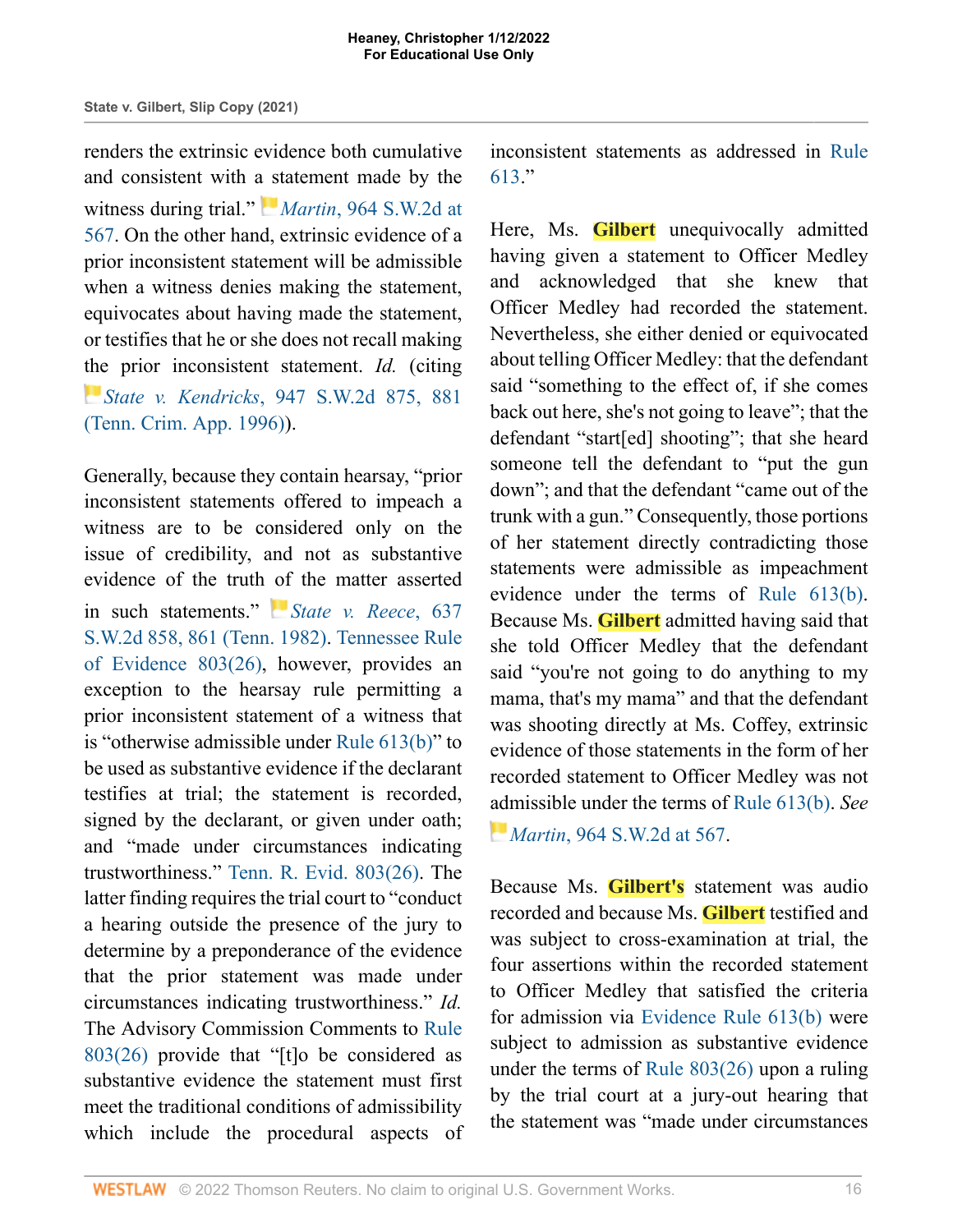indicating trustworthiness." Although we agree that the procedure employed in this case with regard to the 803(26) hearing was unorthodox, we cannot say that the procedure per se violated the terms of the rule. It is true that the State had indicated to the trial court that it had rested its case-in-chief before asking for a jury-out hearing, but it had not formally rested its case in the presence of the jury. The court held a hearing out of the presence of the jury, and the defendant was afforded an opportunity to cross-examine Officer Medley about the circumstances under which Ms. **Gilbert** provided the statement. His testimony indicated that Ms. **Gilbert** provided the statement to him at the police station and that he was wearing his uniform at the time. Both Officer Medley, at the jury-out hearing, and Ms. **Gilbert**, during direct examination at trial, stated that they knew the statement was being audio recorded. Additionally, Officer Medley explained that he had recorded the interviews on his cellular telephone because, due to the holiday, he had no access to the recording equipment at the police station. Ms. **Gilbert**, however, was not called as a witness at the hearing and was not asked during direct examination about the circumstances that led her to give the statement to Officer Medley. Nevertheless, we cannot say that, under the circumstances, the trial court erred by finding that the statement was made under circumstances indicating trustworthiness. Accordingly, the trial court did not err by concluding that the four inconsistent portions of Ms. **Gilbert's** pretrial statement satisfied the criteria for admission as substantive evidence under [Rule 803\(26\).](http://www.westlaw.com/Link/Document/FullText?findType=L&pubNum=1008878&cite=TNRREVR803&originatingDoc=I721c87b0549711ecb124ab1bb8098962&refType=LQ&originationContext=document&vr=3.0&rs=cblt1.0&transitionType=DocumentItem&contextData=(sc.Search))

**\*12** As indicated above, because Ms. **Gilbert** admitted having said that she told the defendant "you're not going to do anything to my mama, that's my mama" and that the defendant was shooting directly at Ms. Coffey, extrinsic evidence of those statements was not ad[miss](https://1.next.westlaw.com/Link/RelatedInformation/Flag?documentGuid=Ic2340fc6e7bc11d9b386b232635db992&transitionType=InlineKeyCiteFlags&originationContext=docHeaderFlag&Rank=1&ppcid=1e2aa9bec79a457fbd44de58c9620f0d&contextData=(sc.Search) )ible under the terms of [Rule](http://www.westlaw.com/Link/Document/FullText?findType=L&pubNum=1008878&cite=TNRREVR613&originatingDoc=I721c87b0549711ecb124ab1bb8098962&refType=LQ&originationContext=document&vr=3.0&rs=cblt1.0&transitionType=DocumentItem&contextData=(sc.Search)) [613\(b\),](http://www.westlaw.com/Link/Document/FullText?findType=L&pubNum=1008878&cite=TNRREVR613&originatingDoc=I721c87b0549711ecb124ab1bb8098962&refType=LQ&originationContext=document&vr=3.0&rs=cblt1.0&transitionType=DocumentItem&contextData=(sc.Search)) *see Martin*[, 964 S.W.2d at 567,](http://www.westlaw.com/Link/Document/FullText?findType=Y&serNum=1998065498&pubNum=0000713&originatingDoc=I721c87b0549711ecb124ab1bb8098962&refType=RP&fi=co_pp_sp_713_567&originationContext=document&vr=3.0&rs=cblt1.0&transitionType=DocumentItem&contextData=(sc.Search)#co_pp_sp_713_567) and, accordingly, not admissible as substantive evidence under the terms of [Rule 803\(26\).](http://www.westlaw.com/Link/Document/FullText?findType=L&pubNum=1008878&cite=TNRREVR803&originatingDoc=I721c87b0549711ecb124ab1bb8098962&refType=LQ&originationContext=document&vr=3.0&rs=cblt1.0&transitionType=DocumentItem&contextData=(sc.Search)) Unfortunately, rather than redact the recording to feature only the four inconsistent statements, the trial court admitted the recording in its entirety, and the record establishes that the jury specifically asked to listen to the recording during deliberations. This was error.

Again, as indicated above, Ms. **Gilbert's** pretrial statement was the only evidence that the defendant shot at Ms. Coffey or, indeed, even possessed a gun. Without Ms. **Gilbert's** pretrial statement, the proof established that the defendant and Ms. Coffey exchanged words and got into an altercation after the defendant asked Ms. Coffey to leave. Ms. Coffey heard what she believed to be gunshots, but she did not stop. She did not see the defendant with a gun. There was a defect on the side of Ms. Coffey's car that the police opined had been caused by a bullet, but Ms. Coffey could not say that the defect had not been on the car before the day of the offense. Moreover, she did not testify that she heard or felt any impact on her vehicle. Ms. **Gilbert** admitted telling the police that the defendant had shot at Ms. Coffey but denied actually having seen him do so. Both Ms. Coffey and Ms. **Gilbert** acknowledged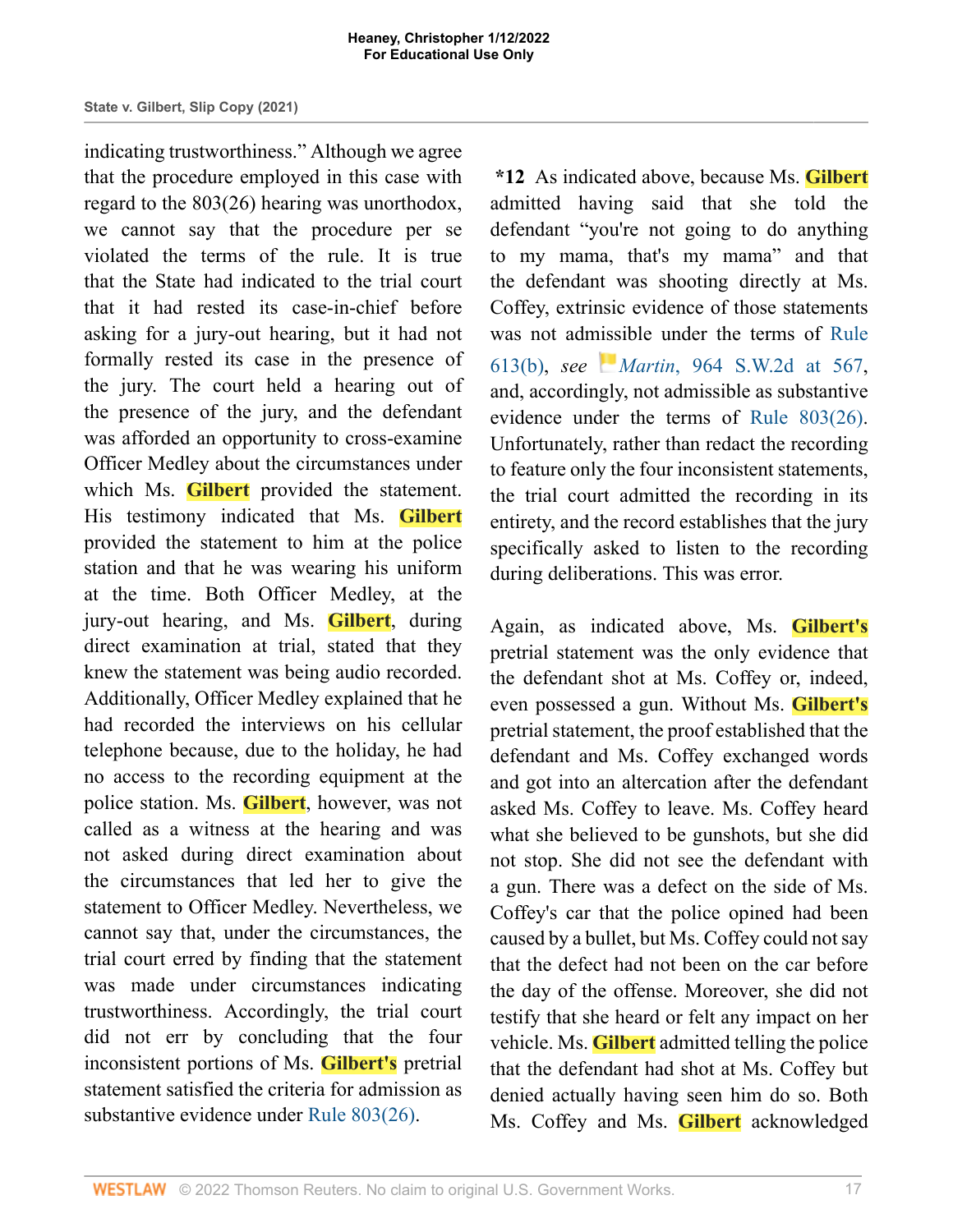that they were angry with the defendant for asking Ms. Coffey to leave the Christmas party when they gave their statements to the police. Under these circumstances, we cannot say that the erroneous admission of the entirety of the statement was harmless.

# *III. Sufficiency*

The defendant challenges the sufficiency of the convicting evidence, arguing that the State could not have established that he possessed or used a firearm "without Chastity **Gilbert's** unsworn prior recorded statement to law enforcement being admitted as evidence." Ms. **Gilbert's** statement was admitted into evidence, however, and its inclusion into the sufficiency of the evidence calculus is not affected by whether this [ev](https://1.next.westlaw.com/Link/RelatedInformation/Flag?documentGuid=I9af0e859e7b011d9b386b232635db992&transitionType=InlineKeyCiteFlags&originationContext=docHeaderFlag&Rank=1&ppcid=1e2aa9bec79a457fbd44de58c9620f0d&contextData=(sc.Search) )idence should have been inadmissible. *See [State v. Longstreet](http://www.westlaw.com/Link/Document/FullText?findType=Y&serNum=1981132562&pubNum=0000713&originatingDoc=I721c87b0549711ecb124ab1bb8098962&refType=RP&fi=co_pp_sp_713_100&originationContext=document&vr=3.0&rs=cblt1.0&transitionType=DocumentItem&contextData=(sc.Search)#co_pp_sp_713_100)*, [619 S.W.2d 97, 100-01 \(Tenn. 1981\)](http://www.westlaw.com/Link/Document/FullText?findType=Y&serNum=1981132562&pubNum=0000713&originatingDoc=I721c87b0549711ecb124ab1bb8098962&refType=RP&fi=co_pp_sp_713_100&originationContext=document&vr=3.0&rs=cblt1.0&transitionType=DocumentItem&contextData=(sc.Search)#co_pp_sp_713_100) (holding that even inadmissible evidence goes into a calculation of the sufficiency of the evidence).

Sufficient evidence exists to support a conviction if, after considering the evidence —both direct and circumstantial—in the light most favorable to the prosecution, any rational trier of fact could have found the essential elements of the crime beyond [a](https://1.next.westlaw.com/Link/RelatedInformation/Flag?documentGuid=I65056f319c9711d9bc61beebb95be672&transitionType=InlineKeyCiteFlags&originationContext=docHeaderFlag&Rank=1&ppcid=1e2aa9bec79a457fbd44de58c9620f0d&contextData=(sc.Search) ) reasonable doubt. [Tenn. R. App. P. 13\(e\)](http://www.westlaw.com/Link/Document/FullText?findType=L&pubNum=1008880&cite=TNRRAPR13&originatingDoc=I721c87b0549711ecb124ab1bb8098962&refType=LQ&originationContext=document&vr=3.0&rs=cblt1.0&transitionType=DocumentItem&contextData=(sc.Search)); *[Jackson v.](http://www.westlaw.com/Link/Document/FullText?findType=Y&serNum=1979135171&pubNum=0000780&originatingDoc=I721c87b0549711ecb124ab1bb8098962&refType=RP&fi=co_pp_sp_780_319&originationContext=document&vr=3.0&rs=cblt1.0&transitionType=DocumentItem&contextData=(sc.Search)#co_pp_sp_780_319) Virginia*[, 443 U.S. 307, 319 \(1979\);](http://www.westlaw.com/Link/Document/FullText?findType=Y&serNum=1979135171&pubNum=0000780&originatingDoc=I721c87b0549711ecb124ab1bb8098962&refType=RP&fi=co_pp_sp_780_319&originationContext=document&vr=3.0&rs=cblt1.0&transitionType=DocumentItem&contextData=(sc.Search)#co_pp_sp_780_319) *[State v.](http://www.westlaw.com/Link/Document/FullText?findType=Y&serNum=2024453687&pubNum=0004644&originatingDoc=I721c87b0549711ecb124ab1bb8098962&refType=RP&fi=co_pp_sp_4644_379&originationContext=document&vr=3.0&rs=cblt1.0&transitionType=DocumentItem&contextData=(sc.Search)#co_pp_sp_4644_379) Dorantes*[, 331 S.W.3d 370, 379 \(Tenn. 2011\).](http://www.westlaw.com/Link/Document/FullText?findType=Y&serNum=2024453687&pubNum=0004644&originatingDoc=I721c87b0549711ecb124ab1bb8098962&refType=RP&fi=co_pp_sp_4644_379&originationContext=document&vr=3.0&rs=cblt1.0&transitionType=DocumentItem&contextData=(sc.Search)#co_pp_sp_4644_379) This court will neither re-weigh the evidence nor substitute its inferences for those drawn by the trier of fact. *Dorantes*[, 331 S.W.3d at 379.](http://www.westlaw.com/Link/Document/FullText?findType=Y&serNum=2024453687&pubNum=0004644&originatingDoc=I721c87b0549711ecb124ab1bb8098962&refType=RP&fi=co_pp_sp_4644_379&originationContext=document&vr=3.0&rs=cblt1.0&transitionType=DocumentItem&contextData=(sc.Search)#co_pp_sp_4644_379)

The verdict of the jury resolves any questions concerning the credibility of the witnesses, the weight and value of the evidence[, a](https://1.next.westlaw.com/Link/RelatedInformation/Flag?documentGuid=I3f4d5d21ec6f11d9bf60c1d57ebc853e&transitionType=InlineKeyCiteFlags&originationContext=docHeaderFlag&Rank=1&ppcid=1e2aa9bec79a457fbd44de58c9620f0d&contextData=(sc.Search) )nd the factual issues raised by the evidence.  $\blacksquare$  *[State v.](http://www.westlaw.com/Link/Document/FullText?findType=Y&serNum=1978135449&pubNum=0000713&originatingDoc=I721c87b0549711ecb124ab1bb8098962&refType=RP&fi=co_pp_sp_713_835&originationContext=document&vr=3.0&rs=cblt1.0&transitionType=DocumentItem&contextData=(sc.Search)#co_pp_sp_713_835) Cabbage*[, 571 S.W.2d 832, 835 \(Tenn. 1978\).](http://www.westlaw.com/Link/Document/FullText?findType=Y&serNum=1978135449&pubNum=0000713&originatingDoc=I721c87b0549711ecb124ab1bb8098962&refType=RP&fi=co_pp_sp_713_835&originationContext=document&vr=3.0&rs=cblt1.0&transitionType=DocumentItem&contextData=(sc.Search)#co_pp_sp_713_835) Significantly, this court must afford the State the strongest legitimate view of the evidence contained in the record as well as all reasonable and legitimate inferences which may be drawn from the evidence. *Id.*

As charged in this case, "[a] person commits aggravated assault who ... [i]ntentionally or knowingly commits an assault as defined in § 39-13-101, and the assault ... [i]nvolved the use or display of a deadly weapon."  $\Box$  T.C.A.  $\&$  $39-13-102(a)(1)(A)(iii)$ . "A person commits an offense who recklessly engages in conduct that places or may place another person in imminent danger of death or serious bodily injury." *Id.* § 39-13-103(a). "A person commits an offense who unlawfully possesses a firearm, as defined in § 39-11-106, and ... [h]as been convicted of a felony drug offense." *Id.* § 39-17-1307(b)  $(1)(B)$ . "It is an offense for a person to intentionally prevent or obstruct anyone known to the person to be a law enforcement officer ... from effecting a stop, frisk, halt, arrest or search of ... the defendant, by using force against the law enforcement officer or another." *Id.* § 39-16-602(a).

**\*13** Examined in the light most favorable to the State, the evidence adduced at trial established that the defendant and Ms. Coffey quarreled at a Christmas Eve gathering at the defendant's house and that the quarrel culminated in the defendant's asking Ms.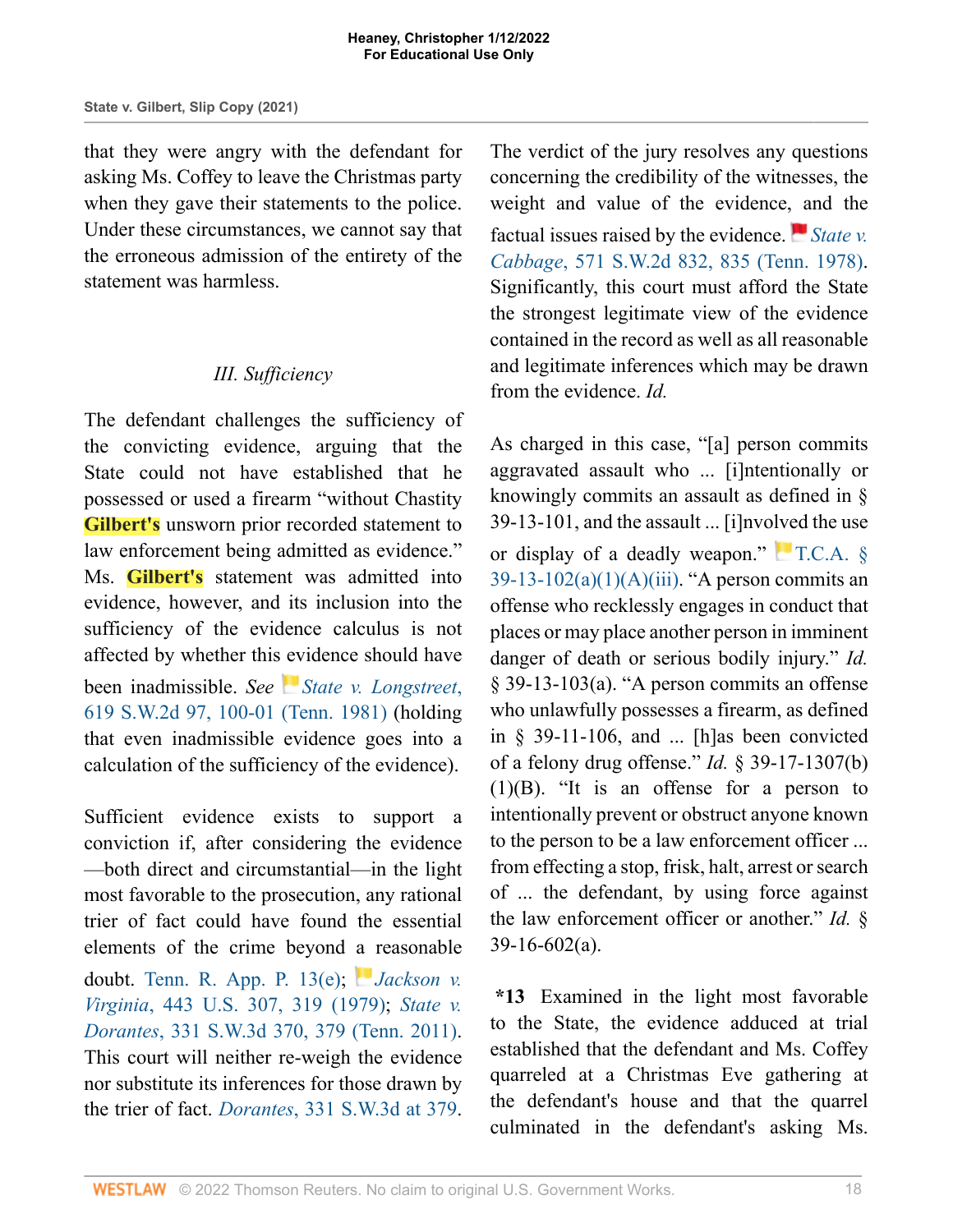Coffey to leave. Ms. Coffey left but drove back by the defendant's house, at which point the defendant fired a gun at her while others were present in the front yard of the house. Ms. Coffey testified that she drove away quickly after hearing what she believed to be gunshots because she was afraid. Officer Medley testified that the defendant forcibly resisted being handcuffed when the officer went to his residence to arrest him, and the defendant admitted that he initially refused to allow the officers to handcuff him, claiming that he did not know he was under arrest. A certified copy of the judgment established the defendant's prior conviction of a felony drug offense. This evidence was sufficient to support the defendant's convictions.

# *IV. Jury Room Claims*

The defendant next contends that having the grand and petit juries deliberate "in an inherently prejudicial Confederate Jury Room violated" his constitutional right "to a fair trial, his right to an impartial jury, his right to due process, and right to equal protection of the law," arguing that the jury room utilized in Giles County violates the 14th Amendment's "protection against statesponsored racial discrimination" and the 6th Amendment's "right to a jury trial"; violates the state and federal constitutional right to trial by "an impartial jury"; violates "evidentiary standards"; "constitutes extraneous prejudicial information and improper outside influence"; and "violates the trial court's duty of judicial impartiality." The State asserts only that the

defendant has waived plenary consideration of this issue by failing to challenge the conditions of the jury room prior to trial. In its amicus brief, the Tennessee Association of Criminal Defense Lawyers ("TACDL"), noting that "[m]ultiple courts have recognized the racially hostile and disruptive nature of the Confederate flag," argues that "a jury's exposure to Confederate Icons denies the defendant a fair trial free of extraneous prejudicial information and improper outside influence."

<span id="page-18-0"></span>We begin with a description of the jury room and its contents as established by photographs exhibited to the hearing on the motion for new trial. The first photograph depicts the door that leads into the jury room. The glass panel in the door bears the insignia of the U.D.C.: the first national flag used by the Confederate States of America, commonly referred to as the "Stars and Bars," $1$  which consists of two large red bars at the top and the bottom separated by a broad white bar with a blue canton at the top hoist corner containing a circle of seven white stars representing each of the original Confederate states, encircled by a wreath of gold with a ribbon at the bottom bearing the number 61 on the left and the number 65 on the right. $^{2}$  $^{2}$  $^{2}$  The door is inscribed "U.D.C. Room" in gold paint.

<span id="page-18-1"></span>The second, third, and fifth photographs exhibited to the hearing show a large, framed flag hanging on the wall of the U.D.C. Room directly across from the entry door. The Confederacy changed its official flag three times before the end of the Civil War.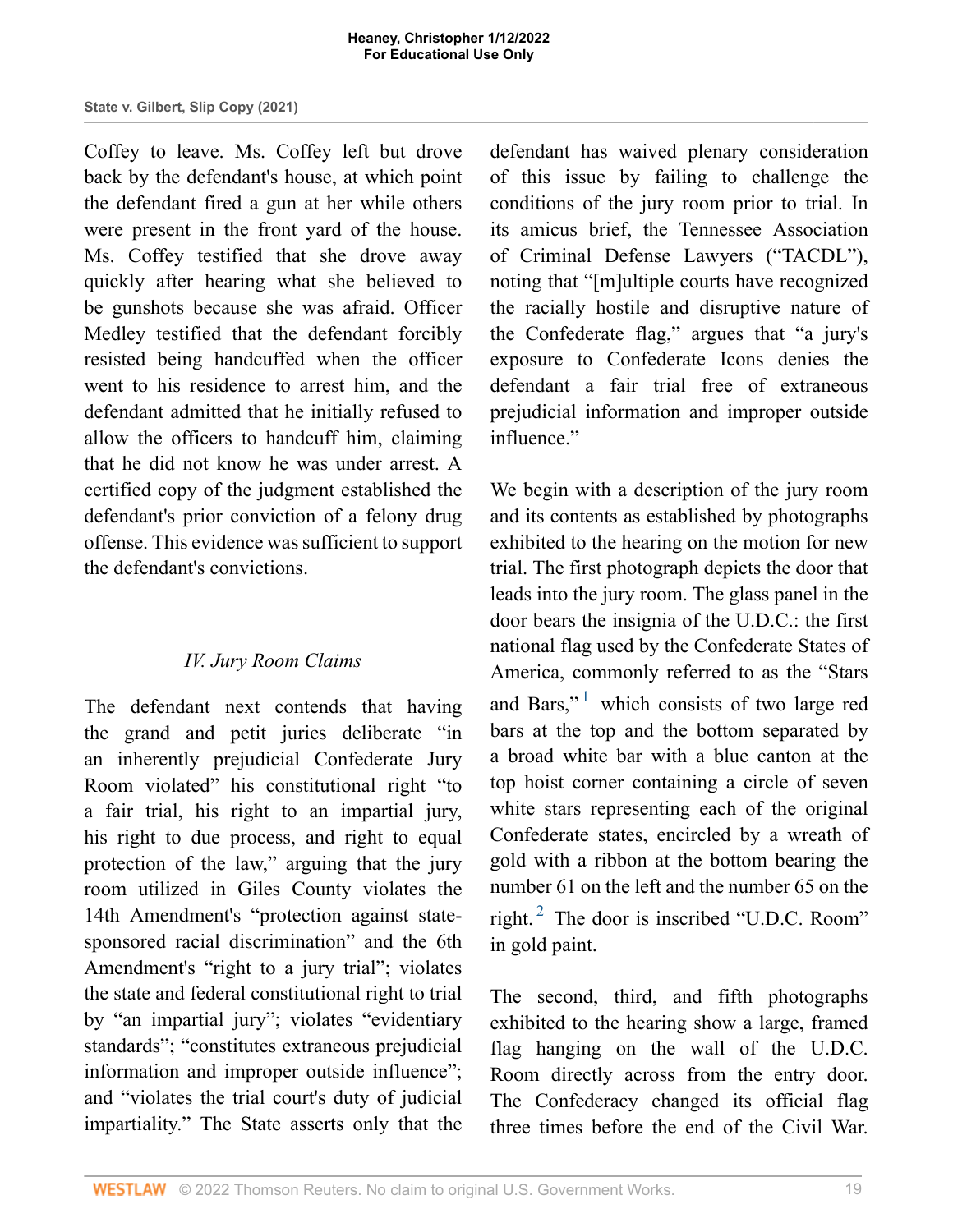<span id="page-19-0"></span>Because the "Stars and Bars" was similar to the design of the American flag, that flag caused confusion on the battlefield, prompting the Confederate army to employ battle flags, the most recognizable of which is the Southern Cross design—a diagonal or x-shaped blue cross, trimmed in white, on a field of red adorned with 13 stars—that has become most closely associated with the Confederacy in the modern era.<sup>[3](#page-29-2)</sup> The Confederacy later integrated the Southern Cross battle flag into its official national flag as a canton at the top hoist corner on a field of white. That flag, referred to as the "Stainless Banner" was replaced by a new design shortly before the fall of the Confederacy. This new design, referred to as the "Blood Stained Banner," also features the Southern Cross battle flag as a canton at the top hoist corner on a field of white but adds a broad red bar on the fly edge of the field of white. The flag on the wall of the U.D.C. Room is of the "Blood Stained Banner" design. The size of the flag and its location within the U.D.C. Room make it immediately visible to any person upon entering the room. A plaque affixed to the flag's frame reads, "Confederate Flag Property of Giles County Chapter #257 UDC."

**\*14** The third, fourth, sixth, seventh, and eighth photographs show framed portraits. One, a framed portrait of Jefferson Davis, who served as the president of the Confederacy, hangs on the wall adjacent to the flag wall and is also visible to any person upon entering the room. A plaque affixed to the portrait reads, "President Jefferson Davis Owned by Giles County Chapter #257, UDC." Another framed portrait bears a plaque that reads "General John C. Brown Owned by Giles County Chapter #257, UDC."

Those same photographs as well as the ninth photograph show a framed letter on the wall adjacent to the portrait of General Brown. The letter, dated March 25, 2005, is addressed to Ms. Cathy Gordon Wood, then president of the Giles County Chapter of the U.D.C. from Ms. Winifred D. Cope, President General of the U.D.C. from 2004-2006. The letter reads:

## Dear Ms. Wood:

Thank you for your letter informing me of the goals of your chapter. How exciting that you wish to be more visible in Giles County! With the replacing of the panel on the door, you will be continuing a tradition of the UDC, namely, memorial.

It is my understanding from your letter that the room in the Giles County Courthouse has been a UDC room since 1930's. The accident concerning the panel happened between the time the Red Cross used the room during World War II, and present day. As there is no indication of the responsibility of the damage, and your chapter is willing to accept the cost, I assume all expenses will be borne by the chapter.

I therefore give Giles County Chapter #257, Pulaski, Tennessee full authority to replace the clear glass door panel with a frosted glass panel, with the following inscription - "UDC Room" with the UDC emblem located above the lettering.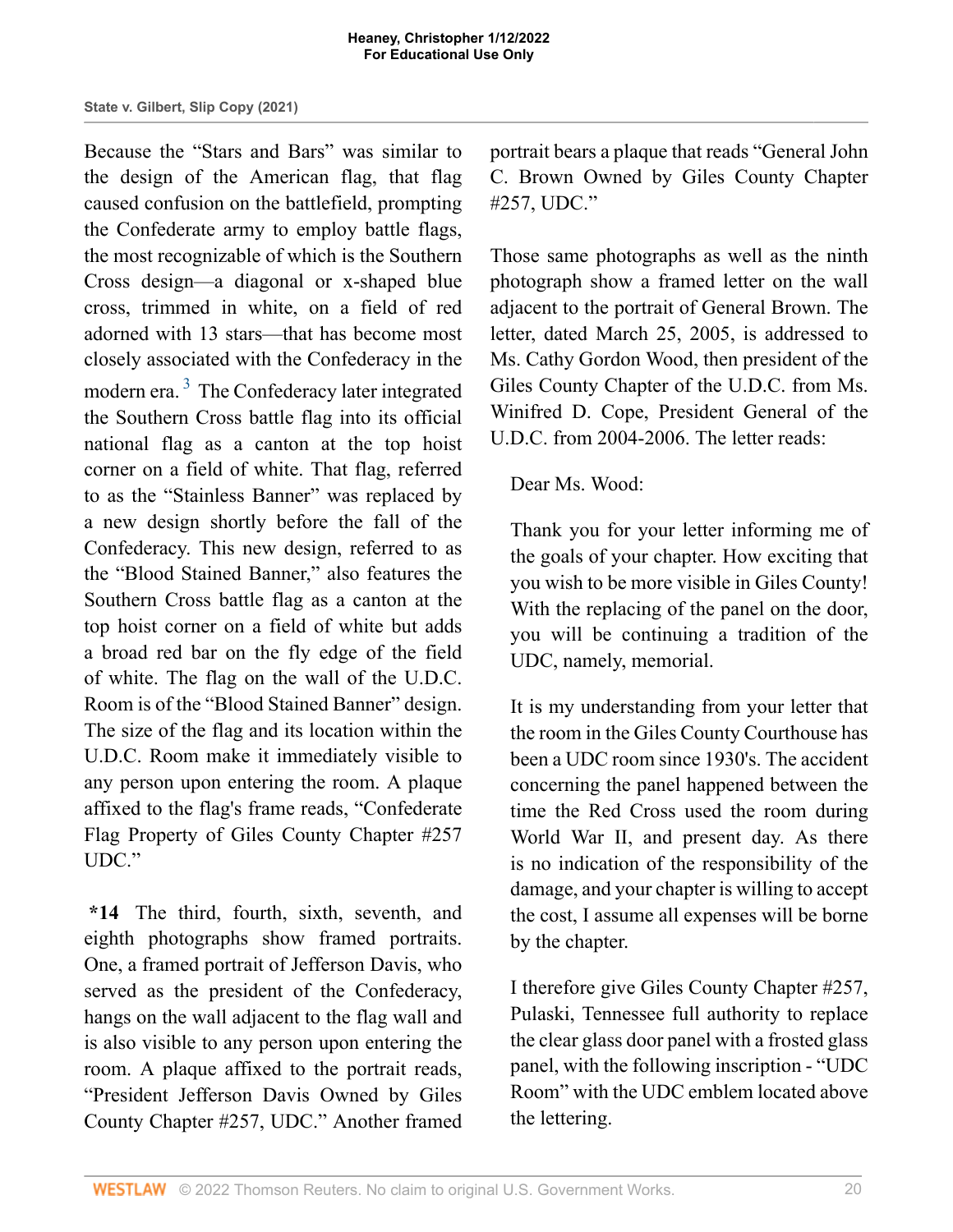As members of the United Daughters of the Confederacy®, we must continue to honor our Confederate Veterans, and share the history of the War Between the States. I thank you and your chapter for your support to the General Organization as we remember the objects of the UDC-Historical, Educational, Benevolent, Memorial, and **Patriotic** 

At the hearing on the motion for new trial, Giles County Circuit Court Clerk Natalie Oakley testified that petit juries in Giles County deliberate and the grand jury meets in "the U.D.C. Room." She said that U.D.C. stands for The United Daughters of the Confederacy, that "U.D.C Room" is painted on the door, and that the room contains "a [C]onfederate flag hanging on the wall." Ms. Oakley said that there was another "room that is right outside this door to the courtroom to the left and it's typically used as a break room but there is a table in there where a jury could deliberate." She said that she "knew the name of the room and what was in there" but that she had not "consciously studied the room." During crossexamination, Ms. Oakley said that, when not being used by a jury, the U.D.C. Room was open to the public.

Giles County Grand Jury Foreman Sam T. Collins testified that he had been grand jury foreman for 14 years and that, during that time, he had had no indication that the Confederate memorabilia in the U.D.C. Room had affected the judgment of the grand jurors. He said that grand jurors had never discussed the items and that the race of the defendant had never become an overt factor in the decision-making process. He said that the room was in the same condition it was when he became foreman.

The defendant argued that having the jury deliberate in a room festooned with Confederate memorabilia and maintained by the U.D.C. implied that the court "subscribes to the confederate principles" and that to many, "the confederacy and racism go hand in hand." He asserted that "the symbols on that wall do nothing but embolden" jurors to act on racial animus. He claimed that the constitution required that juries conduct deliberations in "an impartial environment, free from distractions." He also pointed out that strict rules attend the placing of evidence in the jury room.

**\*15** The State claimed that the defendant waived the issue by failing to raise it before the jury was sworn. Additionally, the State argued that the fact that the defendant had been acquitted in a previous, unrelated case and granted probation in others suggested that the defendant had not been prejudiced by the material in the jury room. The trial court agreed and concluded that the defendant had failed to prove his claim. The judge specifically noted that juries had deliberated in the U.D.C. Room in Giles County for the 43 years that the judge had been active in the legal community there.

## *A. Waiver*

The State asserts that the defendant waived plenary review of the use of the U.D.C. Room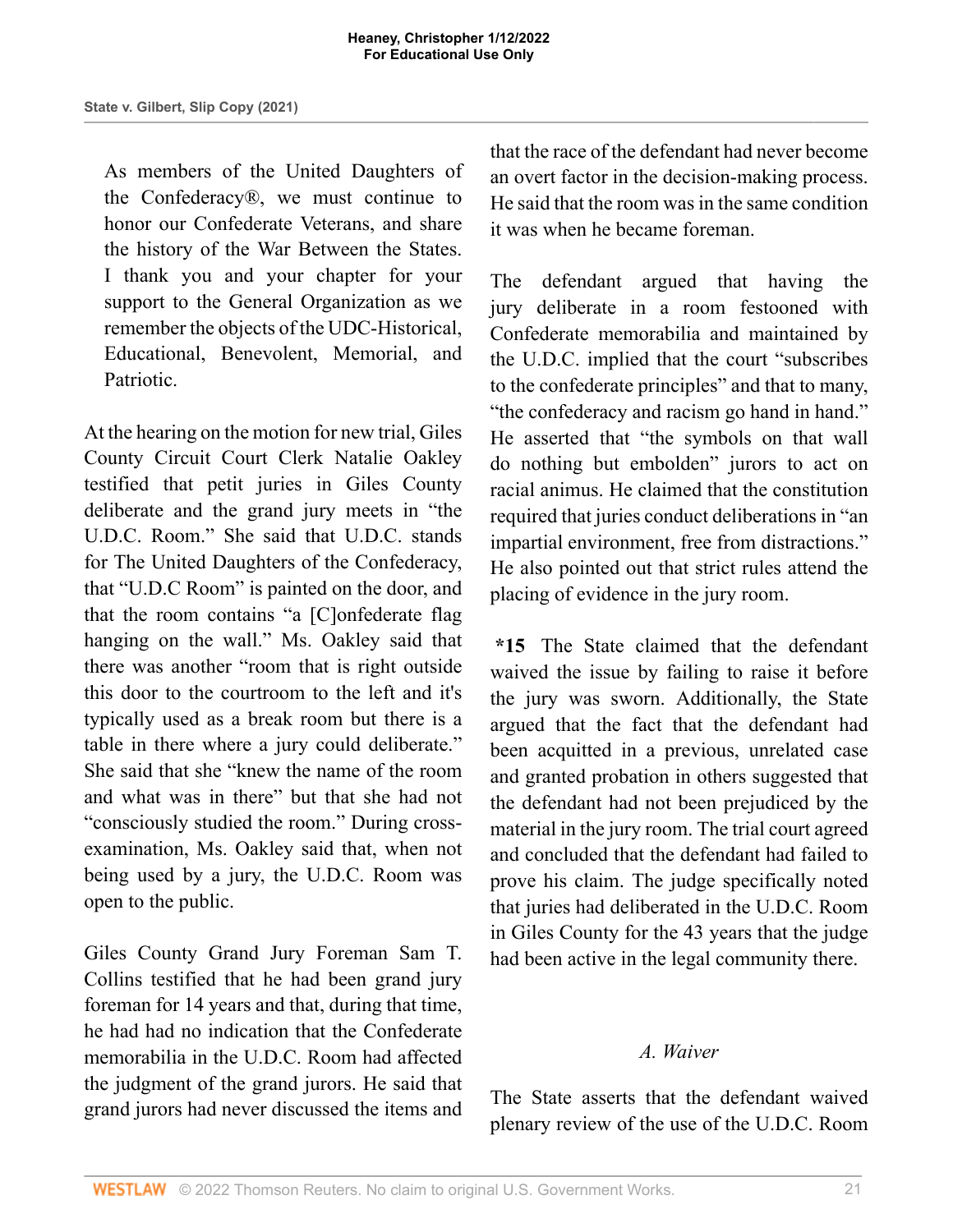by failing to object prior to trial. We disagree. As will be discussed more fully below, the jury should not be exposed to extraneous information, and the burden does not rest with the defendant to ensure that this is so. Moreover, the location of jury deliberations is not one of the issues that must be raised prior to trial. *See* [Tenn. R. Crim. P. 12\(b\)\(2\)](http://www.westlaw.com/Link/Document/FullText?findType=L&pubNum=1008875&cite=TNRRCRPR12&originatingDoc=I721c87b0549711ecb124ab1bb8098962&refType=LQ&originationContext=document&vr=3.0&rs=cblt1.0&transitionType=DocumentItem&contextData=(sc.Search)).

## *B. Extraneous Prejudicial Information*

"Both the United States and Tennessee Constitutions guarantee criminal defendants [the](https://1.next.westlaw.com/Link/RelatedInformation/Flag?documentGuid=Id0c08e49b42911da8cccb4c14e983401&transitionType=InlineKeyCiteFlags&originationContext=docHeaderFlag&Rank=1&ppcid=1e2aa9bec79a457fbd44de58c9620f0d&contextData=(sc.Search) ) right to a trial by an 'impartial jury.' " *State v. Hugueley*[, 185 S.W.3d 356, 377](http://www.westlaw.com/Link/Document/FullText?findType=Y&serNum=2008683478&pubNum=0004644&originatingDoc=I721c87b0549711ecb124ab1bb8098962&refType=RP&fi=co_pp_sp_4644_377&originationContext=document&vr=3.0&rs=cblt1.0&transitionType=DocumentItem&contextData=(sc.Search)#co_pp_sp_4644_377) [\(Tenn. 2006\)](http://www.westlaw.com/Link/Document/FullText?findType=Y&serNum=2008683478&pubNum=0004644&originatingDoc=I721c87b0549711ecb124ab1bb8098962&refType=RP&fi=co_pp_sp_4644_377&originationContext=document&vr=3.0&rs=cblt1.0&transitionType=DocumentItem&contextData=(sc.Search)#co_pp_sp_4644_377) (citing [U.S. Const. amend. VI](http://www.westlaw.com/Link/Document/FullText?findType=L&pubNum=1000583&cite=USCOAMENDVI&originatingDoc=I721c87b0549711ecb124ab1bb8098962&refType=LQ&originationContext=document&vr=3.0&rs=cblt1.0&transitionType=DocumentItem&contextData=(sc.Search)); [Tenn. Const. art. I, § 9](http://www.westlaw.com/Link/Document/FullText?findType=L&pubNum=1000305&cite=TNCNART1S9&originatingDoc=I721c87b0549711ecb124ab1bb8098962&refType=LQ&originationContext=document&vr=3.0&rs=cblt1.0&transitionType=DocumentItem&contextData=(sc.Search))). "Far from being a mere procedural formality, jury trials provide the citizens with the means to exercise their control over the Judicial Branch in much the same way that the right to vote ensures the citizens' ultimate control over the Executive and Legislative Branches." *[State v. Smith](http://www.westlaw.com/Link/Document/FullText?findType=Y&serNum=2031510759&pubNum=0004644&originatingDoc=I721c87b0549711ecb124ab1bb8098962&refType=RP&fi=co_pp_sp_4644_44&originationContext=document&vr=3.0&rs=cblt1.0&transitionType=DocumentItem&contextData=(sc.Search)#co_pp_sp_4644_44)*, 418 [S.W.3d 38, 44-45 \(Tenn. 2013\)](http://www.westlaw.com/Link/Document/FullText?findType=Y&serNum=2031510759&pubNum=0004644&originatingDoc=I721c87b0549711ecb124ab1bb8098962&refType=RP&fi=co_pp_sp_4644_44&originationContext=document&vr=3.0&rs=cblt1.0&transitionType=DocumentItem&contextData=(sc.Search)#co_pp_sp_4644_44) (citing *[Walsh](http://www.westlaw.com/Link/Document/FullText?findType=Y&serNum=2006856863&pubNum=0004644&originatingDoc=I721c87b0549711ecb124ab1bb8098962&refType=RP&fi=co_pp_sp_4644_649&originationContext=document&vr=3.0&rs=cblt1.0&transitionType=DocumentItem&contextData=(sc.Search)#co_pp_sp_4644_649) v. State*[, 166 S.W.3d 641, 649 \(Tenn. 2005\)](http://www.westlaw.com/Link/Document/FullText?findType=Y&serNum=2006856863&pubNum=0004644&originatingDoc=I721c87b0549711ecb124ab1bb8098962&refType=RP&fi=co_pp_sp_4644_649&originationContext=document&vr=3.0&rs=cblt1.0&transitionType=DocumentItem&contextData=(sc.Search)#co_pp_sp_4644_649)). Our supreme court has defined an "unbiased and impartial jury" as "one that begins the trial with an impartial frame of mind, that is influenced only by the competent evidence admitted during the trial, and that bases its verdict on th[at e](https://1.next.westlaw.com/Link/RelatedInformation/Flag?documentGuid=I09d5a70aec6111d9b386b232635db992&transitionType=InlineKeyCiteFlags&originationContext=docHeaderFlag&Rank=1&ppcid=1e2aa9bec79a457fbd44de58c9620f0d&contextData=(sc.Search) )vidence." *Smith*[, 418 S.W. 3d](http://www.westlaw.com/Link/Document/FullText?findType=Y&serNum=2031510759&pubNum=0004644&originatingDoc=I721c87b0549711ecb124ab1bb8098962&refType=RP&fi=co_pp_sp_4644_45&originationContext=document&vr=3.0&rs=cblt1.0&transitionType=DocumentItem&contextData=(sc.Search)#co_pp_sp_4644_45) [at 45](http://www.westlaw.com/Link/Document/FullText?findType=Y&serNum=2031510759&pubNum=0004644&originatingDoc=I721c87b0549711ecb124ab1bb8098962&refType=RP&fi=co_pp_sp_4644_45&originationContext=document&vr=3.0&rs=cblt1.0&transitionType=DocumentItem&contextData=(sc.Search)#co_pp_sp_4644_45) (citing *[Durham v. State](http://www.westlaw.com/Link/Document/FullText?findType=Y&serNum=1945102215&pubNum=0000713&originatingDoc=I721c87b0549711ecb124ab1bb8098962&refType=RP&fi=co_pp_sp_713_558&originationContext=document&vr=3.0&rs=cblt1.0&transitionType=DocumentItem&contextData=(sc.Search)#co_pp_sp_713_558)*, 188 S.W.2d [555, 558 \(Tenn. 1945\)](http://www.westlaw.com/Link/Document/FullText?findType=Y&serNum=1945102215&pubNum=0000713&originatingDoc=I721c87b0549711ecb124ab1bb8098962&refType=RP&fi=co_pp_sp_713_558&originationContext=document&vr=3.0&rs=cblt1.0&transitionType=DocumentItem&contextData=(sc.Search)#co_pp_sp_713_558); *[State v. Adams](http://www.westlaw.com/Link/Document/FullText?findType=Y&serNum=2030552619&pubNum=0004644&originatingDoc=I721c87b0549711ecb124ab1bb8098962&refType=RP&fi=co_pp_sp_4644_650&originationContext=document&vr=3.0&rs=cblt1.0&transitionType=DocumentItem&contextData=(sc.Search)#co_pp_sp_4644_650)*, 405 [S.W.3d 641, 650-51 \(Tenn. 2013\)\)](http://www.westlaw.com/Link/Document/FullText?findType=Y&serNum=2030552619&pubNum=0004644&originatingDoc=I721c87b0549711ecb124ab1bb8098962&refType=RP&fi=co_pp_sp_4644_650&originationContext=document&vr=3.0&rs=cblt1.0&transitionType=DocumentItem&contextData=(sc.Search)#co_pp_sp_4644_650). "Jurors must render their verdict based only upon the evidence introduced at trial, weighing the

### evidence in li[ght](https://1.next.westlaw.com/Link/RelatedInformation/Flag?documentGuid=I0b4c48a6be8611e28501bda794601919&transitionType=InlineKeyCiteFlags&originationContext=docHeaderFlag&Rank=1&ppcid=1e2aa9bec79a457fbd44de58c9620f0d&contextData=(sc.Search) ) of their own experience and

knowledge." *[State v. Adams](http://www.westlaw.com/Link/Document/FullText?findType=Y&serNum=2030552619&pubNum=0004644&originatingDoc=I721c87b0549711ecb124ab1bb8098962&refType=RP&fi=co_pp_sp_4644_650&originationContext=document&vr=3.0&rs=cblt1.0&transitionType=DocumentItem&contextData=(sc.Search)#co_pp_sp_4644_650)*, 405 S.W.3d [641, 650 \(Tenn. 2013\)](http://www.westlaw.com/Link/Document/FullText?findType=Y&serNum=2030552619&pubNum=0004644&originatingDoc=I721c87b0549711ecb124ab1bb8098962&refType=RP&fi=co_pp_sp_4644_650&originationContext=document&vr=3.0&rs=cblt1.0&transitionType=DocumentItem&contextData=(sc.Search)#co_pp_sp_4644_650) (citing *[Caldararo ex rel.](http://www.westlaw.com/Link/Document/FullText?findType=Y&serNum=1990119514&pubNum=0000713&originatingDoc=I721c87b0549711ecb124ab1bb8098962&refType=RP&fi=co_pp_sp_713_743&originationContext=document&vr=3.0&rs=cblt1.0&transitionType=DocumentItem&contextData=(sc.Search)#co_pp_sp_713_743) [Caldararo v. Vanderbilt Univ.](http://www.westlaw.com/Link/Document/FullText?findType=Y&serNum=1990119514&pubNum=0000713&originatingDoc=I721c87b0549711ecb124ab1bb8098962&refType=RP&fi=co_pp_sp_713_743&originationContext=document&vr=3.0&rs=cblt1.0&transitionType=DocumentItem&contextData=(sc.Search)#co_pp_sp_713_743)*, 794 S.W.2d 738, [743 \(Tenn. Ct. App. 1990\)](http://www.westlaw.com/Link/Document/FullText?findType=Y&serNum=1990119514&pubNum=0000713&originatingDoc=I721c87b0549711ecb124ab1bb8098962&refType=RP&fi=co_pp_sp_713_743&originationContext=document&vr=3.0&rs=cblt1.0&transitionType=DocumentItem&contextData=(sc.Search)#co_pp_sp_713_743)).

The validity of a verdict returned by a jury that "has been subjected to either extraneous prejudicial information or an improper outside influence ... is quest[ion](https://1.next.westlaw.com/Link/RelatedInformation/Flag?documentGuid=I3d5500d5e79311d9bf60c1d57ebc853e&transitionType=InlineKeyCiteFlags&originationContext=docHeaderFlag&Rank=1&ppcid=1e2aa9bec79a457fbd44de58c9620f0d&contextData=(sc.Search) )able." *[Adams](http://www.westlaw.com/Link/Document/FullText?findType=Y&serNum=2030552619&pubNum=0004644&originatingDoc=I721c87b0549711ecb124ab1bb8098962&refType=RP&fi=co_pp_sp_4644_650&originationContext=document&vr=3.0&rs=cblt1.0&transitionType=DocumentItem&contextData=(sc.Search)#co_pp_sp_4644_650)*, 405 [S.W.3d at 650](http://www.westlaw.com/Link/Document/FullText?findType=Y&serNum=2030552619&pubNum=0004644&originatingDoc=I721c87b0549711ecb124ab1bb8098962&refType=RP&fi=co_pp_sp_4644_650&originationContext=document&vr=3.0&rs=cblt1.0&transitionType=DocumentItem&contextData=(sc.Search)#co_pp_sp_4644_650) (citing [State v. Blackwell](http://www.westlaw.com/Link/Document/FullText?findType=Y&serNum=1984109773&pubNum=0000713&originatingDoc=I721c87b0549711ecb124ab1bb8098962&refType=RP&fi=co_pp_sp_713_688&originationContext=document&vr=3.0&rs=cblt1.0&transitionType=DocumentItem&contextData=(sc.Search)#co_pp_sp_713_688), 664 [S.W.2d 686, 688 \(Tenn. 1984\)\)](http://www.westlaw.com/Link/Document/FullText?findType=Y&serNum=1984109773&pubNum=0000713&originatingDoc=I721c87b0549711ecb124ab1bb8098962&refType=RP&fi=co_pp_sp_713_688&originationContext=document&vr=3.0&rs=cblt1.0&transitionType=DocumentItem&contextData=(sc.Search)#co_pp_sp_713_688). "Extraneous prejudicial information has been broadly [def](https://1.next.westlaw.com/Link/RelatedInformation/Flag?documentGuid=I0b4c48a6be8611e28501bda794601919&transitionType=InlineKeyCiteFlags&originationContext=docHeaderFlag&Rank=1&ppcid=1e2aa9bec79a457fbd44de58c9620f0d&contextData=(sc.Search) )ined as information coming from without." *Adams*[, 405 S.W.3d at 650](http://www.westlaw.com/Link/Document/FullText?findType=Y&serNum=2030552619&pubNum=0004644&originatingDoc=I721c87b0549711ecb124ab1bb8098962&refType=RP&fi=co_pp_sp_4644_650&originationContext=document&vr=3.0&rs=cblt1.0&transitionType=DocumentItem&contextData=(sc.Search)#co_pp_sp_4644_650) (citation and internal quotation marks omitted). "A party challenging the validity of a verdict must produce admissible evidence to make an initial showing that the jury was exposed to extraneous prejudicial information or [su](https://1.next.westlaw.com/Link/RelatedInformation/Flag?documentGuid=I0b4c48a6be8611e28501bda794601919&transitionType=InlineKeyCiteFlags&originationContext=docHeaderFlag&Rank=1&ppcid=1e2aa9bec79a457fbd44de58c9620f0d&contextData=(sc.Search) )bjected to an improper outside influence." *[Adams](http://www.westlaw.com/Link/Document/FullText?findType=Y&serNum=2030552619&pubNum=0004644&originatingDoc=I721c87b0549711ecb124ab1bb8098962&refType=RP&fi=co_pp_sp_4644_651&originationContext=document&vr=3.0&rs=cblt1.0&transitionType=DocumentItem&contextData=(sc.Search)#co_pp_sp_4644_651)*, [405 S.W.3d at 651](http://www.westlaw.com/Link/Document/FullText?findType=Y&serNum=2030552619&pubNum=0004644&originatingDoc=I721c87b0549711ecb124ab1bb8098962&refType=RP&fi=co_pp_sp_4644_651&originationContext=document&vr=3.0&rs=cblt1.0&transitionType=DocumentItem&contextData=(sc.Search)#co_pp_sp_4644_651). "Extraneous prejudicial information" encompasses "the form of either fact or opinion that was not admitted into evidence but nevertheless bears on a fact at issue in the case," and improper outside influence is considered "any unauthorized 'private communication, contact, or tampering directly or indirectly, with a juror during a trial [abo](https://1.next.westlaw.com/Link/RelatedInformation/Flag?documentGuid=I0b4c48a6be8611e28501bda794601919&transitionType=InlineKeyCiteFlags&originationContext=docHeaderFlag&Rank=1&ppcid=1e2aa9bec79a457fbd44de58c9620f0d&contextData=(sc.Search) )ut the matter pending [bef](https://1.next.westlaw.com/Link/RelatedInformation/Flag?documentGuid=Ida88440b9bf011d9bdd1cfdd544ca3a4&transitionType=InlineKeyCiteFlags&originationContext=docHeaderFlag&Rank=1&ppcid=1e2aa9bec79a457fbd44de58c9620f0d&contextData=(sc.Search) )ore the jury.' " *Id.* [at 650-51](http://www.westlaw.com/Link/Document/FullText?findType=Y&serNum=2030552619&pubNum=0004644&originatingDoc=I721c87b0549711ecb124ab1bb8098962&refType=RP&fi=co_pp_sp_4644_650&originationContext=document&vr=3.0&rs=cblt1.0&transitionType=DocumentItem&contextData=(sc.Search)#co_pp_sp_4644_650) (quoting *[Remmer](http://www.westlaw.com/Link/Document/FullText?findType=Y&serNum=1954119980&pubNum=0000780&originatingDoc=I721c87b0549711ecb124ab1bb8098962&refType=RP&fi=co_pp_sp_780_229&originationContext=document&vr=3.0&rs=cblt1.0&transitionType=DocumentItem&contextData=(sc.Search)#co_pp_sp_780_229) v. United States*[, 347 U.S. 227, 229 \(1954\)](http://www.westlaw.com/Link/Document/FullText?findType=Y&serNum=1954119980&pubNum=0000780&originatingDoc=I721c87b0549711ecb124ab1bb8098962&refType=RP&fi=co_pp_sp_780_229&originationContext=document&vr=3.0&rs=cblt1.0&transitionType=DocumentItem&contextData=(sc.Search)#co_pp_sp_780_229)). Upon a showing "that the jury was exposed to extraneous prejudicial information or an improper outside influence, a rebuttable presumption of prejudice arises and the burden shifts to the State to introduce admissible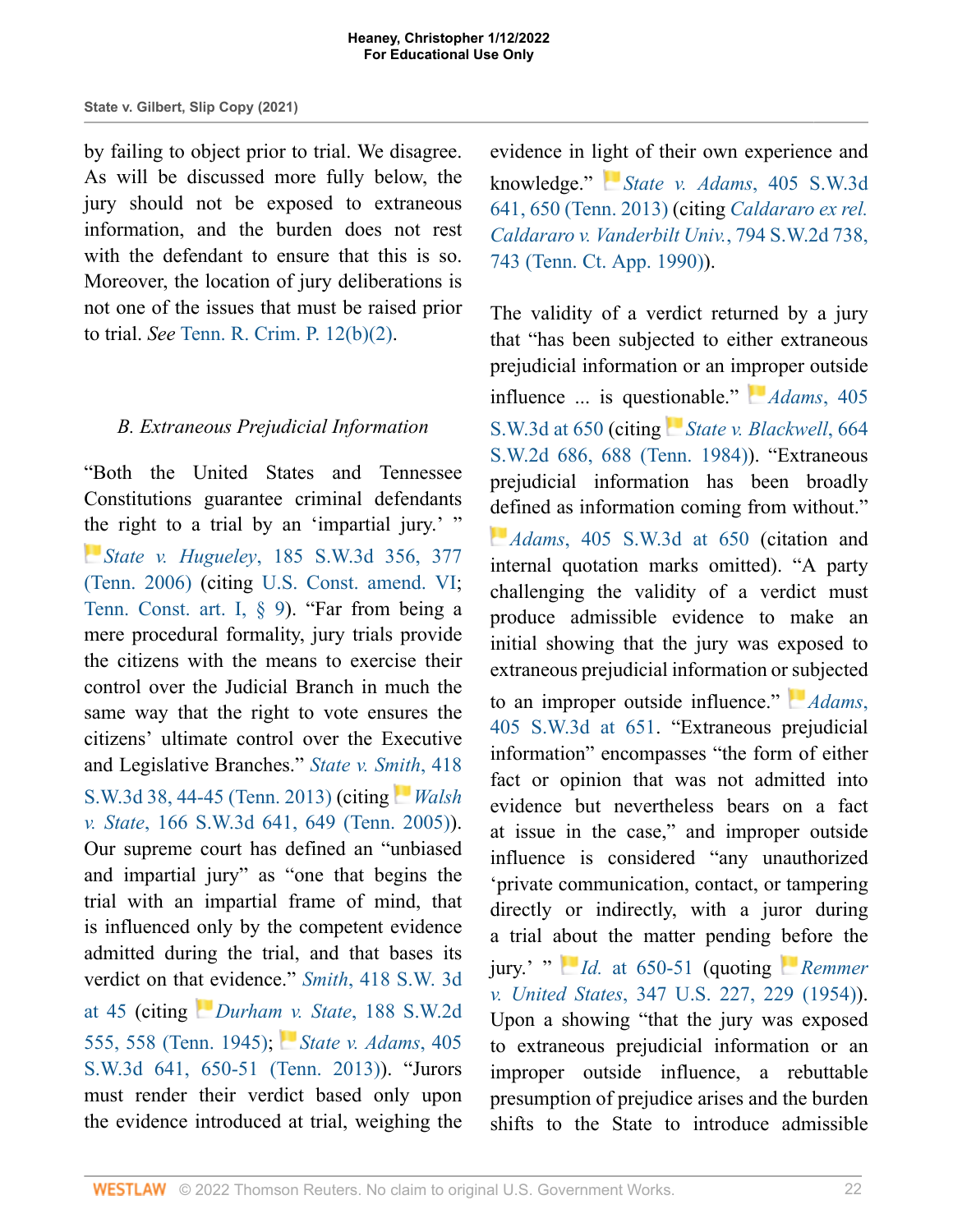evidence to explain th[e co](https://1.next.westlaw.com/Link/RelatedInformation/Flag?documentGuid=I0b4c48a6be8611e28501bda794601919&transitionType=InlineKeyCiteFlags&originationContext=docHeaderFlag&Rank=1&ppcid=1e2aa9bec79a457fbd44de58c9620f0d&contextData=(sc.Search) )nduct or demonstrate that it was [har](https://1.next.westlaw.com/Link/RelatedInformation/Flag?documentGuid=I9d2891c8e74d11d983e7e9deff98dc6f&transitionType=InlineKeyCiteFlags&originationContext=docHeaderFlag&Rank=1&ppcid=1e2aa9bec79a457fbd44de58c9620f0d&contextData=(sc.Search) )mless." *Adams*[, 405 S.W.3d at](http://www.westlaw.com/Link/Document/FullText?findType=Y&serNum=2030552619&pubNum=0004644&originatingDoc=I721c87b0549711ecb124ab1bb8098962&refType=RP&fi=co_pp_sp_4644_651&originationContext=document&vr=3.0&rs=cblt1.0&transitionType=DocumentItem&contextData=(sc.Search)#co_pp_sp_4644_651) [651](http://www.westlaw.com/Link/Document/FullText?findType=Y&serNum=2030552619&pubNum=0004644&originatingDoc=I721c87b0549711ecb124ab1bb8098962&refType=RP&fi=co_pp_sp_4644_651&originationContext=document&vr=3.0&rs=cblt1.0&transitionType=DocumentItem&contextData=(sc.Search)#co_pp_sp_4644_651) (citing *Walsh*[, 166 S.W.3d at 647](http://www.westlaw.com/Link/Document/FullText?findType=Y&serNum=2006856863&pubNum=0004644&originatingDoc=I721c87b0549711ecb124ab1bb8098962&refType=RP&fi=co_pp_sp_4644_647&originationContext=document&vr=3.0&rs=cblt1.0&transitionType=DocumentItem&contextData=(sc.Search)#co_pp_sp_4644_647)).

**\*16** The challenged information in this case consists of a large, framed Confederate flag, two portraits of Confederate leaders, and a framed letter from the national leader of the U.D.C. Because the flag was the most visible and most instantly recognizable of the items on the wall—one would likely be hard-pressed to find a citizen who would recognize Jefferson Davis, let alone John C. Brown, on sight —we will concern ourselves primarily with that item. "The use of an emblem or flag to symbolize some system, idea, institution, or personality, is a short cut from mind to mind. Causes and nations, political parties, lodges and ecclesiastical groups seek to knit the loyalty of their followings to a flag or banner, a color or design."*[W. Va. State Bd. of Educ. v. Barnette](http://www.westlaw.com/Link/Document/FullText?findType=Y&serNum=1943120939&pubNum=0000780&originatingDoc=I721c87b0549711ecb124ab1bb8098962&refType=RP&fi=co_pp_sp_780_632&originationContext=document&vr=3.0&rs=cblt1.0&transitionType=DocumentItem&contextData=(sc.Search)#co_pp_sp_780_632)*, [319 U.S. 624, 632 \(1943\).](http://www.westlaw.com/Link/Document/FullText?findType=Y&serNum=1943120939&pubNum=0000780&originatingDoc=I721c87b0549711ecb124ab1bb8098962&refType=RP&fi=co_pp_sp_780_632&originationContext=document&vr=3.0&rs=cblt1.0&transitionType=DocumentItem&contextData=(sc.Search)#co_pp_sp_780_632) "Flags themselves have the capacity to communicate messages pertaining to, say, a gove[rnm](https://1.next.westlaw.com/Link/RelatedInformation/Flag?documentGuid=I7205a2005d0a11eba7f5c3350fe353a8&transitionType=InlineKeyCiteFlags&originationContext=docHeaderFlag&Rank=1&ppcid=1e2aa9bec79a457fbd44de58c9620f0d&contextData=(sc.Search) )ent's identity, values, or military strength." *[Shurtleff v. City](http://www.westlaw.com/Link/Document/FullText?findType=Y&serNum=2052815099&pubNum=0000506&originatingDoc=I721c87b0549711ecb124ab1bb8098962&refType=RP&fi=co_pp_sp_506_88&originationContext=document&vr=3.0&rs=cblt1.0&transitionType=DocumentItem&contextData=(sc.Search)#co_pp_sp_506_88) of Boston*[, 986 F.3d 78, 88 \(1st Cir. 2021\)](http://www.westlaw.com/Link/Document/FullText?findType=Y&serNum=2052815099&pubNum=0000506&originatingDoc=I721c87b0549711ecb124ab1bb8098962&refType=RP&fi=co_pp_sp_506_88&originationContext=document&vr=3.0&rs=cblt1.0&transitionType=DocumentItem&contextData=(sc.Search)#co_pp_sp_506_88) (citations omitted). The flag displayed in the jury room is no different. Its original purpose was to "knit the loyalty" of those in the Confederate states "to a flag" that conveyed the political ideals of the Confederacy. *See also* James Forman, Jr., *[Driving Dixie Down:](http://www.westlaw.com/Link/Document/FullText?findType=Y&serNum=0101173918&pubNum=0001292&originatingDoc=I721c87b0549711ecb124ab1bb8098962&refType=LR&fi=co_pp_sp_1292_513&originationContext=document&vr=3.0&rs=cblt1.0&transitionType=DocumentItem&contextData=(sc.Search)#co_pp_sp_1292_513) [Removing the Confederate Flag from S. State](http://www.westlaw.com/Link/Document/FullText?findType=Y&serNum=0101173918&pubNum=0001292&originatingDoc=I721c87b0549711ecb124ab1bb8098962&refType=LR&fi=co_pp_sp_1292_513&originationContext=document&vr=3.0&rs=cblt1.0&transitionType=DocumentItem&contextData=(sc.Search)#co_pp_sp_1292_513) Capitols*[, 101 Yale L.J. 505, 513-15 \(1991\)](http://www.westlaw.com/Link/Document/FullText?findType=Y&serNum=0101173918&pubNum=0001292&originatingDoc=I721c87b0549711ecb124ab1bb8098962&refType=LR&fi=co_pp_sp_1292_513&originationContext=document&vr=3.0&rs=cblt1.0&transitionType=DocumentItem&contextData=(sc.Search)#co_pp_sp_1292_513) ("The flag was initially designed as a rallying symbol for Confederate troops heading into battle.").

<span id="page-22-6"></span><span id="page-22-5"></span><span id="page-22-4"></span><span id="page-22-3"></span><span id="page-22-2"></span><span id="page-22-1"></span><span id="page-22-0"></span>To determine the political ideals of the Confederacy that could be conveyed by the flag in this case, we look to documents created at the time its founding. At the time they adopted the various Articles of Secession, each of the Confederate states publicly identified the reasons behind the decision to secede from the Union, and the documents published by the Confederate states identified the right to hold black people in chattel slavery as central to the Southern way of life and, thus, paramount among those justifications. These documents not only defended slavery, but endorsed it fully using dehumanizing and racist language. *See* Evans & Cogswell, Printers to the Convention, *Declaration of the Immediate Causes which Induce and Justify the Secession of South Carolina from the Federal Union*, p. 1, 8 (1860) [4](#page-29-3) ; E. Barksdale, State Printer, *Journal of the State Convention and Ordinances and Resolutions adopted in January 1861*, p. 86 (1861) (Mississippi)<sup>[5](#page-29-4)</sup>; Boughton, Nibbet & Barnes, State Printers, *Journal of the Public and Secret Proceedings of the Convention of the People of Georgia*, p. 104  $(1861)^6$  $(1861)^6$  $(1861)^6$ ; Dyke & Carlisle, *Journal of the Proceedings of the Convention of the People of Florida*, p. 18 (1861) [7](#page-29-6) ; *Declaration of the Causes which impel the State of Texas to recede from the Federal Union—also the Ordinance of* Secession, p. 3 (1[8](#page-29-7)61)<sup>8</sup>; Wyatt M. Elliott, Printer, *Journal of the Acts and Proceedings of a General Convention of the State of Virginia*, p. [9](#page-29-8)3  $(1861)^9$ ; Wood, Hanleiter, Rice & Co., *The History and Debates of the Convention of the People of Alabama*, p. 78 (1861). <sup>[10](#page-29-9)</sup> The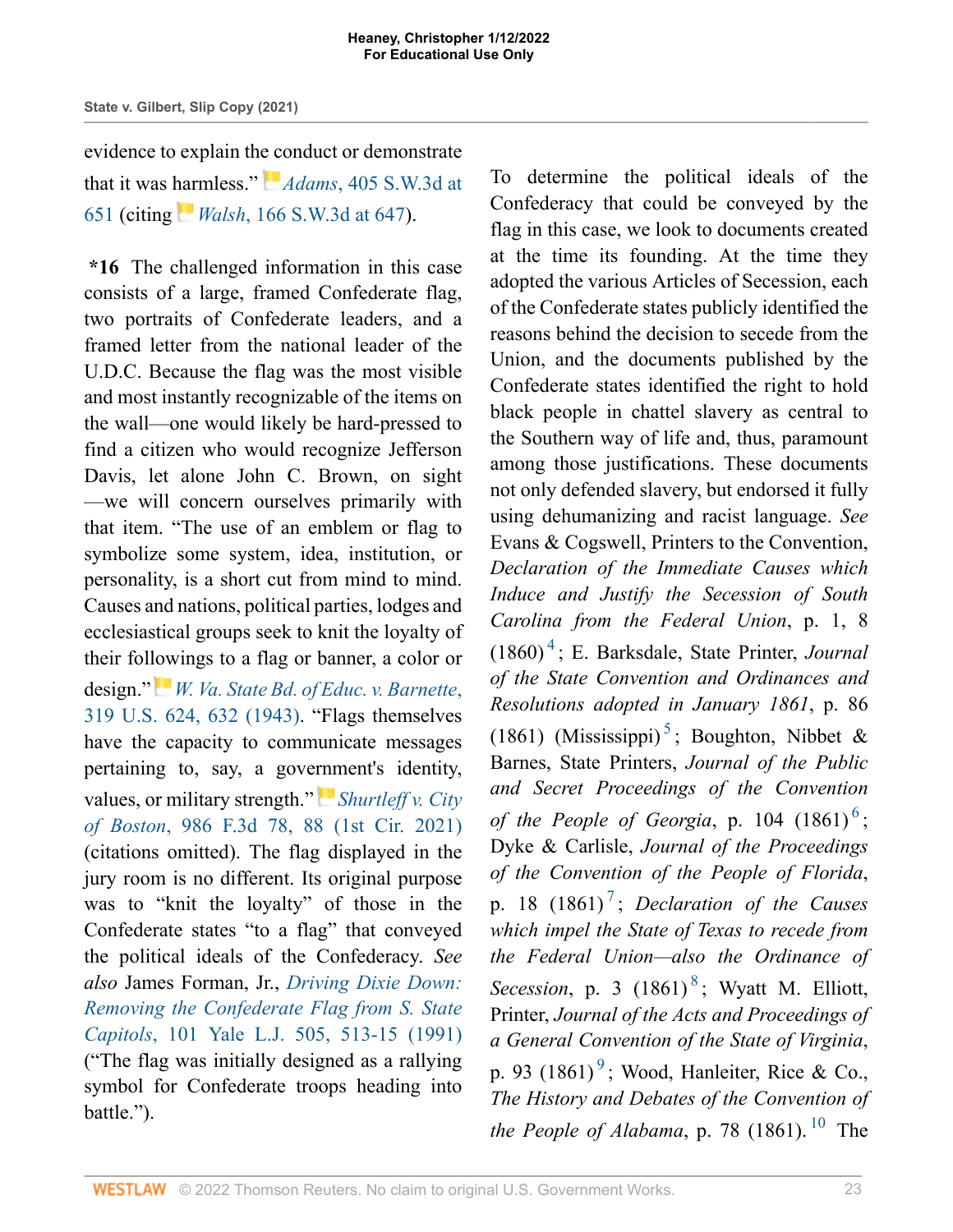<span id="page-23-0"></span>Confederate Constitution provided that "[i]n all [new Confederate] territory the institution of negro slavery, as it now exists in the Confederate States, shall be recognized and protected by Congress and by the Territorial government." Const. of the Confederate States of America of 1861, art. IV, § 3, cl. 3. The Confederate Constitution further enshrined the "right of property in negro slaves" by prohibiting the passage of any legislation that might impair that right, *see id.*, [art. I, § 9,](http://www.westlaw.com/Link/Document/FullText?findType=L&pubNum=1000305&cite=TNCNART1S9&originatingDoc=I721c87b0549711ecb124ab1bb8098962&refType=LQ&originationContext=document&vr=3.0&rs=cblt1.0&transitionType=DocumentItem&contextData=(sc.Search)) cl.  $4<sup>11</sup>$  $4<sup>11</sup>$  $4<sup>11</sup>$ ; by providing its citizens with "the right of transit and sojourn ... with their slaves and other property" without threat to "the right of property in said slaves," *see id.* art. IV, § 2, cl. 1; and by requiring that any "slave ... escaping or lawfully carried into another ... be delivered up on claim of the party to whom such slave belongs," *see id.* art. IV, § 2, cl. 3. These documents establish that slavery and the subjugation of black people are inextricably intertwined with the Confederacy and the symbols thereof. Such ideals, however, are antithetical to the American system of jurisprudence and cannot be tolerated. "[D]iscrimination on the basis of race, 'odious in all aspects, is especially [per](https://1.next.westlaw.com/Link/RelatedInformation/Flag?documentGuid=I0b3c14c9026811e79822eed485bc7ca1&transitionType=InlineKeyCiteFlags&originationContext=docHeaderFlag&Rank=1&ppcid=1e2aa9bec79a457fbd44de58c9620f0d&contextData=(sc.Search) )nicious in the administration of justice.' "

*[Pena-Rodriguez v. Colorado](http://www.westlaw.com/Link/Document/FullText?findType=Y&serNum=2041162858&pubNum=0000708&originatingDoc=I721c87b0549711ecb124ab1bb8098962&refType=RP&fi=co_pp_sp_708_868&originationContext=document&vr=3.0&rs=cblt1.0&transitionType=DocumentItem&contextData=(sc.Search)#co_pp_sp_708_868)*, 137 S. Ct. 855, [868 \(2017\)](http://www.westlaw.com/Link/Document/FullText?findType=Y&serNum=2041162858&pubNum=0000708&originatingDoc=I721c87b0549711ecb124ab1bb8098962&refType=RP&fi=co_pp_sp_708_868&originationContext=document&vr=3.0&rs=cblt1.0&transitionType=DocumentItem&contextData=(sc.Search)#co_pp_sp_708_868) (quoting *[Rose v. Mitchell](http://www.westlaw.com/Link/Document/FullText?findType=Y&serNum=1979135176&pubNum=0000780&originatingDoc=I721c87b0549711ecb124ab1bb8098962&refType=RP&fi=co_pp_sp_780_555&originationContext=document&vr=3.0&rs=cblt1.0&transitionType=DocumentItem&contextData=(sc.Search)#co_pp_sp_780_555)*, 443 [U.S. 545, 555 \(1979\)\)](http://www.westlaw.com/Link/Document/FullText?findType=Y&serNum=1979135176&pubNum=0000780&originatingDoc=I721c87b0549711ecb124ab1bb8098962&refType=RP&fi=co_pp_sp_780_555&originationContext=document&vr=3.0&rs=cblt1.0&transitionType=DocumentItem&contextData=(sc.Search)#co_pp_sp_780_555).

**\*17** As the Supreme Court observed, however, "[a] person gets from a symbol the meaning he puts into it, and what is one man's comfort [and](https://1.next.westlaw.com/Link/RelatedInformation/Flag?documentGuid=I85d3cd739cbe11d9a707f4371c9c34f0&transitionType=InlineKeyCiteFlags&originationContext=docHeaderFlag&Rank=1&ppcid=1e2aa9bec79a457fbd44de58c9620f0d&contextData=(sc.Search) ) inspiration is another's jest [and](https://1.next.westlaw.com/Link/RelatedInformation/Flag?documentGuid=Ib9361e01034211deb5cbad29a280d47c&transitionType=InlineKeyCiteFlags&originationContext=docHeaderFlag&Rank=1&ppcid=1e2aa9bec79a457fbd44de58c9620f0d&contextData=(sc.Search) ) scorn."

*Barnette*[, 319 U.S. at 632-33;](http://www.westlaw.com/Link/Document/FullText?findType=Y&serNum=1943120939&pubNum=0000780&originatingDoc=I721c87b0549711ecb124ab1bb8098962&refType=RP&fi=co_pp_sp_780_632&originationContext=document&vr=3.0&rs=cblt1.0&transitionType=DocumentItem&contextData=(sc.Search)#co_pp_sp_780_632) *[Pleasant](http://www.westlaw.com/Link/Document/FullText?findType=Y&serNum=2018207463&pubNum=0000780&originatingDoc=I721c87b0549711ecb124ab1bb8098962&refType=RP&fi=co_pp_sp_780_474&originationContext=document&vr=3.0&rs=cblt1.0&transitionType=DocumentItem&contextData=(sc.Search)#co_pp_sp_780_474)*

*[Grove City v. Summum](http://www.westlaw.com/Link/Document/FullText?findType=Y&serNum=2018207463&pubNum=0000780&originatingDoc=I721c87b0549711ecb124ab1bb8098962&refType=RP&fi=co_pp_sp_780_474&originationContext=document&vr=3.0&rs=cblt1.0&transitionType=DocumentItem&contextData=(sc.Search)#co_pp_sp_780_474)*, 555 U.S. 460, 474 [\(2009\)](http://www.westlaw.com/Link/Document/FullText?findType=Y&serNum=2018207463&pubNum=0000780&originatingDoc=I721c87b0549711ecb124ab1bb8098962&refType=RP&fi=co_pp_sp_780_474&originationContext=document&vr=3.0&rs=cblt1.0&transitionType=DocumentItem&contextData=(sc.Search)#co_pp_sp_780_474) ("Even when a monument features the written word, the monument may be intended to be interpreted, and may in fact be interpreted by different observers, in a variety of ways."). This case presents a perfect example. As a symbol of the Confederacy, the Confederate flag represents, at least in part, the attempt to perpetuate the subjugation of black people through chattel slavery. The defendant and TACDL argue that the Confederate flag has become a symbol of racism and white supremacy, particularly given its adoption by groups such as the Ku Klux Klan. The manner of its keeping, however, shows that the U.D.C. views the flag as an important historical artifact worthy of preservation and honor.  $^{12}$  $^{12}$  $^{12}$  The State makes no argument on this point. Whatever the message, the fact remains that flags have been used "throughout [hist](https://1.next.westlaw.com/Link/RelatedInformation/Flag?documentGuid=I7205a2005d0a11eba7f5c3350fe353a8&transitionType=InlineKeyCiteFlags&originationContext=docHeaderFlag&Rank=1&ppcid=1e2aa9bec79a457fbd44de58c9620f0d&contextData=(sc.Search) )ory to communicate messages and [id](https://1.next.westlaw.com/Link/RelatedInformation/Flag?documentGuid=I85d3cd739cbe11d9a707f4371c9c34f0&transitionType=InlineKeyCiteFlags&originationContext=docHeaderFlag&Rank=1&ppcid=1e2aa9bec79a457fbd44de58c9620f0d&contextData=(sc.Search) )eas," *Shurtleff*[, 986 F.3d](http://www.westlaw.com/Link/Document/FullText?findType=Y&serNum=2052815099&pubNum=0000506&originatingDoc=I721c87b0549711ecb124ab1bb8098962&refType=RP&fi=co_pp_sp_506_88&originationContext=document&vr=3.0&rs=cblt1.0&transitionType=DocumentItem&contextData=(sc.Search)#co_pp_sp_506_88) [at 88](http://www.westlaw.com/Link/Document/FullText?findType=Y&serNum=2052815099&pubNum=0000506&originatingDoc=I721c87b0549711ecb124ab1bb8098962&refType=RP&fi=co_pp_sp_506_88&originationContext=document&vr=3.0&rs=cblt1.0&transitionType=DocumentItem&contextData=(sc.Search)#co_pp_sp_506_88) (citing *Barnette*[, 319 U.S. at 632](http://www.westlaw.com/Link/Document/FullText?findType=Y&serNum=1943120939&pubNum=0000780&originatingDoc=I721c87b0549711ecb124ab1bb8098962&refType=RP&fi=co_pp_sp_780_632&originationContext=document&vr=3.0&rs=cblt1.0&transitionType=DocumentItem&contextData=(sc.Search)#co_pp_sp_780_632); *[Griffin v. Sec'y of Veterans Affs.](http://www.westlaw.com/Link/Document/FullText?findType=Y&serNum=2002279574&pubNum=0000506&originatingDoc=I721c87b0549711ecb124ab1bb8098962&refType=RP&fi=co_pp_sp_506_1324&originationContext=document&vr=3.0&rs=cblt1.0&transitionType=DocumentItem&contextData=(sc.Search)#co_pp_sp_506_1324)*, 288 F.3d [1309, 1324 \(Fed. Cir. 2002\)\)](http://www.westlaw.com/Link/Document/FullText?findType=Y&serNum=2002279574&pubNum=0000506&originatingDoc=I721c87b0549711ecb124ab1bb8098962&refType=RP&fi=co_pp_sp_506_1324&originationContext=document&vr=3.0&rs=cblt1.0&transitionType=DocumentItem&contextData=(sc.Search)#co_pp_sp_506_1324), and the flag on the wall of the U.D.C. room is no different.

<span id="page-23-2"></span><span id="page-23-1"></span>That the flag appears in the county courthouse only deepens the imbroglio. The record contains no evidence to explain how the U.D.C., a private organization,  $13$  came to possess a dedicated room in the Giles County Courthouse in, as the letter claims, the 1930s. The letter establishes that the U.D.C. emblem and inscription were added to the glass panel of the door in 2005 at the expense of the Giles County Chapter of the U.D.C., but the record does not contain any evidence that explains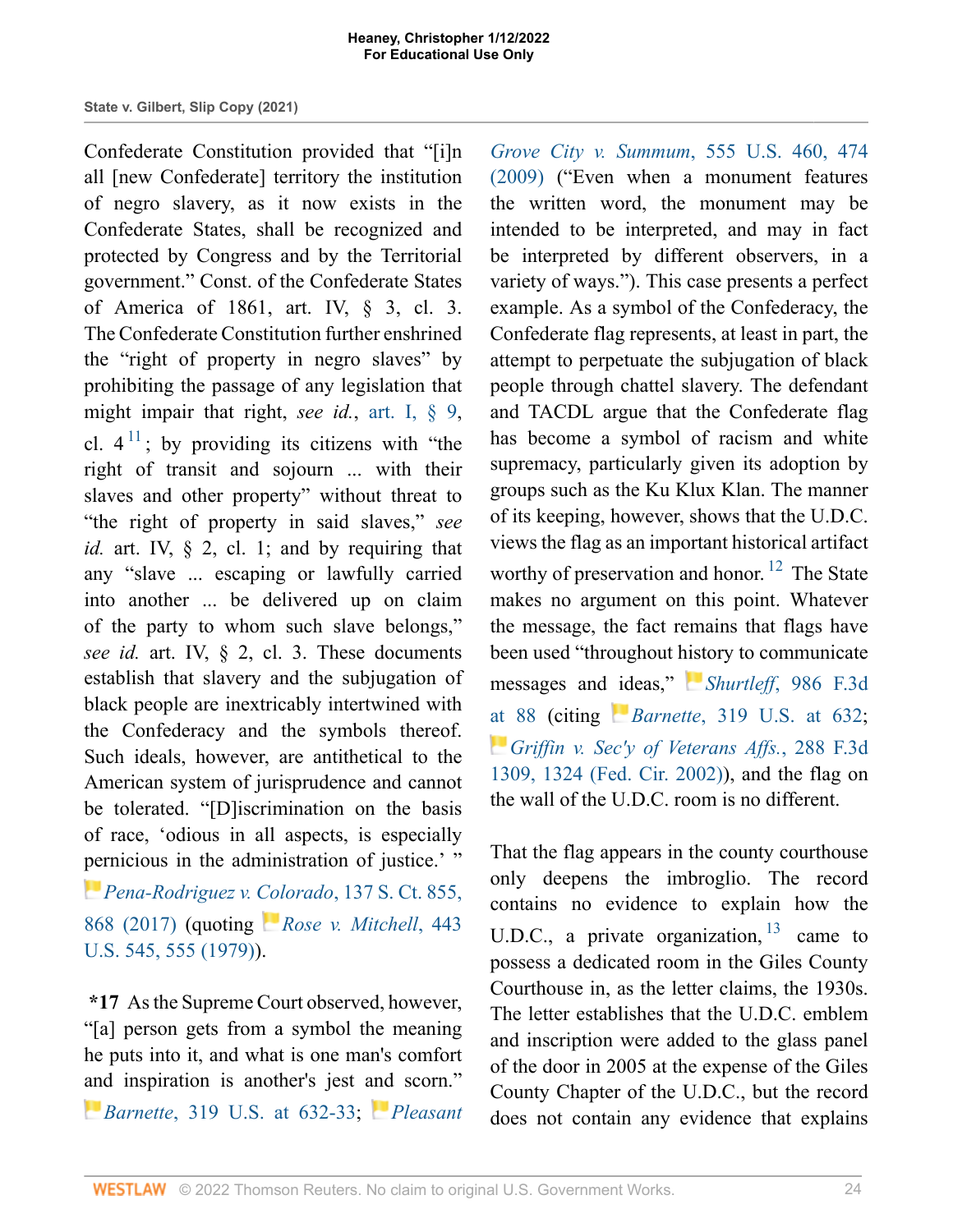how the group obtained permission to make such changes to a government building. "The right to use government property for one's private expression depends upon whether the property has by law or tradition been given the status of a public forum, or rather [ha](https://1.next.westlaw.com/Link/RelatedInformation/Flag?documentGuid=I027b371b9c4b11d991d0cc6b54f12d4d&transitionType=InlineKeyCiteFlags&originationContext=docHeaderFlag&Rank=1&ppcid=1e2aa9bec79a457fbd44de58c9620f0d&contextData=(sc.Search) )s been reserved for specific official uses." *[Capitol](http://www.westlaw.com/Link/Document/FullText?findType=Y&serNum=1995137621&pubNum=0000780&originatingDoc=I721c87b0549711ecb124ab1bb8098962&refType=RP&fi=co_pp_sp_780_761&originationContext=document&vr=3.0&rs=cblt1.0&transitionType=DocumentItem&contextData=(sc.Search)#co_pp_sp_780_761) [Square Rev. & Advisory Bd. v. Pinette](http://www.westlaw.com/Link/Document/FullText?findType=Y&serNum=1995137621&pubNum=0000780&originatingDoc=I721c87b0549711ecb124ab1bb8098962&refType=RP&fi=co_pp_sp_780_761&originationContext=document&vr=3.0&rs=cblt1.0&transitionType=DocumentItem&contextData=(sc.Search)#co_pp_sp_780_761)*, 515 [U.S. 753, 761 \(1995\)](http://www.westlaw.com/Link/Document/FullText?findType=Y&serNum=1995137621&pubNum=0000780&originatingDoc=I721c87b0549711ecb124ab1bb8098962&refType=RP&fi=co_pp_sp_780_761&originationContext=document&vr=3.0&rs=cblt1.0&transitionType=DocumentItem&contextData=(sc.Search)#co_pp_sp_780_761) (citing *[Cornelius v.](http://www.westlaw.com/Link/Document/FullText?findType=Y&serNum=1985133738&pubNum=0000780&originatingDoc=I721c87b0549711ecb124ab1bb8098962&refType=RP&fi=co_pp_sp_780_802&originationContext=document&vr=3.0&rs=cblt1.0&transitionType=DocumentItem&contextData=(sc.Search)#co_pp_sp_780_802) [NAACP Legal Def,e & Ed. Fund, Inc.](http://www.westlaw.com/Link/Document/FullText?findType=Y&serNum=1985133738&pubNum=0000780&originatingDoc=I721c87b0549711ecb124ab1bb8098962&refType=RP&fi=co_pp_sp_780_802&originationContext=document&vr=3.0&rs=cblt1.0&transitionType=DocumentItem&contextData=(sc.Search)#co_pp_sp_780_802)*, 473 U.S. [788, 802-03 \(1985\)](http://www.westlaw.com/Link/Document/FullText?findType=Y&serNum=1985133738&pubNum=0000780&originatingDoc=I721c87b0549711ecb124ab1bb8098962&refType=RP&fi=co_pp_sp_780_802&originationContext=document&vr=3.0&rs=cblt1.0&transitionType=DocumentItem&contextData=(sc.Search)#co_pp_sp_780_802)). When "a governmental entity manipulates its administration of a public forum close to the seat of government (or within a government building) in such a manner that only certain ... groups take advantage of it," it "creat[es] an impression of endorsement."

*[P](https://1.next.westlaw.com/Link/RelatedInformation/Flag?documentGuid=I027b371b9c4b11d991d0cc6b54f12d4d&transitionType=InlineKeyCiteFlags&originationContext=docHeaderFlag&Rank=1&ppcid=1e2aa9bec79a457fbd44de58c9620f0d&contextData=(sc.Search) )inette*[, 515 U.S. at 766](http://www.westlaw.com/Link/Document/FullText?findType=Y&serNum=1995137621&pubNum=0000780&originatingDoc=I721c87b0549711ecb124ab1bb8098962&refType=RP&fi=co_pp_sp_780_766&originationContext=document&vr=3.0&rs=cblt1.0&transitionType=DocumentItem&contextData=(sc.Search)#co_pp_sp_780_766).

Although the U.D.C. is a private organization and although the flag belongs to that organization, the location of the flag and the other items within the courthouse in a room used on a regular basis, which location has not been historically viewed as a public forum, clothes all of the items, including the flag in particul[ar,](https://1.next.westlaw.com/Link/RelatedInformation/Flag?documentGuid=Id282be1415ac11e5a807ad48145ed9f1&transitionType=InlineKeyCiteFlags&originationContext=docHeaderFlag&Rank=1&ppcid=1e2aa9bec79a457fbd44de58c9620f0d&contextData=(sc.Search) ) with the imprimatur of state approval. *[Walker v.](http://www.westlaw.com/Link/Document/FullText?findType=Y&serNum=2036476807&pubNum=0000780&originatingDoc=I721c87b0549711ecb124ab1bb8098962&refType=RP&fi=co_pp_sp_780_217&originationContext=document&vr=3.0&rs=cblt1.0&transitionType=DocumentItem&contextData=(sc.Search)#co_pp_sp_780_217) [Tex. Div., Sons of Confederate Veterans, Inc.](http://www.westlaw.com/Link/Document/FullText?findType=Y&serNum=2036476807&pubNum=0000780&originatingDoc=I721c87b0549711ecb124ab1bb8098962&refType=RP&fi=co_pp_sp_780_217&originationContext=document&vr=3.0&rs=cblt1.0&transitionType=DocumentItem&contextData=(sc.Search)#co_pp_sp_780_217)*, [576 U.S. 200, 217 \(2015\)](http://www.westlaw.com/Link/Document/FullText?findType=Y&serNum=2036476807&pubNum=0000780&originatingDoc=I721c87b0549711ecb124ab1bb8098962&refType=RP&fi=co_pp_sp_780_217&originationContext=document&vr=3.0&rs=cblt1.0&transitionType=DocumentItem&contextData=(sc.Search)#co_pp_sp_780_217) ("The fact that private parties take part in the design and propagation of a message does not extinguish the governmental nature of the message or transform the government's role into that of a mere forum-provider."). "Public property which is not by tradition or designation a forum for public communication" may be reserved by the state for "its intended purposes,

communicative or otherwise." *[Perry Educ.](http://www.westlaw.com/Link/Document/FullText?findType=Y&serNum=1983109287&pubNum=0000780&originatingDoc=I721c87b0549711ecb124ab1bb8098962&refType=RP&fi=co_pp_sp_780_46&originationContext=document&vr=3.0&rs=cblt1.0&transitionType=DocumentItem&contextData=(sc.Search)#co_pp_sp_780_46) [Ass'n v. Perry Loc. Educators' Ass'n](http://www.westlaw.com/Link/Document/FullText?findType=Y&serNum=1983109287&pubNum=0000780&originatingDoc=I721c87b0549711ecb124ab1bb8098962&refType=RP&fi=co_pp_sp_780_46&originationContext=document&vr=3.0&rs=cblt1.0&transitionType=DocumentItem&contextData=(sc.Search)#co_pp_sp_780_46)*, 460 [U.S. 37, 46 \(1983\).](http://www.westlaw.com/Link/Document/FullText?findType=Y&serNum=1983109287&pubNum=0000780&originatingDoc=I721c87b0549711ecb124ab1bb8098962&refType=RP&fi=co_pp_sp_780_46&originationContext=document&vr=3.0&rs=cblt1.0&transitionType=DocumentItem&contextData=(sc.Search)#co_pp_sp_780_46) By contrast, "[a]n open forum ... does not [con](https://1.next.westlaw.com/Link/RelatedInformation/Flag?documentGuid=Ic1d3b7ab9c1e11d991d0cc6b54f12d4d&transitionType=InlineKeyCiteFlags&originationContext=docHeaderFlag&Rank=1&ppcid=1e2aa9bec79a457fbd44de58c9620f0d&contextData=(sc.Search) )fer any imprimatur of state approval." *[Widmar v. Vincent](http://www.westlaw.com/Link/Document/FullText?findType=Y&serNum=1981151373&pubNum=0000780&originatingDoc=I721c87b0549711ecb124ab1bb8098962&refType=RP&fi=co_pp_sp_780_274&originationContext=document&vr=3.0&rs=cblt1.0&transitionType=DocumentItem&contextData=(sc.Search)#co_pp_sp_780_274)*, [454 U.S. 263, 274 \(1981\)](http://www.westlaw.com/Link/Document/FullText?findType=Y&serNum=1981151373&pubNum=0000780&originatingDoc=I721c87b0549711ecb124ab1bb8098962&refType=RP&fi=co_pp_sp_780_274&originationContext=document&vr=3.0&rs=cblt1.0&transitionType=DocumentItem&contextData=(sc.Search)#co_pp_sp_780_274). When, however, the government accepts "a privately donated monument" and places it on government property not typically used as a forum for public communication, the [go](https://1.next.westlaw.com/Link/RelatedInformation/Flag?documentGuid=Ib9361e01034211deb5cbad29a280d47c&transitionType=InlineKeyCiteFlags&originationContext=docHeaderFlag&Rank=1&ppcid=1e2aa9bec79a457fbd44de58c9620f0d&contextData=(sc.Search) )vernment "engages in expressive conduct." *[Summum](http://www.westlaw.com/Link/Document/FullText?findType=Y&serNum=2018207463&pubNum=0000780&originatingDoc=I721c87b0549711ecb124ab1bb8098962&refType=RP&fi=co_pp_sp_780_476&originationContext=document&vr=3.0&rs=cblt1.0&transitionType=DocumentItem&contextData=(sc.Search)#co_pp_sp_780_476)*, [555 U.S. at 476.](http://www.westlaw.com/Link/Document/FullText?findType=Y&serNum=2018207463&pubNum=0000780&originatingDoc=I721c87b0549711ecb124ab1bb8098962&refType=RP&fi=co_pp_sp_780_476&originationContext=document&vr=3.0&rs=cblt1.0&transitionType=DocumentItem&contextData=(sc.Search)#co_pp_sp_780_476) Indeed, "as a general matter, forum analysis simply does not apply to the installation of permanent monuments," which this display certainly appears to be, "on public property."*Summum*[, 555 U.S. at 480.](http://www.westlaw.com/Link/Document/FullText?findType=Y&serNum=2018207463&pubNum=0000780&originatingDoc=I721c87b0549711ecb124ab1bb8098962&refType=RP&fi=co_pp_sp_780_480&originationContext=document&vr=3.0&rs=cblt1.0&transitionType=DocumentItem&contextData=(sc.Search)#co_pp_sp_780_480)

**\*18** To be sure, "it frequently is not possible to identify a single 'message' that is conveyed by an object or structure, and consequently, the thoughts or sentiments expressed by a government entity that accepts and displays such an object may be quite differe[nt f](https://1.next.westlaw.com/Link/RelatedInformation/Flag?documentGuid=Ib9361e01034211deb5cbad29a280d47c&transitionType=InlineKeyCiteFlags&originationContext=docHeaderFlag&Rank=1&ppcid=1e2aa9bec79a457fbd44de58c9620f0d&contextData=(sc.Search) )rom those of either its creator or its [don](https://1.next.westlaw.com/Link/RelatedInformation/Flag?documentGuid=Ic1e7dbf09c1e11d991d0cc6b54f12d4d&transitionType=InlineKeyCiteFlags&originationContext=docHeaderFlag&Rank=1&ppcid=1e2aa9bec79a457fbd44de58c9620f0d&contextData=(sc.Search) )or." *[Summum](http://www.westlaw.com/Link/Document/FullText?findType=Y&serNum=2018207463&pubNum=0000780&originatingDoc=I721c87b0549711ecb124ab1bb8098962&refType=RP&fi=co_pp_sp_780_476&originationContext=document&vr=3.0&rs=cblt1.0&transitionType=DocumentItem&contextData=(sc.Search)#co_pp_sp_780_476)*, [555 U.S. at 476;](http://www.westlaw.com/Link/Document/FullText?findType=Y&serNum=2018207463&pubNum=0000780&originatingDoc=I721c87b0549711ecb124ab1bb8098962&refType=RP&fi=co_pp_sp_780_476&originationContext=document&vr=3.0&rs=cblt1.0&transitionType=DocumentItem&contextData=(sc.Search)#co_pp_sp_780_476) *see also [Texas v. Johnson](http://www.westlaw.com/Link/Document/FullText?findType=Y&serNum=1989092395&pubNum=0000780&originatingDoc=I721c87b0549711ecb124ab1bb8098962&refType=RP&fi=co_pp_sp_780_417&originationContext=document&vr=3.0&rs=cblt1.0&transitionType=DocumentItem&contextData=(sc.Search)#co_pp_sp_780_417)*, [491 U.S. 397, 417 \(1989\)](http://www.westlaw.com/Link/Document/FullText?findType=Y&serNum=1989092395&pubNum=0000780&originatingDoc=I721c87b0549711ecb124ab1bb8098962&refType=RP&fi=co_pp_sp_780_417&originationContext=document&vr=3.0&rs=cblt1.0&transitionType=DocumentItem&contextData=(sc.Search)#co_pp_sp_780_417) ("We never before have held that the Government may ensure that a symbol be used to express only one view of that symbol or its referents."). Nevertheless, when a government creates or permits the creation of a permanent display by a private organizatio[n, i](https://1.next.westlaw.com/Link/RelatedInformation/Flag?documentGuid=Ib9361e01034211deb5cbad29a280d47c&transitionType=InlineKeyCiteFlags&originationContext=docHeaderFlag&Rank=1&ppcid=1e2aa9bec79a457fbd44de58c9620f0d&contextData=(sc.Search) )t has engaged in government speech. *See Summum*[, 555 U.S. at 476](http://www.westlaw.com/Link/Document/FullText?findType=Y&serNum=2018207463&pubNum=0000780&originatingDoc=I721c87b0549711ecb124ab1bb8098962&refType=RP&fi=co_pp_sp_780_476&originationContext=document&vr=3.0&rs=cblt1.0&transitionType=DocumentItem&contextData=(sc.Search)#co_pp_sp_780_476). "An observer need not be 'obtuse' to presume that an unattended display on government land in a place of prominence in ... a government building either belongs to the government,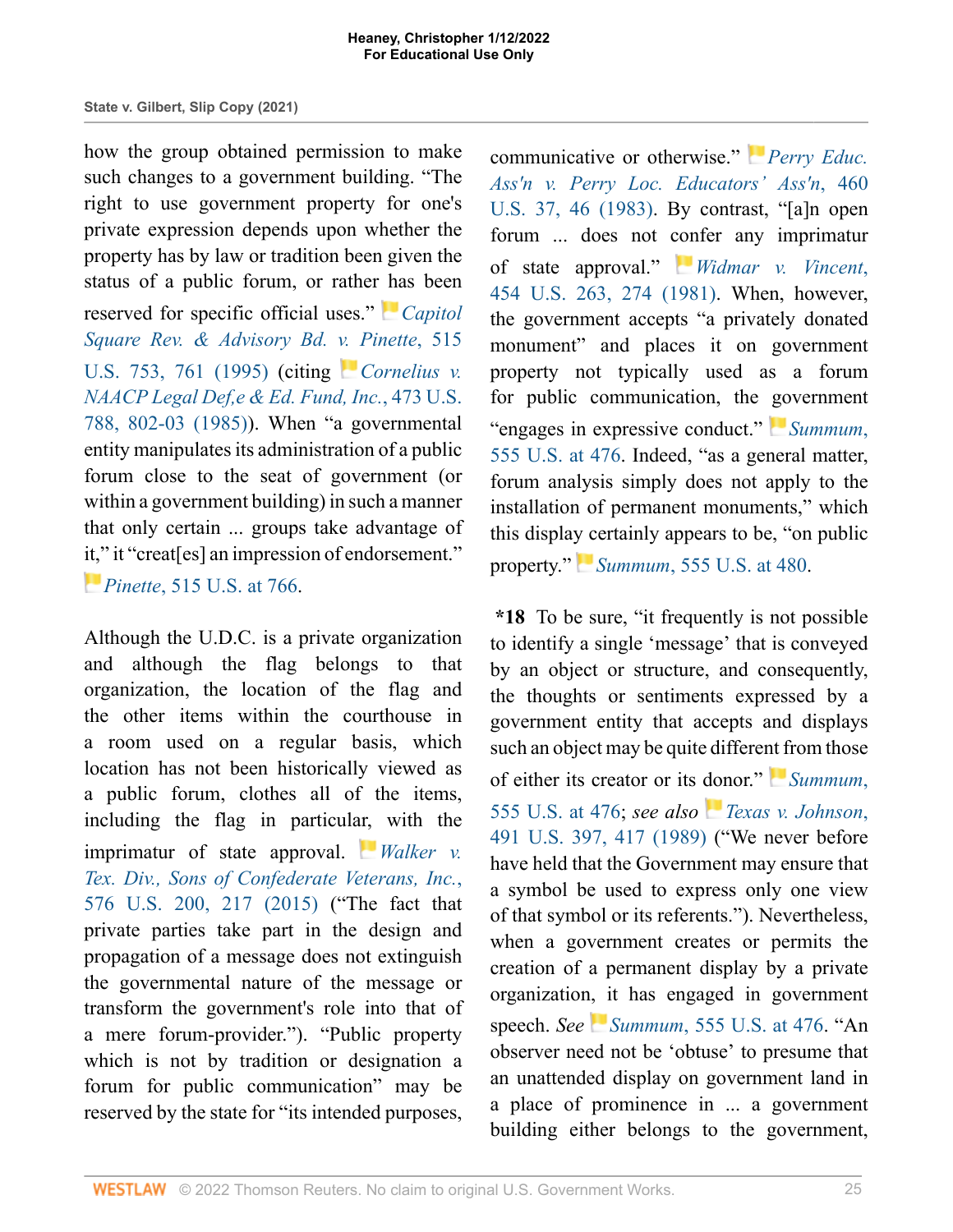represents government speech, or enjoys its location because of government endorsement of its message." *[P](https://1.next.westlaw.com/Link/RelatedInformation/Flag?documentGuid=I027b371b9c4b11d991d0cc6b54f12d4d&transitionType=InlineKeyCiteFlags&originationContext=docHeaderFlag&Rank=1&ppcid=1e2aa9bec79a457fbd44de58c9620f0d&contextData=(sc.Search) )inette*[, 515 U.S. at 785-86](http://www.westlaw.com/Link/Document/FullText?findType=Y&serNum=1995137621&pubNum=0000780&originatingDoc=I721c87b0549711ecb124ab1bb8098962&refType=RP&fi=co_pp_sp_780_785&originationContext=document&vr=3.0&rs=cblt1.0&transitionType=DocumentItem&contextData=(sc.Search)#co_pp_sp_780_785) (Souter, J., concurring) (citation omitted). Accordingly, the communication at issue in this case is best understood as government speech, giving it great weight and influence. Discussing the "vital" role played by a court officer, our supreme court has observed that "[c]ourt officers act as representatives of the court, and they must recognize the official character of their position will cause their comments [to](https://1.next.westlaw.com/Link/RelatedInformation/Flag?documentGuid=I9d2891c8e74d11d983e7e9deff98dc6f&transitionType=InlineKeyCiteFlags&originationContext=docHeaderFlag&Rank=1&ppcid=1e2aa9bec79a457fbd44de58c9620f0d&contextData=(sc.Search) ) carry great weight in the eyes of the jury." *Walsh*[, 166 S.W.3d at 650.](http://www.westlaw.com/Link/Document/FullText?findType=Y&serNum=2006856863&pubNum=0004644&originatingDoc=I721c87b0549711ecb124ab1bb8098962&refType=RP&fi=co_pp_sp_4644_650&originationContext=document&vr=3.0&rs=cblt1.0&transitionType=DocumentItem&contextData=(sc.Search)#co_pp_sp_4644_650) Any communication perceived to originate from the court in its official capacity will "carry great weight in the eyes of the jury."

Even though the communication was a form of government speech and regardless of the message the Giles County government meant to convey, in the context of a criminal trial, it constitutes extraneous information. "A government entity has the right to 'speak for itself,' "is entitled to say what it wishes," "and to select the views that it wants to [exp](https://1.next.westlaw.com/Link/RelatedInformation/Flag?documentGuid=Ibde9a7fa9c2511d9bc61beebb95be672&transitionType=InlineKeyCiteFlags&originationContext=docHeaderFlag&Rank=1&ppcid=1e2aa9bec79a457fbd44de58c9620f0d&contextData=(sc.Search) )ress." *Summum*, 555 U.S. 467-68 (quoting *[Bd. of Regents of Univ. of Wis. Sys.](http://www.westlaw.com/Link/Document/FullText?findType=Y&serNum=2000080463&pubNum=0000780&originatingDoc=I721c87b0549711ecb124ab1bb8098962&refType=RP&fi=co_pp_sp_780_229&originationContext=document&vr=3.0&rs=cblt1.0&transitionType=DocumentItem&contextData=(sc.Search)#co_pp_sp_780_229) [v.](https://1.next.westlaw.com/Link/RelatedInformation/Flag?documentGuid=Ia48c6e8c9c4a11d991d0cc6b54f12d4d&transitionType=InlineKeyCiteFlags&originationContext=docHeaderFlag&Rank=1&ppcid=1e2aa9bec79a457fbd44de58c9620f0d&contextData=(sc.Search) ) Southworth*[, 529 U.S. 217, 229 \(2000\)](http://www.westlaw.com/Link/Document/FullText?findType=Y&serNum=2000080463&pubNum=0000780&originatingDoc=I721c87b0549711ecb124ab1bb8098962&refType=RP&fi=co_pp_sp_780_229&originationContext=document&vr=3.0&rs=cblt1.0&transitionType=DocumentItem&contextData=(sc.Search)#co_pp_sp_780_229); *[Rosenberger v. Rector and Visitors of Univ.](http://www.westlaw.com/Link/Document/FullText?findType=Y&serNum=1995137604&pubNum=0000780&originatingDoc=I721c87b0549711ecb124ab1bb8098962&refType=RP&fi=co_pp_sp_780_833&originationContext=document&vr=3.0&rs=cblt1.0&transitionType=DocumentItem&contextData=(sc.Search)#co_pp_sp_780_833) [of Va](https://1.next.westlaw.com/Link/RelatedInformation/Flag?documentGuid=Ice98d4119c9611d993e6d35cc61aab4a&transitionType=InlineKeyCiteFlags&originationContext=docHeaderFlag&Rank=1&ppcid=1e2aa9bec79a457fbd44de58c9620f0d&contextData=(sc.Search) ).*[, 515 U.S. 819, 833 \(1995\),](http://www.westlaw.com/Link/Document/FullText?findType=Y&serNum=1995137604&pubNum=0000780&originatingDoc=I721c87b0549711ecb124ab1bb8098962&refType=RP&fi=co_pp_sp_780_833&originationContext=document&vr=3.0&rs=cblt1.0&transitionType=DocumentItem&contextData=(sc.Search)#co_pp_sp_780_833) and citing *Rust v. Sullivan*[, 500 U.S. 173, 194 \(1991\)](http://www.westlaw.com/Link/Document/FullText?findType=Y&serNum=1991096316&pubNum=0000780&originatingDoc=I721c87b0549711ecb124ab1bb8098962&refType=RP&fi=co_pp_sp_780_194&originationContext=document&vr=3.0&rs=cblt1.0&transitionType=DocumentItem&contextData=(sc.Search)#co_pp_sp_780_194); *[Nat'l Endowment for Arts v. Finley](http://www.westlaw.com/Link/Document/FullText?findType=Y&serNum=1998132146&pubNum=0000780&originatingDoc=I721c87b0549711ecb124ab1bb8098962&refType=RP&fi=co_pp_sp_780_598&originationContext=document&vr=3.0&rs=cblt1.0&transitionType=DocumentItem&contextData=(sc.Search)#co_pp_sp_780_598)*, 524 [U.S. 569, 598 \(1998\)](http://www.westlaw.com/Link/Document/FullText?findType=Y&serNum=1998132146&pubNum=0000780&originatingDoc=I721c87b0549711ecb124ab1bb8098962&refType=RP&fi=co_pp_sp_780_598&originationContext=document&vr=3.0&rs=cblt1.0&transitionType=DocumentItem&contextData=(sc.Search)#co_pp_sp_780_598) (Scalia, J., concurring in judgment)). Importantly, however, in the context of court proceedings both judges and jurors "must be—*and must be perceived to*

*be*—disinterested and [im](https://1.next.westlaw.com/Link/RelatedInformation/Flag?documentGuid=Ief5def34d14a11df84cb933efb759da4&transitionType=InlineKeyCiteFlags&originationContext=docHeaderFlag&Rank=1&ppcid=1e2aa9bec79a457fbd44de58c9620f0d&contextData=(sc.Search) )partial." *[Smith](http://www.westlaw.com/Link/Document/FullText?findType=Y&serNum=2031510759&pubNum=0004644&originatingDoc=I721c87b0549711ecb124ab1bb8098962&refType=RP&fi=co_pp_sp_4644_45&originationContext=document&vr=3.0&rs=cblt1.0&transitionType=DocumentItem&contextData=(sc.Search)#co_pp_sp_4644_45)*, 418 [S.W.3d at 45](http://www.westlaw.com/Link/Document/FullText?findType=Y&serNum=2031510759&pubNum=0004644&originatingDoc=I721c87b0549711ecb124ab1bb8098962&refType=RP&fi=co_pp_sp_4644_45&originationContext=document&vr=3.0&rs=cblt1.0&transitionType=DocumentItem&contextData=(sc.Search)#co_pp_sp_4644_45) (citing *[State v. Hester](http://www.westlaw.com/Link/Document/FullText?findType=Y&serNum=2023239872&pubNum=0004644&originatingDoc=I721c87b0549711ecb124ab1bb8098962&refType=RP&fi=co_pp_sp_4644_51&originationContext=document&vr=3.0&rs=cblt1.0&transitionType=DocumentItem&contextData=(sc.Search)#co_pp_sp_4644_51)*, 324 [S.W.3d 1, 51 \(Tenn. 2010\)](http://www.westlaw.com/Link/Document/FullText?findType=Y&serNum=2023239872&pubNum=0004644&originatingDoc=I721c87b0549711ecb124ab1bb8098962&refType=RP&fi=co_pp_sp_4644_51&originationContext=document&vr=3.0&rs=cblt1.0&transitionType=DocumentItem&contextData=(sc.Search)#co_pp_sp_4644_51); *[Gribble v. Wilson](http://www.westlaw.com/Link/Document/FullText?findType=Y&serNum=1899009074&pubNum=0000712&originatingDoc=I721c87b0549711ecb124ab1bb8098962&refType=RP&originationContext=document&vr=3.0&rs=cblt1.0&transitionType=DocumentItem&contextData=(sc.Search))*, [49 S.W. 736, 736 \(Tenn. 1899\)\)](http://www.westlaw.com/Link/Document/FullText?findType=Y&serNum=1899009074&pubNum=0000712&originatingDoc=I721c87b0549711ecb124ab1bb8098962&refType=RP&originationContext=document&vr=3.0&rs=cblt1.0&transitionType=DocumentItem&contextData=(sc.Search)) (emphasis added). The specter of racial prejudice that might be ascribed to the flag in the U.D.C. room is particularly troublesome given that "the jury is to be a criminal defendant's fundamental protection of life [and](https://1.next.westlaw.com/Link/RelatedInformation/Flag?documentGuid=I0b3c14c9026811e79822eed485bc7ca1&transitionType=InlineKeyCiteFlags&originationContext=docHeaderFlag&Rank=1&ppcid=1e2aa9bec79a457fbd44de58c9620f0d&contextData=(sc.Search) ) liberty against race or color prejudice." *[Pena-Rodriguez](http://www.westlaw.com/Link/Document/FullText?findType=Y&serNum=2041162858&pubNum=0000708&originatingDoc=I721c87b0549711ecb124ab1bb8098962&refType=RP&fi=co_pp_sp_708_868&originationContext=document&vr=3.0&rs=cblt1.0&transitionType=DocumentItem&contextData=(sc.Search)#co_pp_sp_708_868)*, 137 S. [Ct. at 868](http://www.westlaw.com/Link/Document/FullText?findType=Y&serNum=2041162858&pubNum=0000708&originatingDoc=I721c87b0549711ecb124ab1bb8098962&refType=RP&fi=co_pp_sp_708_868&originationContext=document&vr=3.0&rs=cblt1.0&transitionType=DocumentItem&contextData=(sc.Search)#co_pp_sp_708_868) (quoting *[McCleskey v. Kemp](http://www.westlaw.com/Link/Document/FullText?findType=Y&serNum=1987050464&pubNum=0000780&originatingDoc=I721c87b0549711ecb124ab1bb8098962&refType=RP&fi=co_pp_sp_780_310&originationContext=document&vr=3.0&rs=cblt1.0&transitionType=DocumentItem&contextData=(sc.Search)#co_pp_sp_780_310)*, [481 U.S. 279, 310 \(1987\)\)](http://www.westlaw.com/Link/Document/FullText?findType=Y&serNum=1987050464&pubNum=0000780&originatingDoc=I721c87b0549711ecb124ab1bb8098962&refType=RP&fi=co_pp_sp_780_310&originationContext=document&vr=3.0&rs=cblt1.0&transitionType=DocumentItem&contextData=(sc.Search)#co_pp_sp_780_310) (citation and internal quotation marks omitted). As the Supreme Court has observed, "[p]ermitting racial prejudice in the jury system damages 'both the fact and the perception' of the jury's role as 'a vital check against the wrongful exercise of power by the State.' " *Id.* (citations omitted). Thus, although the government may choose to convey any message that it wants to the general public, it may not convey *any* message at all to the jurors in a criminal trial. Because Giles County may not convey any message to the jury, we conclude that permitting the jury to deliberate in a room filled with Confederate memorabilia exposed the jury to extraneous information or improper outside influence. [14](#page-30-1) "This extraneous information raised a presumption of prejudice and shifted the burden to the State to show the information [wa](https://1.next.westlaw.com/Link/RelatedInformation/Flag?documentGuid=I9d2891c8e74d11d983e7e9deff98dc6f&transitionType=InlineKeyCiteFlags&originationContext=docHeaderFlag&Rank=1&ppcid=1e2aa9bec79a457fbd44de58c9620f0d&contextData=(sc.Search) )s harmless in order to sustain the verdict."

<span id="page-25-0"></span>*Walsh*[, 166 S.W.3d at 647](http://www.westlaw.com/Link/Document/FullText?findType=Y&serNum=2006856863&pubNum=0004644&originatingDoc=I721c87b0549711ecb124ab1bb8098962&refType=RP&fi=co_pp_sp_4644_647&originationContext=document&vr=3.0&rs=cblt1.0&transitionType=DocumentItem&contextData=(sc.Search)#co_pp_sp_4644_647).

**\*19** Having concluded that the jury was exposed to extraneous information or improper outside influence, we must determine whether the State has rebutted the presumption of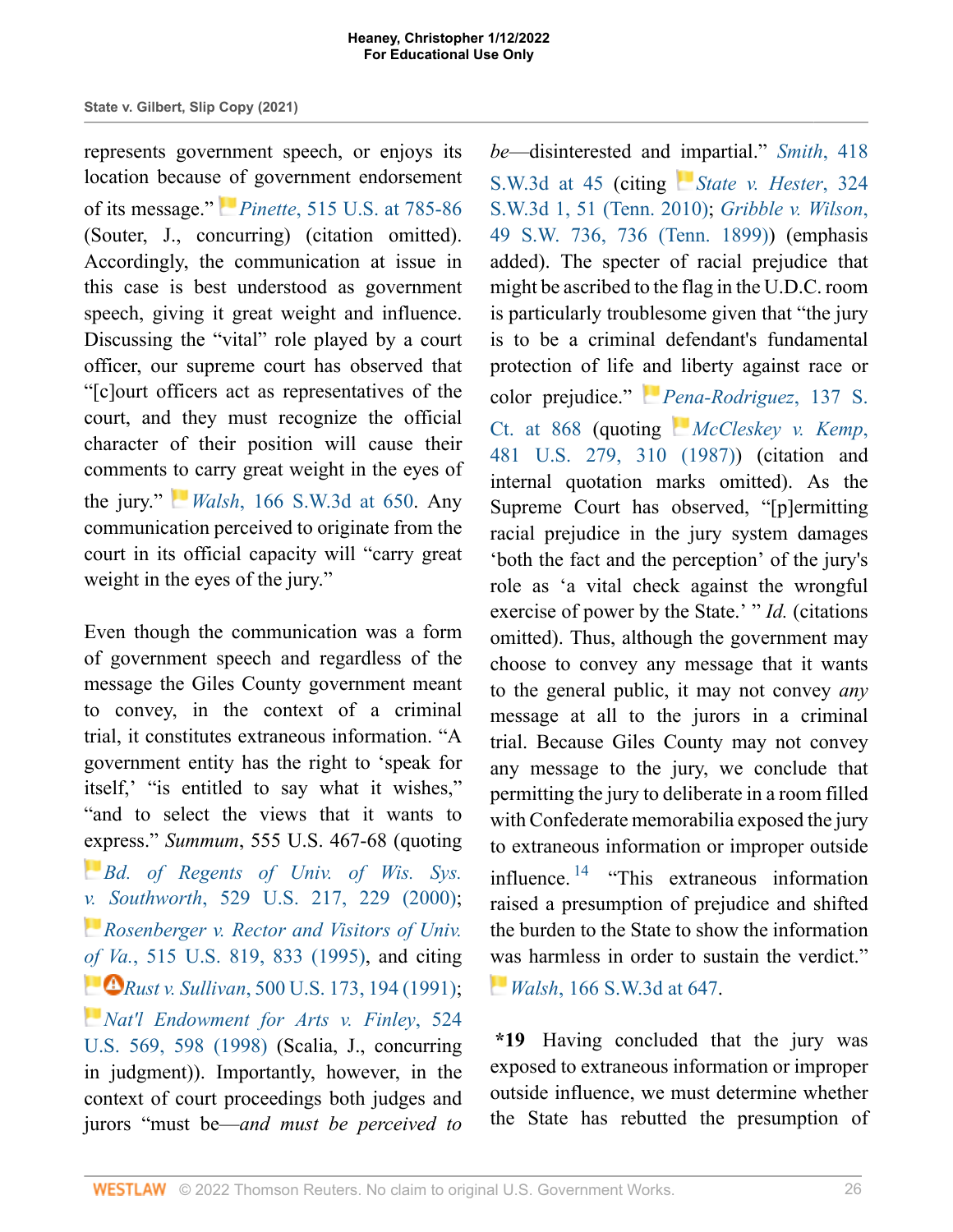prejudice flowing from that exposure. To do so, we consider:

> (1) the nature and content of the information or influence, including whether the content was cumulative of other evidence adduced at trial; (2) the number of jurors exposed to the information or influence; (3) the manner and timing of the exposure to the juror(s); and (4) the weight of the evidence adduced at trial.

*[A](https://1.next.westlaw.com/Link/RelatedInformation/Flag?documentGuid=I0b4c48a6be8611e28501bda794601919&transitionType=InlineKeyCiteFlags&originationContext=docHeaderFlag&Rank=1&ppcid=1e2aa9bec79a457fbd44de58c9620f0d&contextData=(sc.Search) )dams*[, 405 S.W.3d at 654.](http://www.westlaw.com/Link/Document/FullText?findType=Y&serNum=2030552619&pubNum=0004644&originatingDoc=I721c87b0549711ecb124ab1bb8098962&refType=RP&fi=co_pp_sp_4644_654&originationContext=document&vr=3.0&rs=cblt1.0&transitionType=DocumentItem&contextData=(sc.Search)#co_pp_sp_4644_654) A reviewing court must "consider all of the factors in light of the ultimate inquiry—whether there exists a reasonable possibility that the extraneous prejudicial information or improper outside [inf](https://1.next.westlaw.com/Link/RelatedInformation/Flag?documentGuid=I9d2891c8e74d11d983e7e9deff98dc6f&transitionType=InlineKeyCiteFlags&originationContext=docHeaderFlag&Rank=1&ppcid=1e2aa9bec79a457fbd44de58c9620f0d&contextData=(sc.Search) )luence altered the verdict." *Id.* (citing *Walsh*[, 166 S.W.3d at 649](http://www.westlaw.com/Link/Document/FullText?findType=Y&serNum=2006856863&pubNum=0004644&originatingDoc=I721c87b0549711ecb124ab1bb8098962&refType=RP&fi=co_pp_sp_4644_649&originationContext=document&vr=3.0&rs=cblt1.0&transitionType=DocumentItem&contextData=(sc.Search)#co_pp_sp_4644_649)).

The State presented no proof to rebut the defendant's assertion at the hearing on the motion for new trial. Instead, the State argued, and the trial court agreed, that the fact that another jury in an unrelated case had deliberated in the U.D.C. Room and acquitted the defendant somehow established that the items in the U.D.C. Room held no sway over the jury. That the defendant was acquitted by a different jury on unrelated charges has no bearing at all on the question whether the jury in this case was exposed to extraneous prejudicial information or improper outside

influence. We are also unpersuaded that Mr. Collins' testimony that no grand juror had ever exhibited open racial animus prompted by viewing the Confederate flag in the U.D.C. Room rebutted the presumption of prejudice or somehow indicated that no juror had ever noticed the items. As the United States Supreme Court has observed,

> The stigma that attends racial bias may make it difficult for a juror to report inappropriate statements during the course of juror deliberations. It is one thing to accuse a fellow juror of having a personal experience that improperly influences her consideration of the case .... It is quite another to call her a bigot.

*[P](https://1.next.westlaw.com/Link/RelatedInformation/Flag?documentGuid=I0b3c14c9026811e79822eed485bc7ca1&transitionType=InlineKeyCiteFlags&originationContext=docHeaderFlag&Rank=1&ppcid=1e2aa9bec79a457fbd44de58c9620f0d&contextData=(sc.Search) )ena-Rodriguez*[, 137 S. Ct. at 868-69.](http://www.westlaw.com/Link/Document/FullText?findType=Y&serNum=2041162858&pubNum=0000708&originatingDoc=I721c87b0549711ecb124ab1bb8098962&refType=RP&fi=co_pp_sp_708_868&originationContext=document&vr=3.0&rs=cblt1.0&transitionType=DocumentItem&contextData=(sc.Search)#co_pp_sp_708_868) Nevertheless, we will assess whether the State has rebutted the presumption of prejudice using the factors from *Adams*.

"As to the first factor, the nature and content of the information or influence is best determined by an inquiry into the identities of the parties involved, the substance of the communication, an[d h](https://1.next.westlaw.com/Link/RelatedInformation/Flag?documentGuid=I0b4c48a6be8611e28501bda794601919&transitionType=InlineKeyCiteFlags&originationContext=docHeaderFlag&Rank=1&ppcid=1e2aa9bec79a457fbd44de58c9620f0d&contextData=(sc.Search) )ow the exchange of information occurred." *[Adams](http://www.westlaw.com/Link/Document/FullText?findType=Y&serNum=2030552619&pubNum=0004644&originatingDoc=I721c87b0549711ecb124ab1bb8098962&refType=RP&fi=co_pp_sp_4644_654&originationContext=document&vr=3.0&rs=cblt1.0&transitionType=DocumentItem&contextData=(sc.Search)#co_pp_sp_4644_654)*, [405 S.W.3d at 654.](http://www.westlaw.com/Link/Document/FullText?findType=Y&serNum=2030552619&pubNum=0004644&originatingDoc=I721c87b0549711ecb124ab1bb8098962&refType=RP&fi=co_pp_sp_4644_654&originationContext=document&vr=3.0&rs=cblt1.0&transitionType=DocumentItem&contextData=(sc.Search)#co_pp_sp_4644_654) This case is unique in that the defendant has challenged a feature of the Giles County Courthouse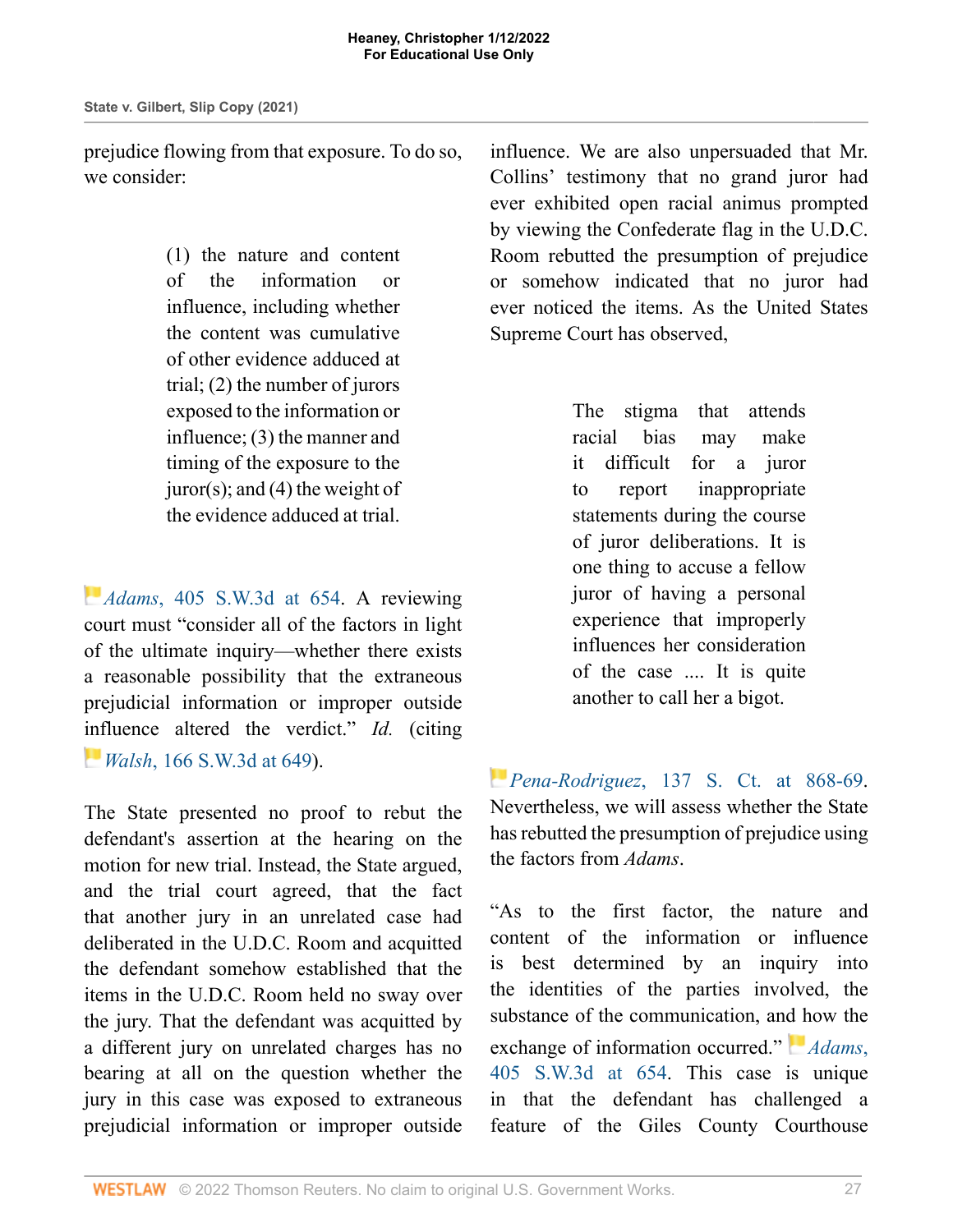itself as constituting extraneous prejudicial information. We have already detailed the Confederate memorabilia displayed in the U.D.C. Room. The photographs exhibited to the hearing clearly establish that the large, framed Confederate flag hung on the wall directly across the room from the door and was, in consequence, within the direct sight line of any person entering the room. We have also concluded that any message communicated by the flag qualifies as government speech, giving it great weight in the eyes of the jury. The jury was exposed to the information by the court itself when it chose to utilize the U.D.C. Room for juror deliberations.

**\*20** As for "the number of jurors exposed to the information or influence," the State asserts that the defendant presented no evidence that any juror actually saw the flag or other items. This argument, however, strains the bounds of credulity. The photographs exhibited to the new trial hearing clearly show that the flag in particular is visible to all who enter the room. Any person who chose to walk into the room or, while in the room, glance at the window, could not help but see the flag. As to "the manner and timing of the exposure to the jurors," the record establishes that the jury retired to the jury room during every recess, for every meal, and for its deliberations. Essentially, the entire experience of the jurors was permeated by the presence of the extraneous communication.

We are unpersuaded by the State's argument that the record is inadequate or that the defendant failed to establish his claim of extraneous prejudicial information by failing to call any of the jurors to testify about whether and how they were affected by the items. "The predominant view among other jurisdictions is that juror testimony regarding the subjective effect of extraneous information or outside influence on the juror's internal thoughts [or](https://1.next.westlaw.com/Link/RelatedInformation/Flag?documentGuid=I9d2891c8e74d11d983e7e9deff98dc6f&transitionType=InlineKeyCiteFlags&originationContext=docHeaderFlag&Rank=1&ppcid=1e2aa9bec79a457fbd44de58c9620f0d&contextData=(sc.Search) ) deliberative processes is not permitted." *Walsh*[, 166 S.W.3d at](http://www.westlaw.com/Link/Document/FullText?findType=Y&serNum=2006856863&pubNum=0004644&originatingDoc=I721c87b0549711ecb124ab1bb8098962&refType=RP&fi=co_pp_sp_4644_648&originationContext=document&vr=3.0&rs=cblt1.0&transitionType=DocumentItem&contextData=(sc.Search)#co_pp_sp_4644_648) [648](http://www.westlaw.com/Link/Document/FullText?findType=Y&serNum=2006856863&pubNum=0004644&originatingDoc=I721c87b0549711ecb124ab1bb8098962&refType=RP&fi=co_pp_sp_4644_648&originationContext=document&vr=3.0&rs=cblt1.0&transitionType=DocumentItem&contextData=(sc.Search)#co_pp_sp_4644_648) (citations omitted). ["Tennessee Rule of](http://www.westlaw.com/Link/Document/FullText?findType=L&pubNum=1008878&cite=TNRREVR606&originatingDoc=I721c87b0549711ecb124ab1bb8098962&refType=LQ&originationContext=document&vr=3.0&rs=cblt1.0&transitionType=DocumentItem&contextData=(sc.Search)) [Evidence 606\(b\)](http://www.westlaw.com/Link/Document/FullText?findType=L&pubNum=1008878&cite=TNRREVR606&originatingDoc=I721c87b0549711ecb124ab1bb8098962&refType=LQ&originationContext=document&vr=3.0&rs=cblt1.0&transitionType=DocumentItem&contextData=(sc.Search)) permits juror testimony to establish the fact of extraneous information or improper influence on the juror; however, juror testimony concerning the effect of such information or influence on th[e ju](https://1.next.westlaw.com/Link/RelatedInformation/Flag?documentGuid=I9d2891c8e74d11d983e7e9deff98dc6f&transitionType=InlineKeyCiteFlags&originationContext=docHeaderFlag&Rank=1&ppcid=1e2aa9bec79a457fbd44de58c9620f0d&contextData=(sc.Search) )ror's deliberative processes is inadmissible." *[Id.](http://www.westlaw.com/Link/Document/FullText?findType=Y&serNum=2006856863&pubNum=0004644&originatingDoc=I721c87b0549711ecb124ab1bb8098962&refType=RP&fi=co_pp_sp_4644_649&originationContext=document&vr=3.0&rs=cblt1.0&transitionType=DocumentItem&contextData=(sc.Search)#co_pp_sp_4644_649)* at [649](http://www.westlaw.com/Link/Document/FullText?findType=Y&serNum=2006856863&pubNum=0004644&originatingDoc=I721c87b0549711ecb124ab1bb8098962&refType=RP&fi=co_pp_sp_4644_649&originationContext=document&vr=3.0&rs=cblt1.0&transitionType=DocumentItem&contextData=(sc.Search)#co_pp_sp_4644_649); *see also* [Tenn. R. Evid. 606\(b\).](http://www.westlaw.com/Link/Document/FullText?findType=L&pubNum=1008878&cite=TNRREVR606&originatingDoc=I721c87b0549711ecb124ab1bb8098962&refType=LQ&originationContext=document&vr=3.0&rs=cblt1.0&transitionType=DocumentItem&contextData=(sc.Search)) Moreover, the defendant did not bear the burden of establishing that the jury was affected by the extraneous information. Instead, once the defendant established the fact of the extraneous information, the burden lay with the State to prove that the jury was not affected by the information.

As indicated above, the evidence of the defendant's guilt was legally sufficient but far from overwhelming. In consequence, the weight of the evidence adduced at trial does not support a conclusion that the State rebutted the presumption of prejudice created by the jury's exposure to extraneous communication in this case. Because the defendant established that the jury was exposed to extraneous information or improper outside influence and because the State failed to sufficiently rebut the presumption of prejudice, the defendant is entitled to a new trial.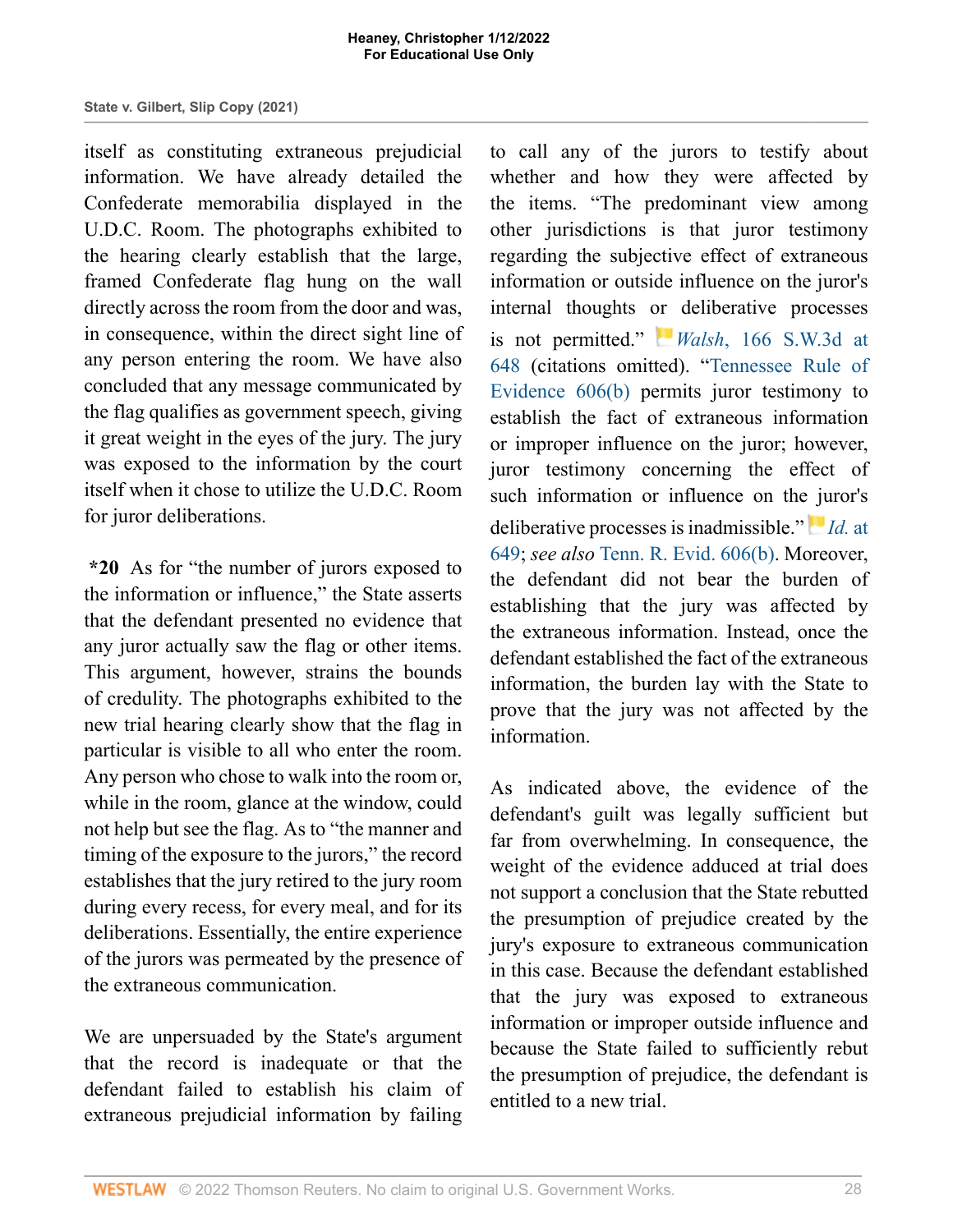Because we have concluded that the defendant is entitled to a new trial based upon the jury's exposure to extraneous prejudicial information, we need not consider his claims that principles of due process or equal protection entitle him to a new trial. "It is a fundamental rule of judicial restraint" that "a reviewing court will not reach constitutional questions in [adv](https://1.next.westlaw.com/Link/RelatedInformation/Flag?documentGuid=I6b4642b99c2511d9bc61beebb95be672&transitionType=InlineKeyCiteFlags&originationContext=docHeaderFlag&Rank=1&ppcid=1e2aa9bec79a457fbd44de58c9620f0d&contextData=(sc.Search) )ance

of the necessity of deciding them." *[Three](http://www.westlaw.com/Link/Document/FullText?findType=Y&serNum=1984125883&pubNum=0000780&originatingDoc=I721c87b0549711ecb124ab1bb8098962&refType=RP&fi=co_pp_sp_780_157&originationContext=document&vr=3.0&rs=cblt1.0&transitionType=DocumentItem&contextData=(sc.Search)#co_pp_sp_780_157) [Affiliated Tribes of Fort Berthold Rsrv. v. Wold](http://www.westlaw.com/Link/Document/FullText?findType=Y&serNum=1984125883&pubNum=0000780&originatingDoc=I721c87b0549711ecb124ab1bb8098962&refType=RP&fi=co_pp_sp_780_157&originationContext=document&vr=3.0&rs=cblt1.0&transitionType=DocumentItem&contextData=(sc.Search)#co_pp_sp_780_157) Eng'[g,](https://1.next.westlaw.com/Link/RelatedInformation/Flag?documentGuid=I97ed69039cc111d9bc61beebb95be672&transitionType=InlineKeyCiteFlags&originationContext=docHeaderFlag&Rank=1&ppcid=1e2aa9bec79a457fbd44de58c9620f0d&contextData=(sc.Search) ) P.C.*[, 467 U.S. 138, 157 \(1984\)](http://www.westlaw.com/Link/Document/FullText?findType=Y&serNum=1984125883&pubNum=0000780&originatingDoc=I721c87b0549711ecb124ab1bb8098962&refType=RP&fi=co_pp_sp_780_157&originationContext=document&vr=3.0&rs=cblt1.0&transitionType=DocumentItem&contextData=(sc.Search)#co_pp_sp_780_157); *see also [Burton v. United States](http://www.westlaw.com/Link/Document/FullText?findType=Y&serNum=1905100354&pubNum=0000780&originatingDoc=I721c87b0549711ecb124ab1bb8098962&refType=RP&fi=co_pp_sp_780_295&originationContext=document&vr=3.0&rs=cblt1.0&transitionType=DocumentItem&contextData=(sc.Search)#co_pp_sp_780_295)*, 196 U.S. 283, [295 \(1905\)](http://www.westlaw.com/Link/Document/FullText?findType=Y&serNum=1905100354&pubNum=0000780&originatingDoc=I721c87b0549711ecb124ab1bb8098962&refType=RP&fi=co_pp_sp_780_295&originationContext=document&vr=3.0&rs=cblt1.0&transitionType=DocumentItem&contextData=(sc.Search)#co_pp_sp_780_295) ("It is not the habit of the court to decide questions of a constitutional nature unless absolutely necessary to a decision of the case.").  $15$ 

### <span id="page-28-0"></span>*C. Grand Jury*

The defendant asserts that permitting the grand jury to deliberate in the U.D.C. Room "infected the framing of the indictment" with "racial discrimination." Because the grand jury has investigative powers and because its deliberations are not circumscribed by the rules of evidence, *see* [Tenn. R. Crim. P. 6](http://www.westlaw.com/Link/Document/FullText?findType=L&pubNum=1008875&cite=TNRRCRPR6&originatingDoc=I721c87b0549711ecb124ab1bb8098962&refType=LQ&originationContext=document&vr=3.0&rs=cblt1.0&transitionType=DocumentItem&contextData=(sc.Search)), we cannot fathom that any information the grand jury considers would be deemed "extraneous."

*V. Cumulative Error*

**\*21** Because we have determined that the defendant is entitled to a new trial based upon the erroneous admission of Ms. **Gilbert's** pretrial statement and the jury's exposure to extraneous information, we need not address the defendant's claim that the cumulative effect of the errors deprived him of the right to a fair trial.

## *VI. Conclusion*

The trial court erred by permitting the State to call Ms. **Gilbert** as a witness for the primary purpose of impeaching her with her otherwise inadmissible statement to Officer Medley and by admitting Ms. **Gilbert's** recorded statement in its entirety as substantive evidence under [Rule 803\(26\)](http://www.westlaw.com/Link/Document/FullText?findType=L&pubNum=1008878&cite=TNRREVR803&originatingDoc=I721c87b0549711ecb124ab1bb8098962&refType=LQ&originationContext=document&vr=3.0&rs=cblt1.0&transitionType=DocumentItem&contextData=(sc.Search)). The defendant is entitled to a new trial because the erroneous admission of the statement cannot be classified as harmless. The defendant established that the jury was exposed to extraneous information by conducting its deliberations in the U.D.C. Room. Because the State failed to sufficiently rebut the presumption that the defendant was prejudiced by the jury's exposure to the Confederate memorabilia in the U.D.C. Room, the defendant is entitled to a new trial. Accordingly, we reverse the judgments of the trial court and remand the case for a new trial.

## **All Citations**

Slip Copy, 2021 WL 5755018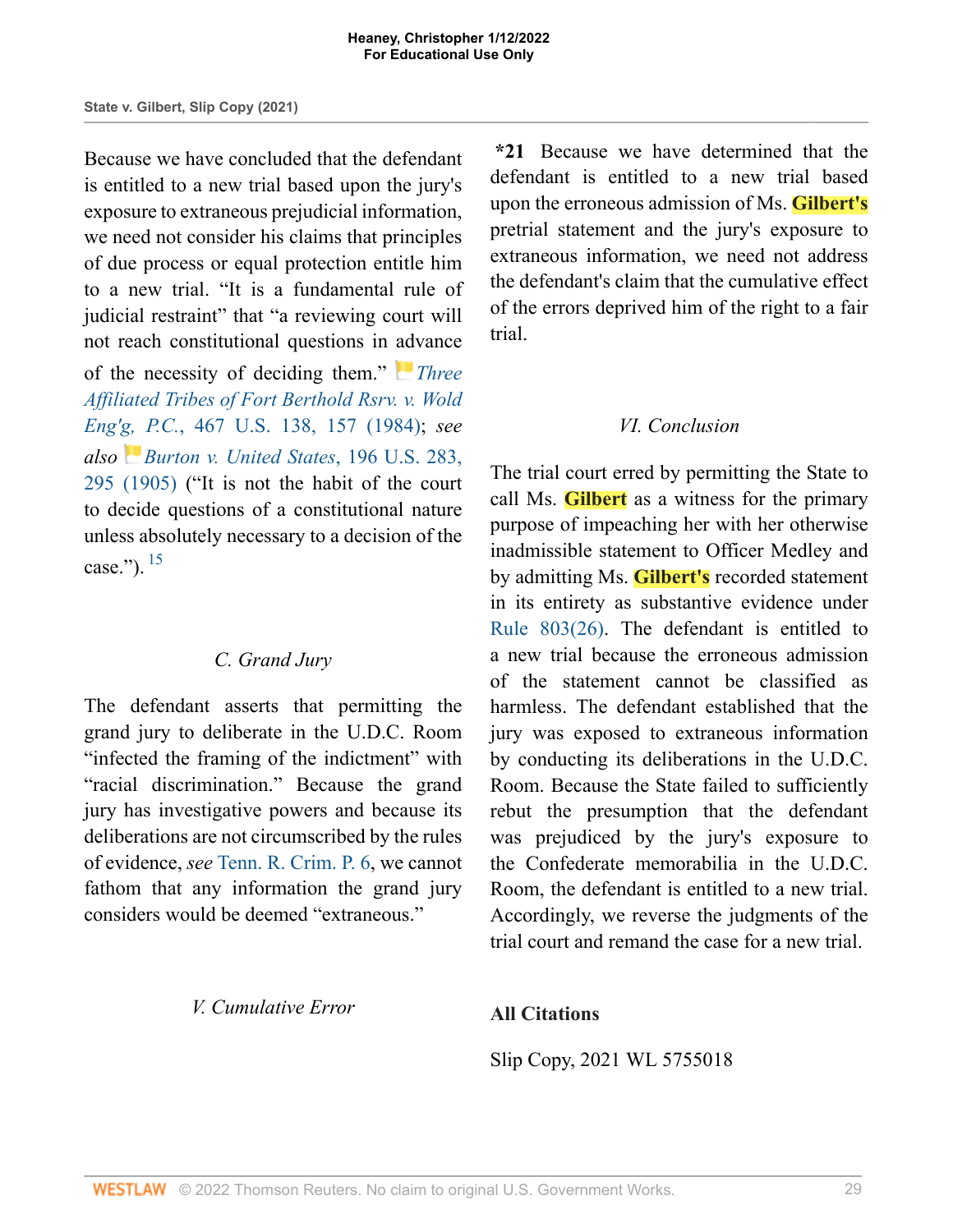# **Footnotes**

- <span id="page-29-0"></span>[1](#page-18-0) See Encyclopedia Britannica, Flag of the Confederate States of America, https:// www.britannica.com/topic/flag-of-the-Confederate-States-of-America (last visited October 21, 2021), for full description of the Stars and Bars.
- <span id="page-29-1"></span>[2](#page-18-1) "The badge adopted by the U.D.C. is of gold and consists of the flag of the Confederacy, known as the 'Stars and Bars' surrounded by a wreath of laurel with the letters U. D. C. under its folds, and on the loop of the ribbon beneath it the years 61-65, and to honor its significance, it is forbidden to make it into hat pins or other ornaments." Hyde, Anne Bachman, An Historical Account of the United Daughters of the Confederacy: Origin, Objects and Purposes 5 (issued by Memorial Chapter No. 48 Little Rock, Ark. 1959).
- <span id="page-29-2"></span>[3](#page-19-0) See Encyclopedia Britannica, Flag of the Confederate States of America, https:// www.britannica.com/topic/flag-of-the-Confederate-States-of-America (last visited October 21, 2021), for a full description and history of the flags employed by the Confederacy.
- <span id="page-29-3"></span>[4](#page-22-0) A digitized version of original source document may be viewed at https:// digital.scetv.org/teachingAmerhistory/pdfs/DecImmCauses.pdf.
- <span id="page-29-4"></span>[5](#page-22-1) Digitized version at https://archive.org/details/journalofstateco00miss/page/86/ mode/2up.
- <span id="page-29-5"></span>[6](#page-22-2) Digitized version at https://archive.org/details/journalofpublics00geor/page/104/ mode/2up.
- <span id="page-29-6"></span>[7](#page-22-3) Digitized copy at https://archive.org/details/journalofproceed00flor/page/n3/ mode/2up.
- <span id="page-29-7"></span>[8](#page-22-4) Digitized copy at https://archive.org/details/declarationofcau00texa/page/3/ mode/2up?q. Texas also published her declarations in various broadsides, a digitized example of which is available via the Library of Congress at https:// www.loc.gov/resource/rbpe.34604300/?sp=1&st=text.
- <span id="page-29-8"></span>[9](#page-22-5) Digitized copy at https://archive.org/details/journalofactspro00virg/page/n97/ mode/2up?q.
- <span id="page-29-9"></span>[10](#page-22-6) Digitized copy at https://archive.org/details/historydebatesof00smit/page/78/ mode/2up.
- <span id="page-29-10"></span>[11](#page-23-0) Digitized copy at https://archive.org/details/constitutiono00conf/page/16/ mode/2up?q and at https://archive.org/details/permanentconstit00conf/page/n5/ mode/2up.
- <span id="page-29-11"></span>[12](#page-23-1) Notably, the U.D.C. was, at its inception, "a society" open only to "respectable white women who aided the South during the war or were related to men who honorably

<mark>ser</mark>ved their country, or materially aided the South during those stirring times." Mo.